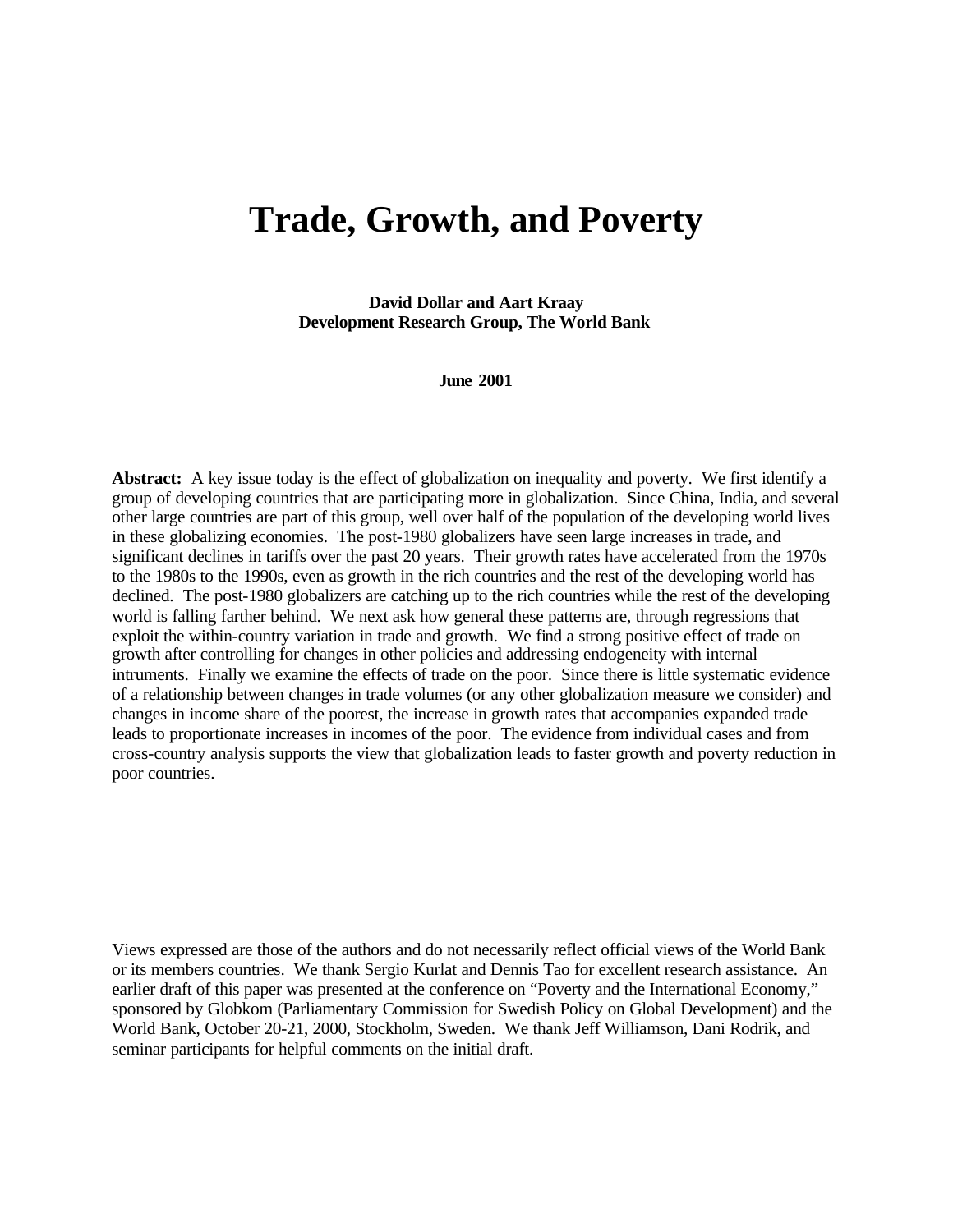*Recognizing the enormous benefits of open international markets, we, the undersigned economists, strongly support China's entry into the World Trade Organization. China's entry will raise living standards in both China and its trading partners. By acceding to the WTO, China will open its borders to international competition, lock in and deepen its commitment to economic reform, and promote economic development and freedom. --Open letter in the New York Times, spring 2000, signed by a long list of prominent economists*

### *1. Introduction*

Openness to international trade accelerates development: this is one of the most widely held beliefs in the economics profession, one of the few things on which Nobel prize winners of the both the left and the right agree. The more rapid growth may be a transition effect rather than a shift to a different steady state growth rate, but clearly the transition takes a couple of decades or more, so that it is reasonable to speak of trade openness accelerating growth, rather than merely leading to a sudden, onetime adjustment in real income.

Why is this view so prevalent? Srinivasan and Bhagwati (1999) argue that the best evidence in support of the openness-growth link is that "nuanced, in-depth analyses of country experiences in major OECD, NBER, and IBRD projects during the 1960s and 1970s have shown plausibly, and taking into account numerous country-specific factors, that trade does seem to create, even sustain, higher growth." (p. 6) Their paper goes on to lament the shift of the profession away from detailed case studies in favor of cross-country growth regressions. They criticize cross-country growth regressions on a number of grounds that we will return to, while at the same time acknowledging that such regressions can contain useful information: "In fact, while such regressions can be suggestive of new hypotheses and be valuable aids in thinking about the issue at hand, we would reiterate that great caution is needed in using them at all as plausible 'scientific' support." (p. 36)

We agree that individual cases contain important information upon which economists often base their views. The systematic case studies cited by Srinivasan and Bhagwati generally concern trade liberalization in the 1960s and 1970s. It is a shame that there has not been a similar systematic treatment of post-1980 globalizers. In the next section of the paper we identify post-1980 globalizers that are good candidates for case studies. In particular, we single out the top one-third of developing countries in terms of increases in trade to GDP over the past 20 years.<sup>1</sup> So, by construction this group has had a particularly large increase in trade: from 16% of GDP to 33% of GDP, compared to an increase from 37% to 50% for

<sup>&</sup>lt;sup>1</sup> Variable definitions and data sources are provided in Table 8.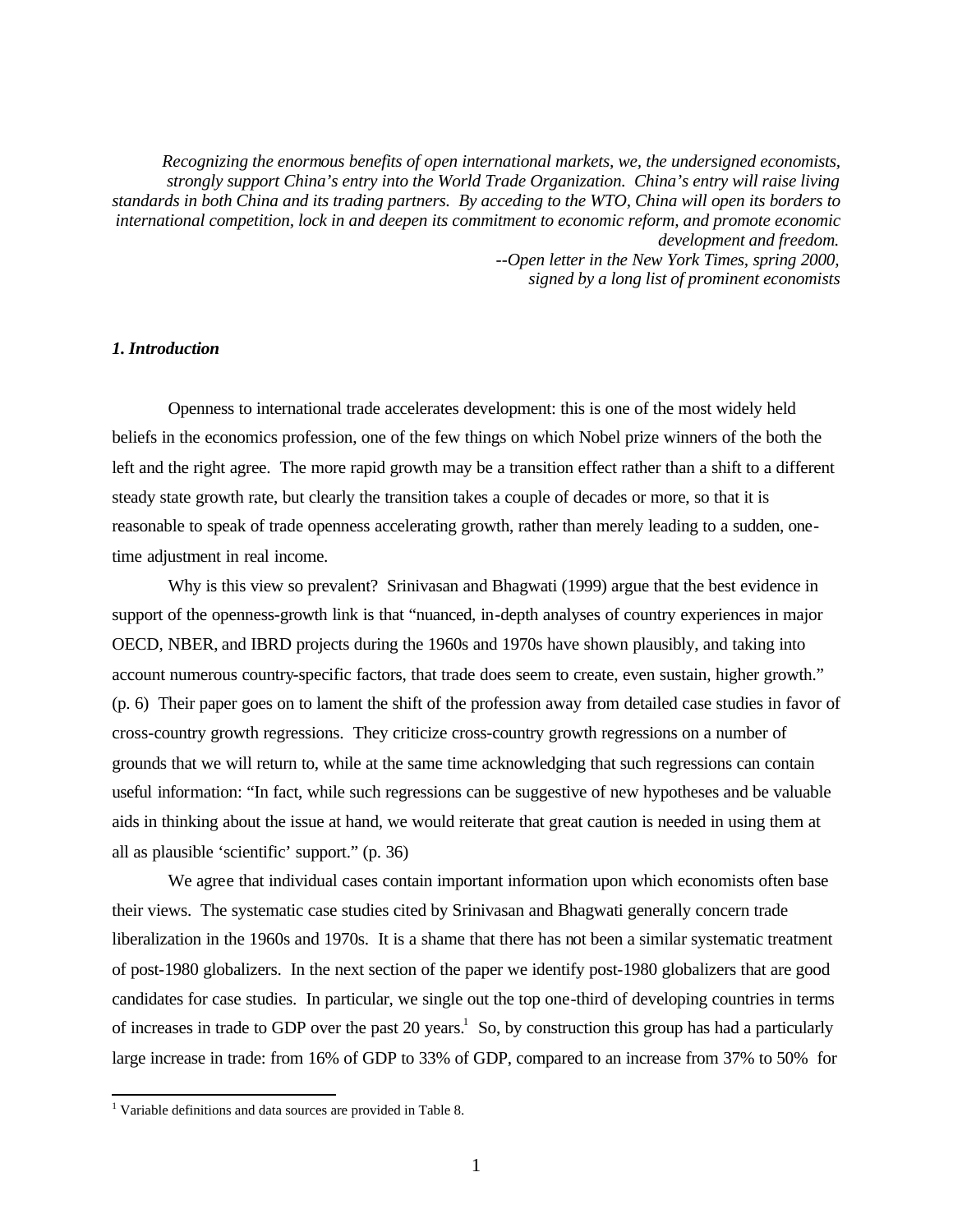the rich countries. What is striking is that the remaining two-thirds of developing countries have actually had a decline in trade to GDP over this period (Figure 1). The globalizing group has also cut import tariffs significantly, 22 points on average, compared to 11 points for the non-globalizers (Figure 2). The list of post-1980 globalizers includes some well-known reformers (Argentina, China, Hungary, India, Malaysia, Mexico, the Philippines, and Thailand). Padma Desai's book, *Going Global* (1997)*,* includes case studies of several of these countries, and good studies exist of some others, though in general there has not been a systematic review of these post-1980 globalizers.

The recent globalizers have experienced an increase of their growth rates, from 2.9% per year in the 1970s to 3.5% in the 1980s, and 5.0% in the 1990s (Figure 3), while rich country growth rates slowed down over this period. What about developing countries not in the "globalizing" group? They had a decline in the average growth rate from 3.3% per year in the 1970s to 0.8% in the 1980s and recovering to only 1.4% in the  $1990s<sup>2</sup>$ 

There are many interesting pair-wise comparisons between the globalizing group and the nonglobalizing group: Vietnam versus Burma, Bangladesh versus Pakistan, Costa Rica versus Honduras. In each of these cases, the economy that has opened up more has had better economic performance. Thus, what we have in the 1990s is an important group of countries growing faster than the rich countries and hence gradually catching up, while the non-globalizing part of the developing world is falling further and further behind. That China, India, and some other large countries are in the fast-growing group means that well over half the population of the developing world is included.

These cases provide suggestive evidence about the effect of openness on growth. Nevertheless, examination of individual cases always raises questions of how general the results are. Is it true systematically that countries that increase their trade grow faster? Many of the reformers noted above moved forward on a whole set of reforms at once: fiscal adjustment, stabilization, strengthening private property rights, exchange rate reform. Does the correlation between greater openness and faster growth persist after controlling for these other factors? Cross-country regressions are a useful way of looking at how general are the relationships identified in case studies, and we turn to this approach in the third section of the paper.

There have been a number of attempts to relate trade policy variables to growth rates (Dollar 1992; Sachs and Warner 1995; Edwards 1992), all of which have found that trade openness is associated with more rapid growth. In a recent paper Rodriguez and Rodrik (2000) criticized these studies, primarily on the grounds that the studies have not adequately controlled for other economic policies (either that the "trade policy" measure used captures more than just trade policy or that other plausible control variables

<sup>&</sup>lt;sup>2</sup> We also show that defining a group of post-1980 globalizers based on tariff cutting (the top one-third of countries in terms of tariff reductions) produces very similar results.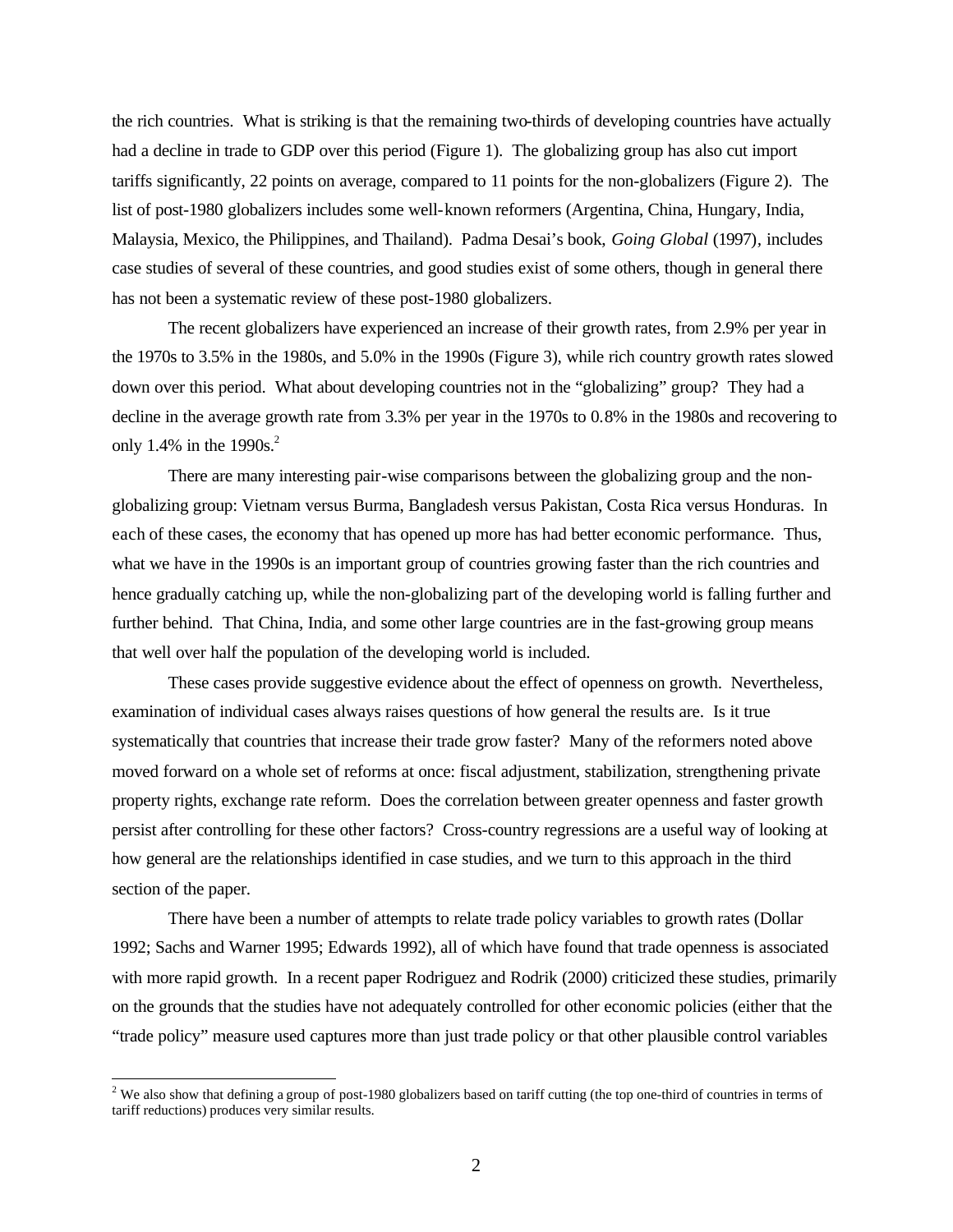have not been included). Their point is similar to the more general critique of Levine and Renelt (1992): the policies correlated with growth (trade openness, macro stability, small government consumption, rule of law) are all highly correlated among themselves. Hence, when all of these policies are included in regression analyses, it can be difficult to identify the separate effects of different policies.

We agree with Rodriguez and Rodrik that the "trade policy" indicators that have been used in the empirical literature are not particularly good. It is hard to come up with clean measures of trade policy. In many developing countries non-tariff barriers have been particularly pernicious – licensing schemes that amount to firm-specific planned allocations of imports. Yet our experience is that NTB coverage ratios do not effectively capture how severe non-tariff barriers are. Average tariff rates provide some information about trade policy, which we used to help identify our group of globalizers. Still, it is peculiar that changes in reported tariff rates are often not accompanied by any change in trade volume.

In our empirical work we use decade-over-decade *changes* in the volume of trade as an imperfect proxy for *changes* in trade policy. In a data set spanning 100 countries, we find that changes in growth rates are highly correlated with changes in trade volumes, controlling for lagged growth and addressing a variety of econometric difficulties. This approach differs from much of the existing empirical literature which relates growth to cross-country differences in trade volumes. Much of the cross-country variation in trade volumes reflects countries' geographical characteristics, such as their proximity to major markets, their size, or whether they are landlocked. As a result this type of evidence tells us little about the effects of trade *policy* on growth, and worse, it may simply reflect the effects of geography on growth through other channels (both these points are emphasized by Rodriguez and Rodrik (2000)). By focusing on decadal changes in growth and changes in trade volumes we can at least be sure that our results are not driven by geography, nor by any other unobserved country characteristic that drives both growth and trade but varies little over time, such as institutional quality. By including period dummies we are also able to control for shocks that are common to all countries, such as global demand shocks or reductions in transport costs.

The final issue that we turn to in Section 4 is the relationship between trade liberalization and inequality. In our paper, "Growth Is Good for the Poor" (Dollar and Kraay (2001)) we examined the impact of growth-enhancing policies on the income of the bottom 20% of the income distribution, after controlling for their impact on mean income, in a panel covering 80 countries and four decades. There is a one-to-one relationship between the growth rate of income of the poor and the growth rate of per capita income, but also quite a lot of variation around that average relationship (Figure 4). In other words, percentage changes in incomes of the poor on average are equal to percentage changes in average incomes. A useful way of interpreting these results is to realize that they are equivalent to the finding that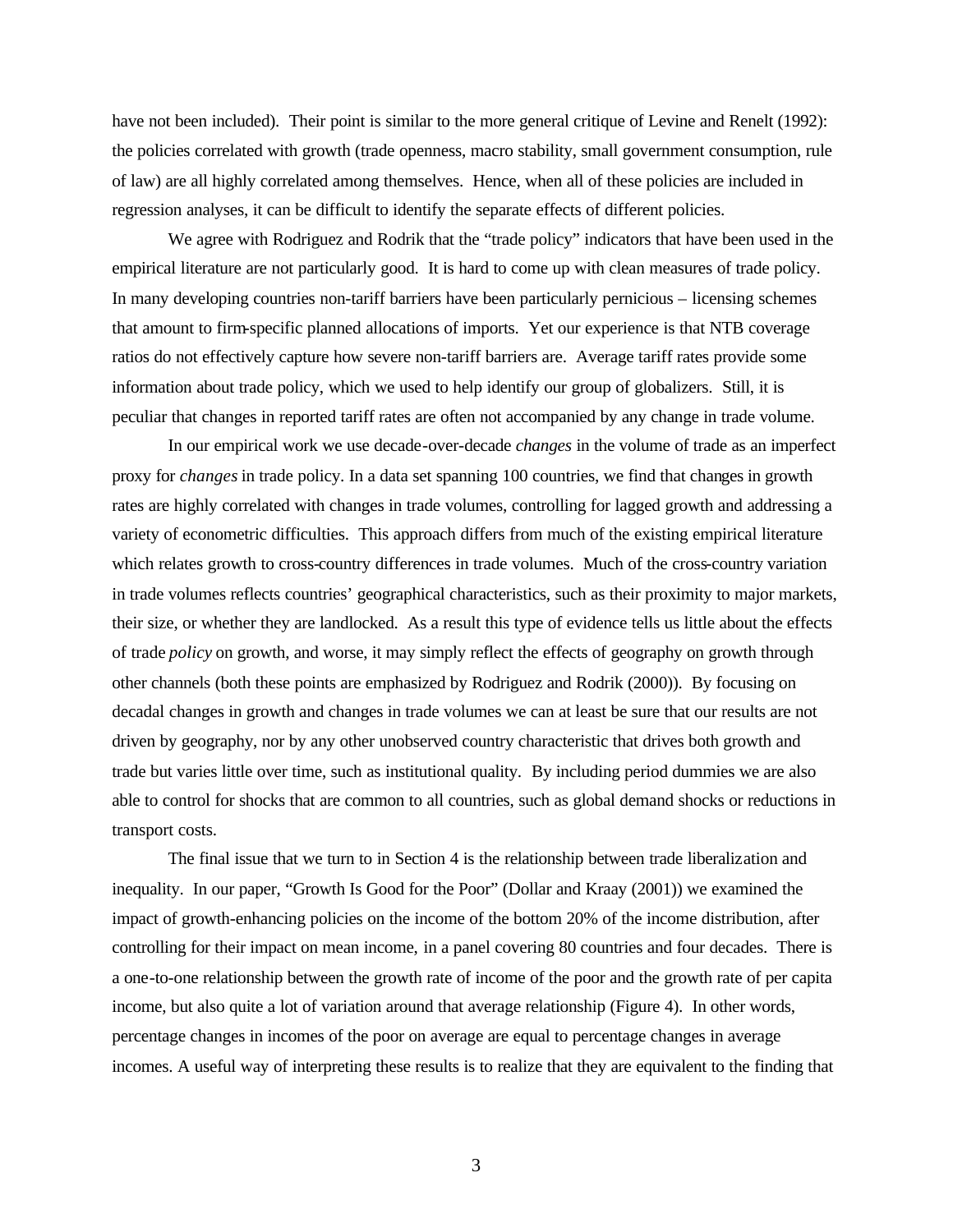changes in the share of income that accrues to the poorest fifth of society are not systematically associated with the growth rate.

The main point of our earlier paper was to attempt to explain the deviations around the one-to-one relationship, which reflect changes in this measure of inequality. One of the important concerns about globalization is that, while it may be increasing national income, the poor may not benefit proportionately. The hypothesis that greater trade openness leads to growing household inequality is the hypothesis that growing openness leads to points "below the line" in Figure 4: growth of income of the poor less than per capita GDP growth.

We considered a variety of possible variables that might explain cross-country differences in the extent to which growth accrues to those in the bottom quintile, with little success. One of the variables we considered was trade volumes, where we found no evidence whatsoever of a systematic relationship between changes in trade and changes in inequality. This relationship is shown in Figure 5: there is simply no association between changes in trade to GDP and changes in the Gini measure of inequality, or between changes in trade to GDP and changes in the income share of the poorest quintile. No doubt trade liberalization has distributional consequences – that is, there are "winners" and "losers" in the short run. However, our finding is that the losers do not come disproportionately from the poor. While it is heartening to know that the losers do not come disproportionately from the poor, nevertheless it has to be a concern that some poor households are hurt in the short run by trade liberalization. It is thus important to complement open trade policies with effective social protection measures such as unemployment insurance and food-for-work schemes. (Closed economies obviously need safety nets as well since households are subject to shocks from business cycles, technological change, weather, and disease.) To the extent that trade openness raises national income, it strengthens the fiscal ability of a society to provide these safety nets.

The fact that increased trade generally goes hand-in-hand with more rapid growth and no systematic change in household income distribution, means that increased trade generally goes hand-inhand with improvements in well-being of the poor. We can combine the quantitative estimates of Sections 3 and 4 of this paper to get a rough estimate of the general relationship between increased trade and income of the poor. Our globalizing group had an average increase in trade to GDP of 0.34 between the early 1980s and the late 1990s. In general, such an increase is associated with more rapid growth of income of the poor of 2.2 percentage points per year (Figure 6). The figure decomposes this overall effect into a "growth effect" of trade on mean income (estimated in Section 3 of the paper) and a "distribution effect" of trade on the share of income going to the bottom 20% (from our other paper described in Section 4 of this paper). Most of the benefits for poor households come from this growth effect. Our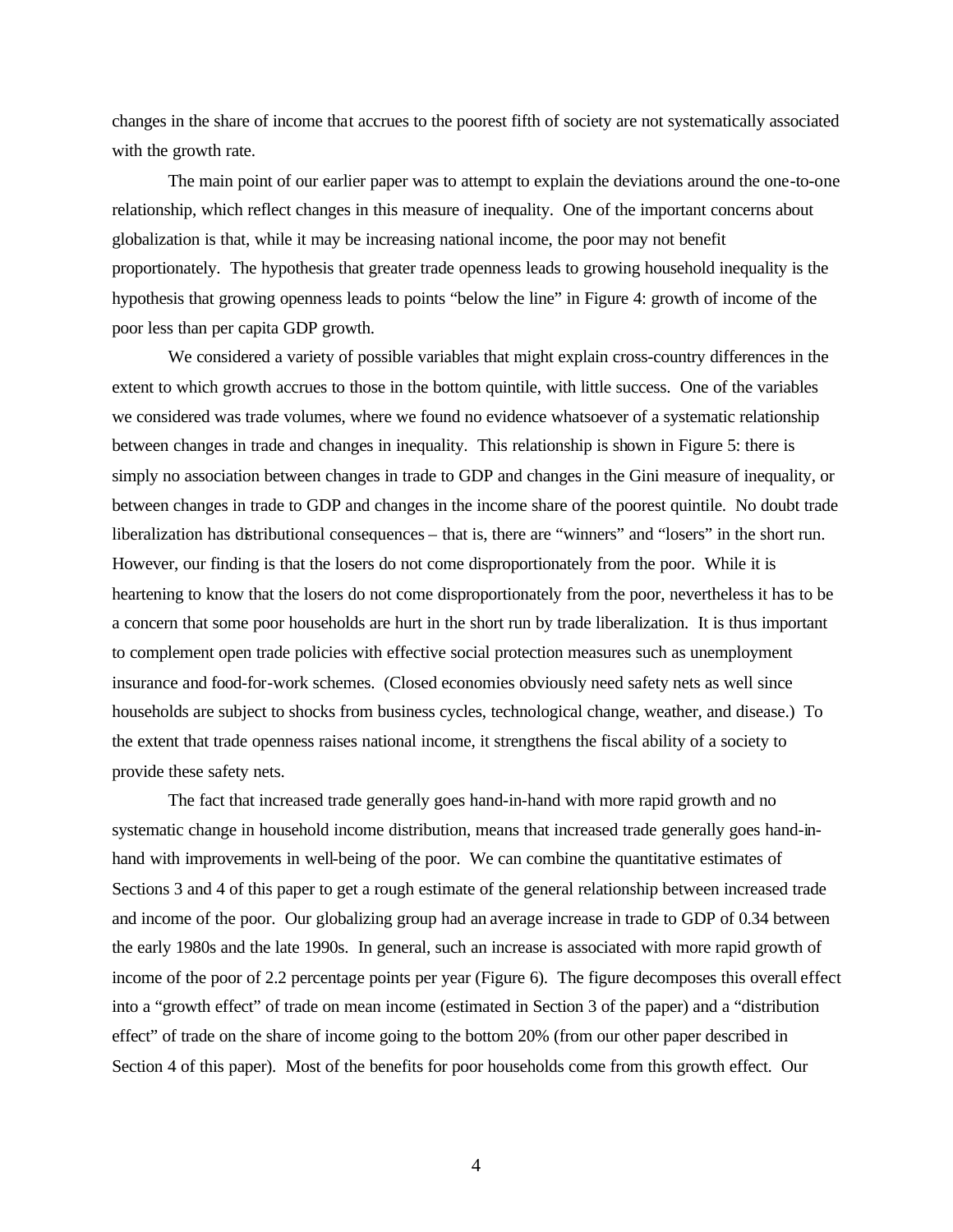estimated "distribution effect" is not significantly different from zero although it happens to be in favor of the poor.

We also show in Figure 6 the estimated effect of stabilization from high inflation. We emphasized that these reformers are doing lots of things and that it is difficult to estimate the separate effect of individual reforms. The globalizers reduced inflation from an average of 24% per annum in the early 1980s to 12% in the late 1990s. Our point estimate is that this would increase the growth rate of income of the poor by about 0.4 percentage points per year. About half of this is due to the beneficial effect on overall growth of stabilizing from high inflation, and half of it reflects a positive distributional effect of stabilizing from very high inflation. This is quite consistent with a growing body of evidence that inflation is disproportionately hard on the poor.

One should be careful not to take this exercise too literally. Still, it is a useful way of summarizing the average relationships in a large panel of countries, emphasizing the magnitude of the growth and distributional effects of policies. Countries that reduced inflation and expanded trade saw their growth rates accelerate over the past 20 years. They did not have significant changes in income distribution. Thus, the growth rate of income of the poor generally increased. The amount of trade expansion and stabilization observed in our globalizing group was typically associated with a higher growth rate of income of the poor of about 3 percentage points per year.

To relate the cross-country findings on trade and inequality back to the specific countries in our globalizing group: some have had increases in household income inequality over the past 20 years, most notably China. But it is not true in general that the liberalizing economies have had increases in inequality. Costa Rica's and the Philippines' income distributions have been quite stable. Inequality has declined in Malaysia and Thailand. Mexico had an increase in inequality in the 1980s followed by a decline in inequality in the 1990s. Since most of the countries have had only relatively small changes in household income inequality, the growth rate of income of the poor is closely related to the growth rate of per capita GDP.

Although Vietnam is not included among our globalizers (due to limits on the availability of data we use to identify the other globalizers), it nicely illustrates our main finding about trade and poverty. As Vietnam has opened up, it has had a large increase in per capita GDP and no significant change in inequality. Thus, income of the poor has risen dramatically, and the level of absolute poverty has dropped sharply, from 75% of the population in 1988 to 37% in 1998 -- poverty was cut in half in ten years! In the case of Vietnam we have particularly good data, because a representative household survey was conducted early in the reform process (1992-93), and then the same 5,000 households were visited again six years later. Of the poorest 5% of households in 1992, 98% had higher income six years later. Since Vietnam's opening has resulted in exports of rice (produced by most of the poor farmers) and labor-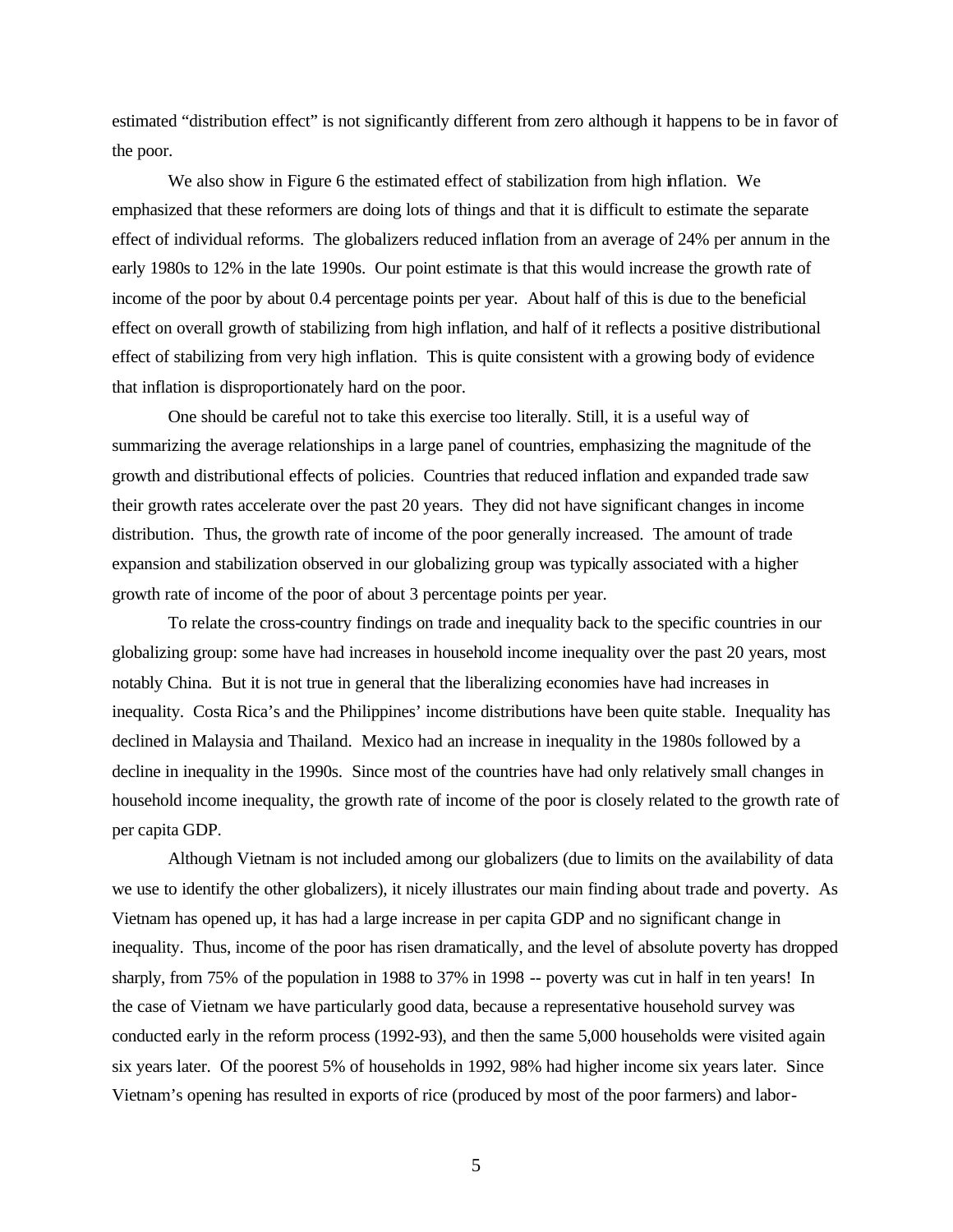intensive products such as footwear, it should be no surprise that the vast majority of poor households benefited immediately from a more open trading system.

All of this work is aimed at the counterfactual question, what can we expect to happen when developing countries liberalize trade and participate more in the global trading system? Obviously for a particular closed economy (say, Burma) we cannot predict with certainty what will happen. The specific outcome will depend on a whole host of factors (including the country's factor endowments, its location, complementary policies put in place). But we can make some qualitative predictions. Based on the experiences of individual cases of post-1980 liberalizers and the general patterns detected in crosscountry regressions, it is highly probable that Burma's growth rate would accelerate. Furthermore, based on other countries' experiences, there is no reason to expect any large change in household income inequality. Therefore, we can expect that greater openness would improve the material lives of the poor. We also know that there will be some individual losers among the poor in the short run and that effective social protection can ease the transition to a more open economy, so that all of the poor benefit from development.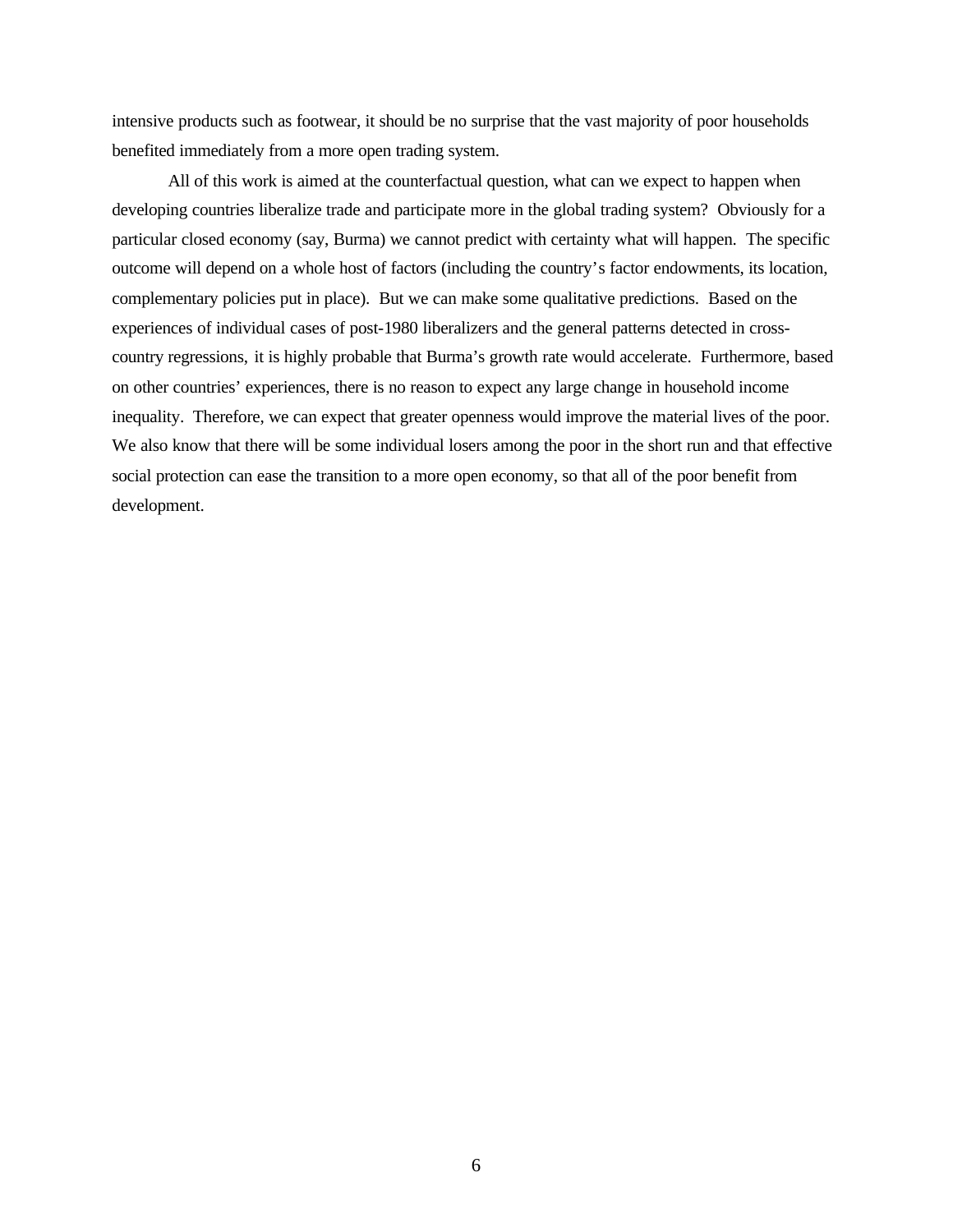### *2. The Experiences of Post-1980 Globalizers*

 $\overline{a}$ 

The objective in this section is to identify developing countries that have significantly opened up to foreign trade in the past 20 years and to compare their experience to those of other developing countries that have remained more closed. We identify these post-1980 globalizers based on their growth in trade relative to GDP in constant prices, and based on their reductions in average tariff rates. Both measures have strengths and weaknesses. Trade volumes are clearly endogenous variables that reflect a wide range of factors other than trade policy. Across countries, a significant share of the variation in trade reflects countries' geographical characteristics. We abstract from these geographical determinants of trade by focusing on proportional *changes* in trade volumes relative to GDP, but we recognize that growth in trade volumes may also reflect many factors other than trade liberalization. We therefore also use reductions in average tariff rates to identify globalizers. The average tariff rate is clearly a policy variable, but the relationship between tariff rates and trade volumes is not that strong (Dollar and Zoido-Lobatón, 2001). This reflects both the fact that trade volumes are determined by many factors other than policy, and also the fact that available data on tariffs are a very imperfect measure of trade policy. For example, we use a dataset of unweighted average tariffs (since this gives us the best country and period coverage) which can give disproportionate weight to tariffs on commodities that represent a small fraction of imports. On the other hand, trade-weighted average tariffs give no weight to tariffs on goods that are so high that imports are choked off entirely. Moreover, in many countries non-tariff barriers ranging from explicit quotas and licensing schemes to local content requirements and health and safety standards constitute significant obstacles to trade that are not captured by average tariffs. The advantage of trade volumes is that they in part reflect these non-tariff barriers to trade.

We begin with a group of 101 countries for which we have data on trade as a share of GDP in constant prices beginning in the 1970s. We begin by separating out the 24 OECD countries (before recent expansions), and add to that group five economies that we think of as early liberalizers (Chile, Hong Kong, Taiwan, Singapore, and South Korea). Their stories are well known, and we want to focus on the developing countries that have opened up during the recent wave of globalization in the 1980s and 1990s. This expanded group of rich countries provides a useful benchmark against which to measure the experience of the globalizing and non-globalizing developing countries. With these wealthy countries put aside, we have trade data for 73 developing economies.<sup>3</sup>

 $3$  We do not have constant local currency trade to GDP ratios for Turkey, an OECD member, for the 1970s. This is why the 29 rich countries and the 73 developing countries do not add up to the total of 101 countries.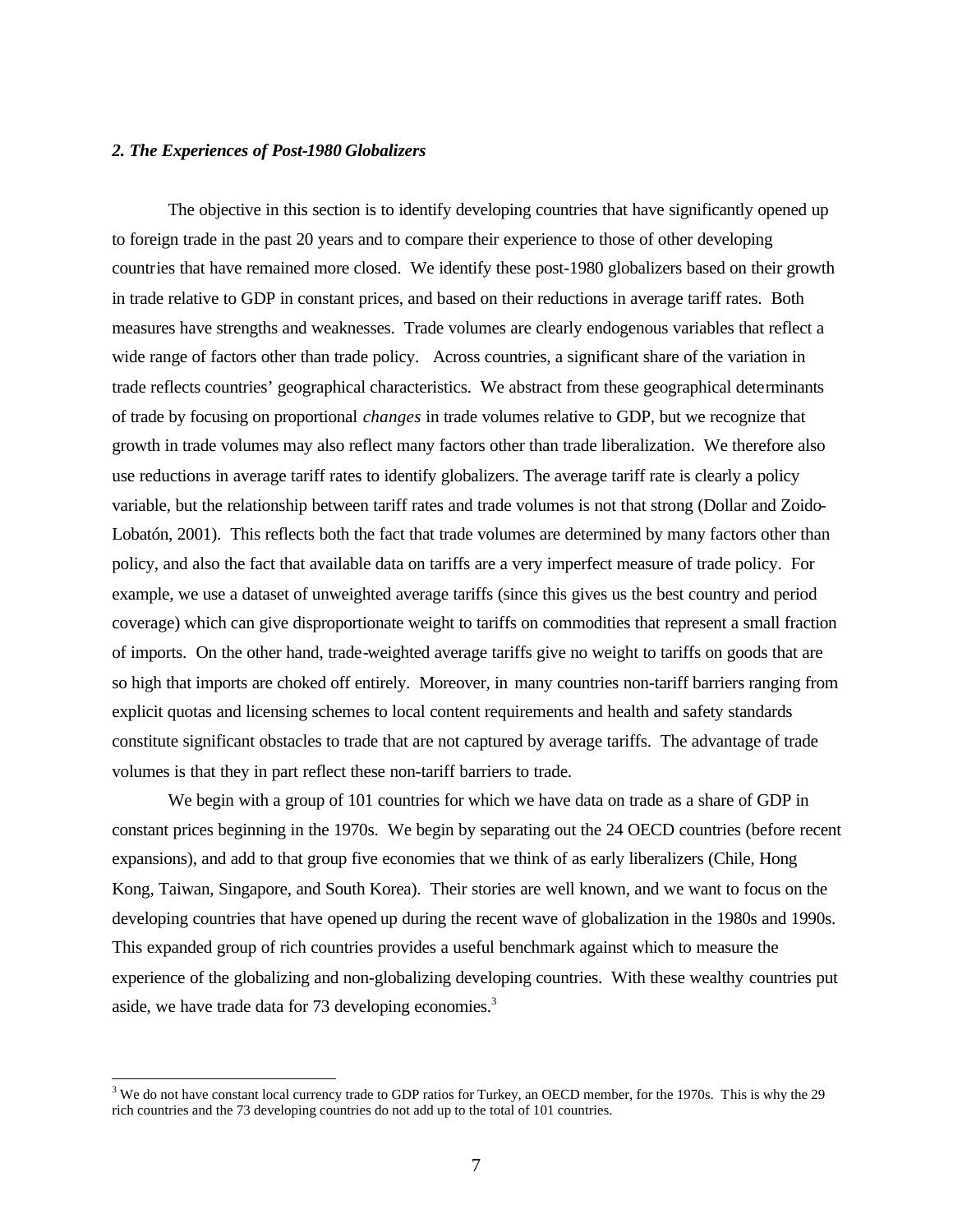Our first group of globalizers is based on the top one-third of these developing countries in terms of their growth in trade as a share of GDP at constant prices between 1975-79 and 1995- 97. These countries are shown in Table 1, and include some well-known economic reformers: Malaysia and Thailand in East Asia, which liberalized trade in the early 1980s; China, which has been liberalizing trade throughout this period; Bangladesh and India in South Asia, with reforms more in the 1990s; and several Latin American economies (notably, Argentina, Brazil, and Mexico). We have highlighted the experience of this group of globalizers in the introduction to the paper. However, there are a couple of countries on the list that strike us as anomalies (for example, Haiti and Rwanda). Their inclusion reminds us of the problem that we noted earlier, that a large increase in trade might reflect non-trade-policy factors such as cessation of civil war. $4$ 

We therefore also present a second group of globalizers based on absolute decline in average tariff rates. Unfortunately, tariff data are scarce before 1985; hence we are forced to use the reduction in the average tariff rate between the 1985-89 period and the 1995-97 period to identify the top one-third of tariff cutters. These countries are shown in Table 2. From our point of view, our second group of globalizers based only on tariff reductions produces some anomalies as well. For example, both Kenya and Pakistan appear here, and yet neither has seen any appreciable increase in actual trade. It would take a detailed case study to delve into exactly why this has occurred. Based on what we know of these countries, it seems likely to us that problems with trade-related infrastructure and with non-tariff barriers to trade prevent these economies from being genuinely open.

There are nine countries that appear on both lists: these are indicated in bold in Tables 1 and 2 and constitute our third group of globalizers. These are mostly the large countries that are also wellknown reformers: China, India, Brazil, Thailand, Argentina, Bangladesh. For these large countries, we can have considerable confidence that their greater participation in trade is at least partly policy-induced.

Figure 7 provides a graphical summary of our identification of globalizers, plotting the growth in trade relative to GDP on the horizontal axis and the absolute reduction in tariffs on the vertical axis. The dashed lines separate the top third of countries on each axis. The first group of globalizers based on their growth in trade are in regions II and III; the second group of globalizers based on their tariff reductions are in regions I and II, and the group of nine countries appearing on both lists in in region II. Given the problems of measuring trade liberalization that we have discussed, there cannot be a definitive list of recent liberalizers: any one of our three groups of countries constitutes a reasonable candidate set of "globalizers". We therefore consider all three groups in the discussion that follows below. We will also

<sup>4</sup> Vietnam's ratio of trade to GDP has gone from 0.58 in the 1985-89 period to 1.59 in the 1995-97 period, one of the largest increases in the world. However, we do not have data on Vietnam's trade from the same source for earlier periods, so it is not included in the list in Table 1.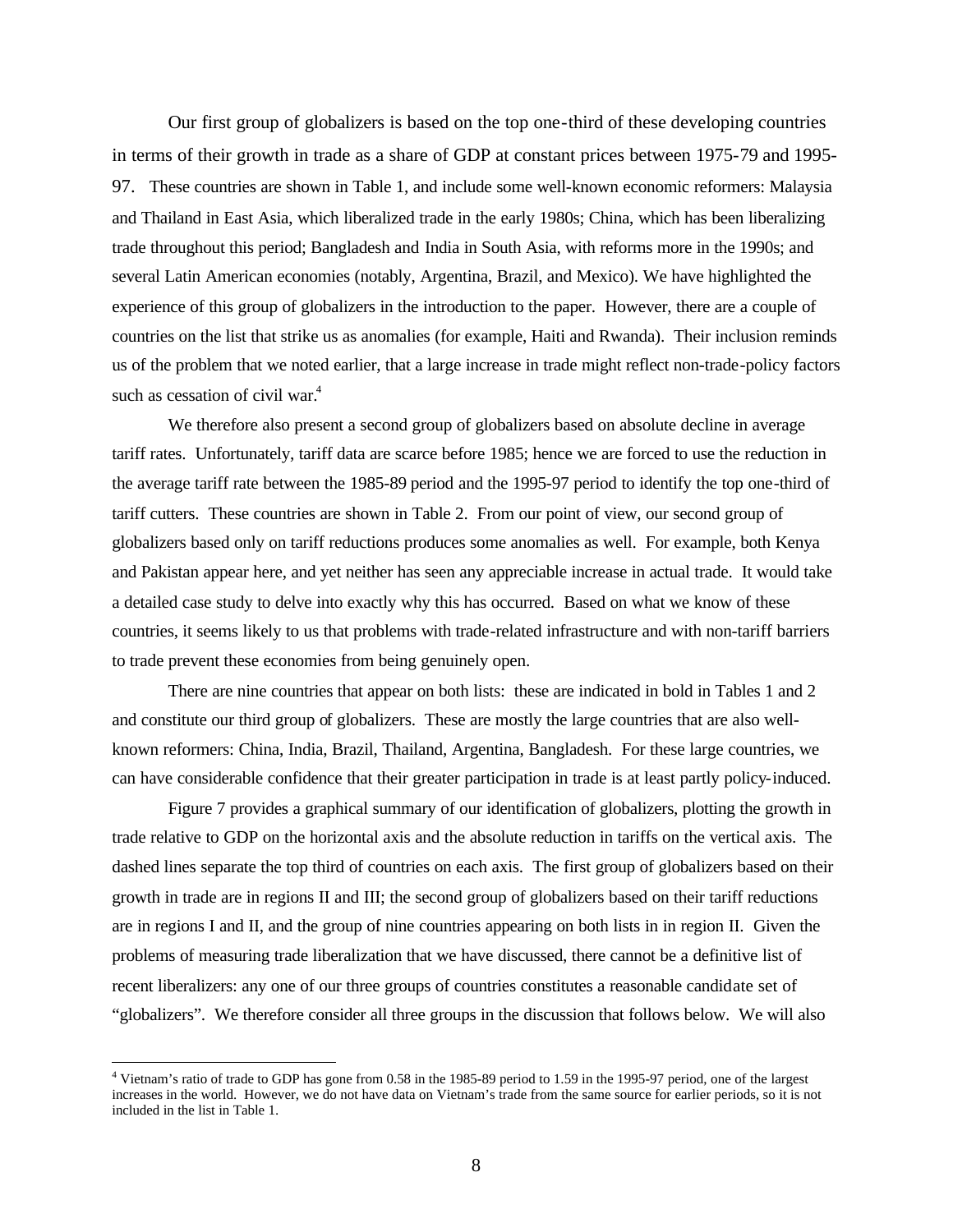refer repeatedly to Table 3 in which we present summary statistics for the rich countries, the developing country globalizers, and the non-globalizers, using the three alternative definitions of globalizers discussed above. For each group of countries, we report a simple average and a population-weighted average of trade volumes, tariffs, and growth. Since several populous countries, notably China, India, Bangladesh, and Brazil, are included in all three lists of globalizers, the story that emerges from these population-weighted averages is similar for the three groups. For the most part we focus on the population-weighted averages for the first list of globalizers in the discussion (as we did in the introduction), and note along the way the few differences across lists when we look at unweighted averages.

We use the information on the globalizers in Tables 1-3 to make three points. First, increases in integration with the world economy have been substantial among the globalizers. By construction, the globalizers in the first panel of Table 3 have had large changes in trade volumes between the 1970s and the 1990s: a doubling of trade to GDP on average (16% to 33% of GDP). As a reference, the trade to GDP ratio also grew dramatically among the rich countries (29% to 50% of GDP), but among the nonglobalizers, trade actually fell as a share of GDP ( $60\%$  to 49% of GDP).<sup>5</sup> The globalizers have also had large reductions in tariffs, a total of 22% (from 57% to 35%), while tariff cuts among the non-globalizing developing countries were a much more modest  $11\%$  (from 31% to 20%).<sup>6</sup>

The second point we want to emphasize is that per capita growth rates have increased among the globalizing economies in the 1990s relative to the 1980s. Of the 24 countries in Table 1, eighteen experienced an increase of growth between the 1980-84 period and the 1995-97 period. Some of the increases were very large: Argentina, 8.4 percentage points of growth; China, 3.9; Dominican Republic, 7.7; Mexico, 6.5; and the Philippines, 6.2, just to highlight a few of the more successful examples. For the third list of globalizers, the simple average growth rate during the whole decade of the 1990s increased from 0.5% to 2.0% per year relative to the 1980s. Growth in the rest of the developing world increased from 0.1 percent per year during the "lost decade" of the 1980s to a scant 0.6 percent per year during the 1990s, while growth in the rich countries slowed from 2.6% to 2.4%.<sup>7</sup> It would be naïve to assert that all of this improvement in growth should be attribted to the greater openness of these globalizing economies: all of them have been engaged in wide-ranging economic reforms covering trade

<sup>5</sup>For the group of non-globalizers based on an absence of large tariff cuts in the middle panel of Table 3, we do see some increases in trade relative to GDP, and for the third group of non globalizers we find that trade volumes are essentially constant. This discrepancy is simply a reflection of the fairly weak overall correlation between tariff changes in changes in trade volumes discussed above.

<sup>&</sup>lt;sup>6</sup> Not surprisingly, the average tariff declines in the globalizers relative to the non-globalizers are even more pronounced if one considers the group of globalizers based on tariffs cuts alone, or on both tariff cuts and increases in trade volumes, in the last two panels of Table 3.

A quick look at Table 3 confirms that this pattern of larger improvements in growth among the globalizers relative to the nonglobalizers holds for all three groups of globalizers, and for both the weighted and unweighted averages.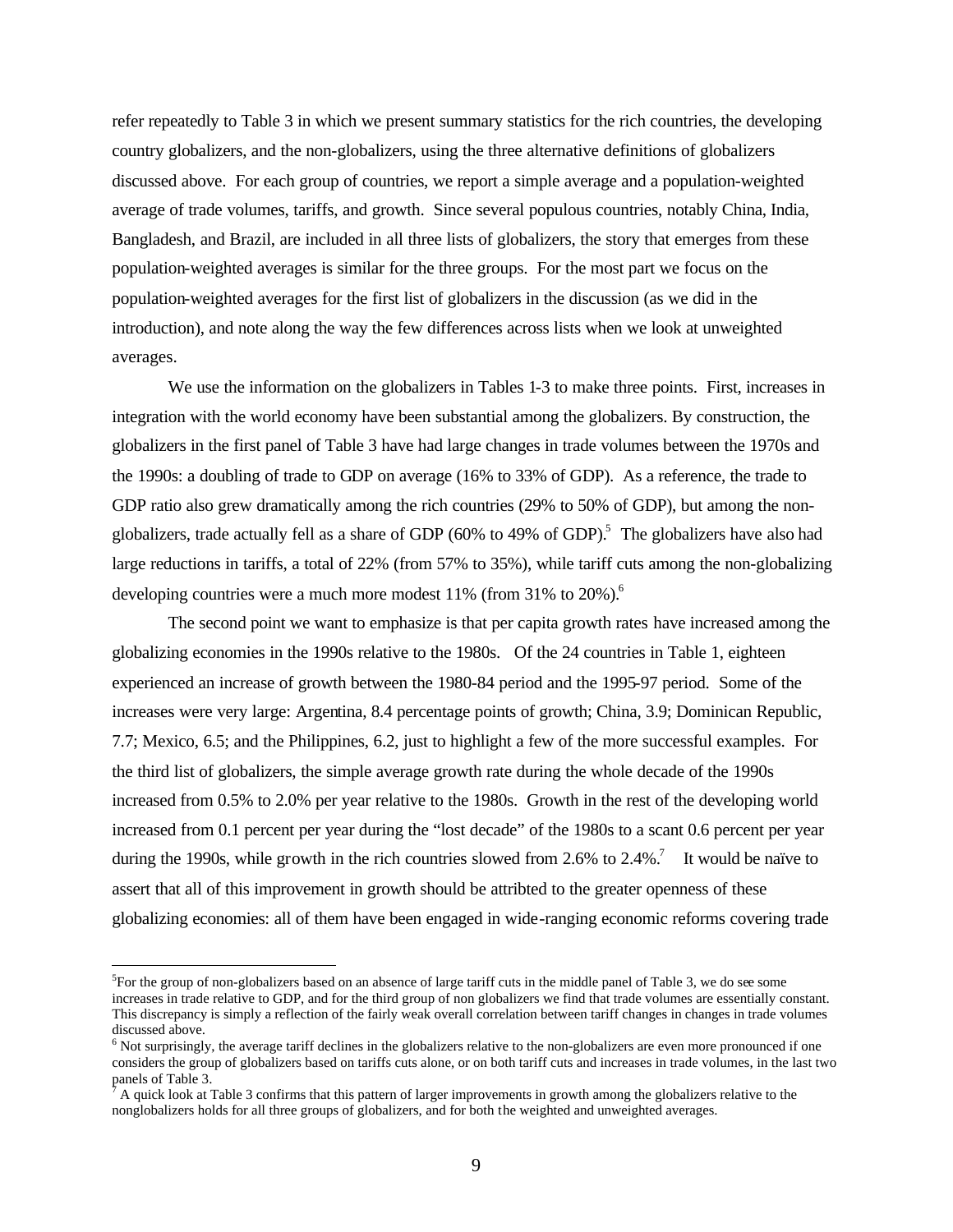and other areas*.* The experiences of China, Hungary, India, and Vietnam are covered in Padma Desai's book, *Going Global;* these countries strengthened private property rights and carried out other reforms during this period. Virtually all of the Latin America countries included in the grouping stabilized high inflation and adjusted fiscally over this period. Disentangling the particular role of trade is something we attempt in the next section of the paper – here we simply note that trade reforms have gone hand-in-hand with other reforms, and the improvements in growth during the 1990s reflect the confluence of all of these reforms.

The third point we want to make concerns the consequences of this rapid growth among the globalizers for worldwide income inequality across individuals. While the simple average growth rate discussed above indicates what has been happening to the typical globalizing economy, populationweighted average growth rates capture the effects on worldwide interpersonal income inequality. These population-weighted averages tell a striking story. First, the rich countries were growing quite rapidly in the 1960s (4.7 %) and 1970s (3.1%), but their growth rates have declined over time, to 2.3% and 2.2% in the 1980s and 1990s. Within this group, the U.S. growth rate has been relatively stable over four decades, but during the 1960s and 1970s Western Europe, Japan, and the Asian tigers – all of whom were well behind the U.S. in 1960 – grew rapidly and "converged" on the U.S. This process of convergence has been a force for declining inequality among the rich countries.

It is often argued that developing countries – most of whom had restricted trade regimes – did well during the 1960s and 1970s.<sup>8</sup> However, the post-1980 globalizers did *not* do paprticularly well as a group in the 1960s (1.4% per capita growth) and the 1970s (2.9%). In particular, the two biggest developing countries – China and India – did not do well with import-substituting regimes in that period. For the twenty years from 1960 to 1979, the post-1980 globalizers were falling further and further behind the rich countries. The rest of the developing world did somewhat better in the 1960s (2.4%) and 1970s (3.3%), but did little to catch up with the rich countries. In the past 20 years growth rates for the rich countries slowed down; growth rates for the non-globalizing developing world slowed down disastrously (to 0.8% in the 1980s and only 1.4% in the 1990s); while the growth rate for the post-1980 globalizers accelerated to 3.5% per capita in the 1980s and  $5.0\%$  in the 1990s.<sup>9</sup> Thus, in the 1990s, a very significant

<sup>&</sup>lt;sup>8</sup> For example, Rodrik (1999) argues that "The import substitution policies followed in much of the developing world until the 1980's were quite successful in some regards and their costs have been vastly exaggerated" (p. 64).

<sup>&</sup>lt;sup>9</sup> This pattern of higher levels and greater increases in growth among the globalizers relative to the non-globalizers holds for all three groups of globalizers. Moreover, it is worth noting that our sample of non-globalizers does not include the transition economies of Eastern Europe and the Former Soviet Union (since we did not have data on trade going back to the 1970s on which to select the "globalizers"). If these countries and their weak performance in the 1990s were included among the nonglobalizers, then the difference in growth performance between the globalizers and the non-globalizers would be even more stark.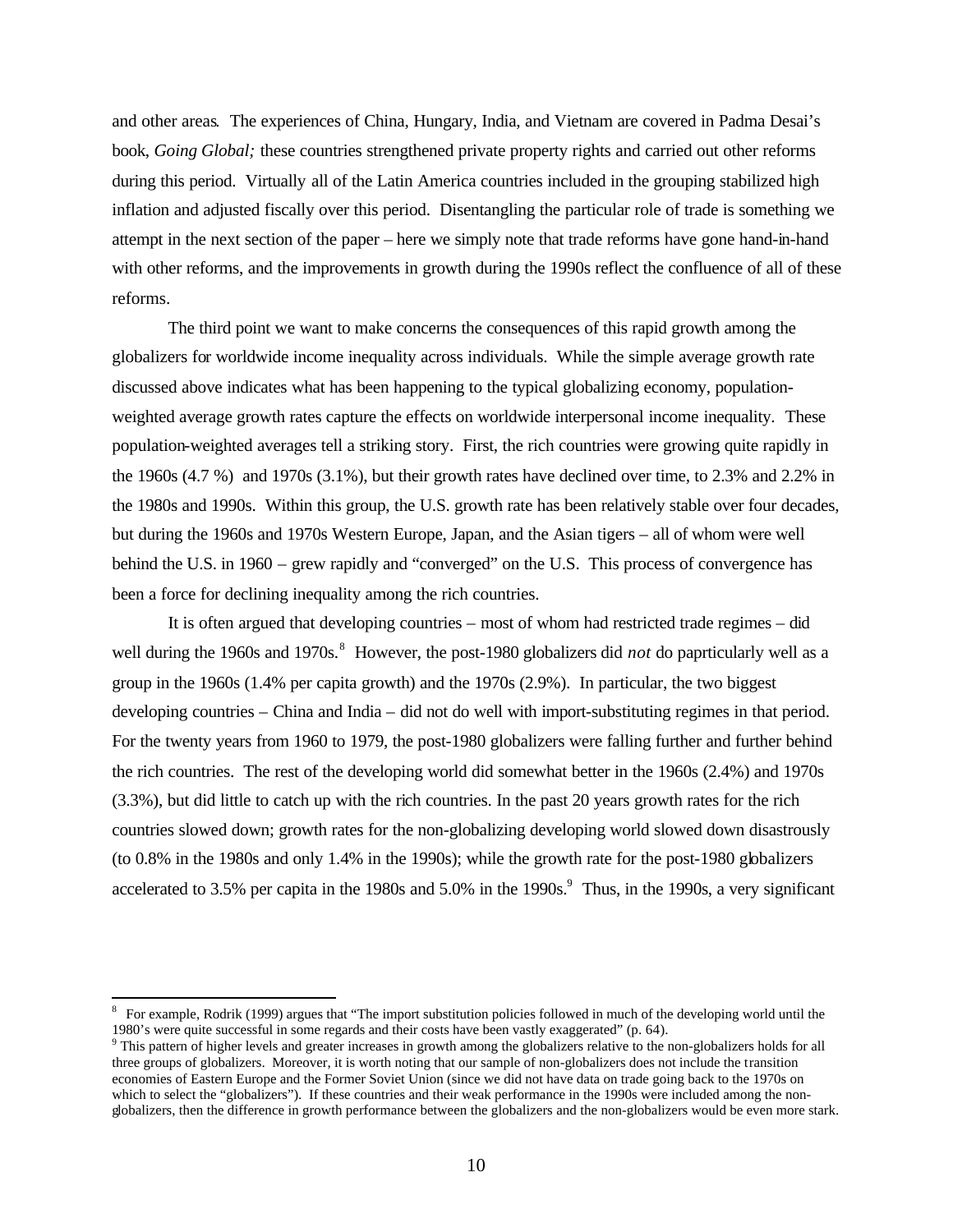part of the developing world – the economies that opened – has begun to grow faster than the rich countries, creating an important trend toward growing equality among open countries.<sup>10</sup>

What about the concern that openness is leading to growing inequality within countries and that hence the poor are benefiting less or even not at all from these developments? To address this important question we use a large data-set on income distribution compiled from various sources, which we will describe in more detail in Section 4. Most developing countries do not have good household surveys conducted each year, so we have to work with the limited data that are available. Table 4 reports the Gini coefficient closest to 1980 plus the most recent estimate for those countries appearing in Tables 1 and 2 for which we have nationally representative household surveys. Of the 39 countries covered in our three possible definitions of globalizers, only 23 have income distribution data which allows us to make comparisons of the 1990s relative to the 1980s. In almost exactly half of these countries (11 out of 12), income inequality has fallen. So, there are liberalizing economies that have had increases in household income inequality over the past 20 years, most notably China. But it is not true in general that the liberalizing economies have had increases in inequality. Costa Rica's and Ecuador's income distributions have been quite stable, and inequality has declined in countries such as India, Malaysia, the Philippines, and Thailand. Table 5 also shows the average per capita GDP growth rate over the whole period from the earliest Gini to the latest, and the growth rate of income of the bottom 20% of the income distribution.

We want to make three points from this table. First, because changes in inequality mostly have been small, growth rates of income of the poor are similar to growth rates of per capita GDP. Income of the poor has been rising at more than 3% per year in China, India, Malaysia, and Thailand – all countries in which the growth rate of per capita GDP over the whole period has been strong. Income of the poor has declined in Brazil, Mexico, and the Ivory Coast, countries in which the growth rate of per capita GDP averaged less than 1% over the whole period. Now, we emphasized above that growth rates for almost all of the globalizers accelerated between the 1980s and 1990s. So, if we divide this period by decade we would find in countries such as Mexico that income of the poor declined sharply in the recession years of the 1980s and then increased in the good-growth years of the 1990s. The income of the poor tends to be pretty closely tied to the overall state of the economy.

But a second interesting fact in the table is that there are a couple of globalizers that have had large declines in inequality, with the result that income of the poor rose quite a bit more rapidly than mean income. Malaysia and Thailand are the best examples. (Note, ironically, that despite the financial crisis that started in 1997, Thailand had one of the fastest growth rates of income of the poor: 4.7% per year from 1980 to 1998.) Obviously, the combination of rapid growth and higher income share for the poor is

 $10$  This observation is consistent with the more systematic evidence in Ades and Glaeser (1999) who find that poor initially open economies tend to grow faster than poor initially closed economies.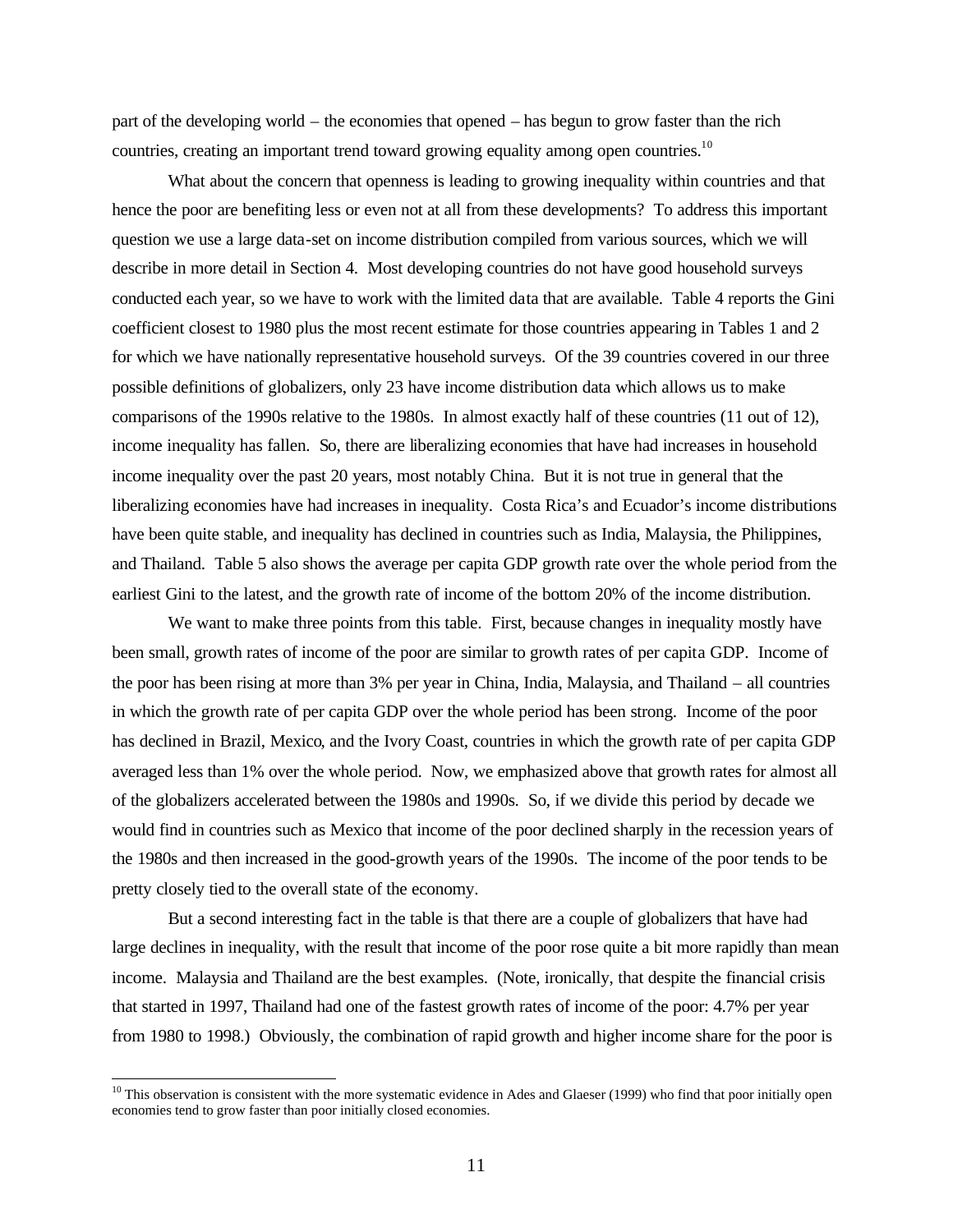best for poverty reduction. However, we have to stress that it is difficult to discern any common feature or pattern to the cases where we observe this in the data.

The third point that we want to make from the table is that growth rate of income of the poor has significantly lagged the growth rate of per capita GDP in China, a transition economy in which there has been a large increase in inequality. But despite the change in inequality, the growth rate of income of the poor in China has still been high (3.8% per year) and there has been a dramatic decline in absolute poverty there. While the large increase in inequality is disconcerting, it would be misleading to attribute it entirely to greater openness as the transition countries have undergone dramatic changes in their entire economic systems over the past two decades. But, whatever its source, there are likely to be measures that can be taken to reverse the trend. Our own reading of history and data is that measures that can successfully raise income share of the poor without harming growth are likely to be country-specific. In China, for example, poor transport links between interior regions and the coast and restrictions on interprovincial migration are factors that probably contribute to growing inequality and are amenable to policy interventions.

To sum up this section: examination of individual cases suggests that trade openness leads to declining inequality between countries, and declining poverty within countries. The poor countries that have reduced trade barriers and participated more in international trade over the past twenty years have seen their growth rates accelerate. In the 1990s they grew far more rapidly than the rich countries, and hence reduced the gap between themselves and the developed world. At the same time the developing countries that are not participating in globalization are falling further and further behind. Within the globalizing developing countries there has been no general trend in inequality. Thus, rapid growth has translated into dramatic declines in absolute poverty in countries such as China, India, Thailand, and Vietnam.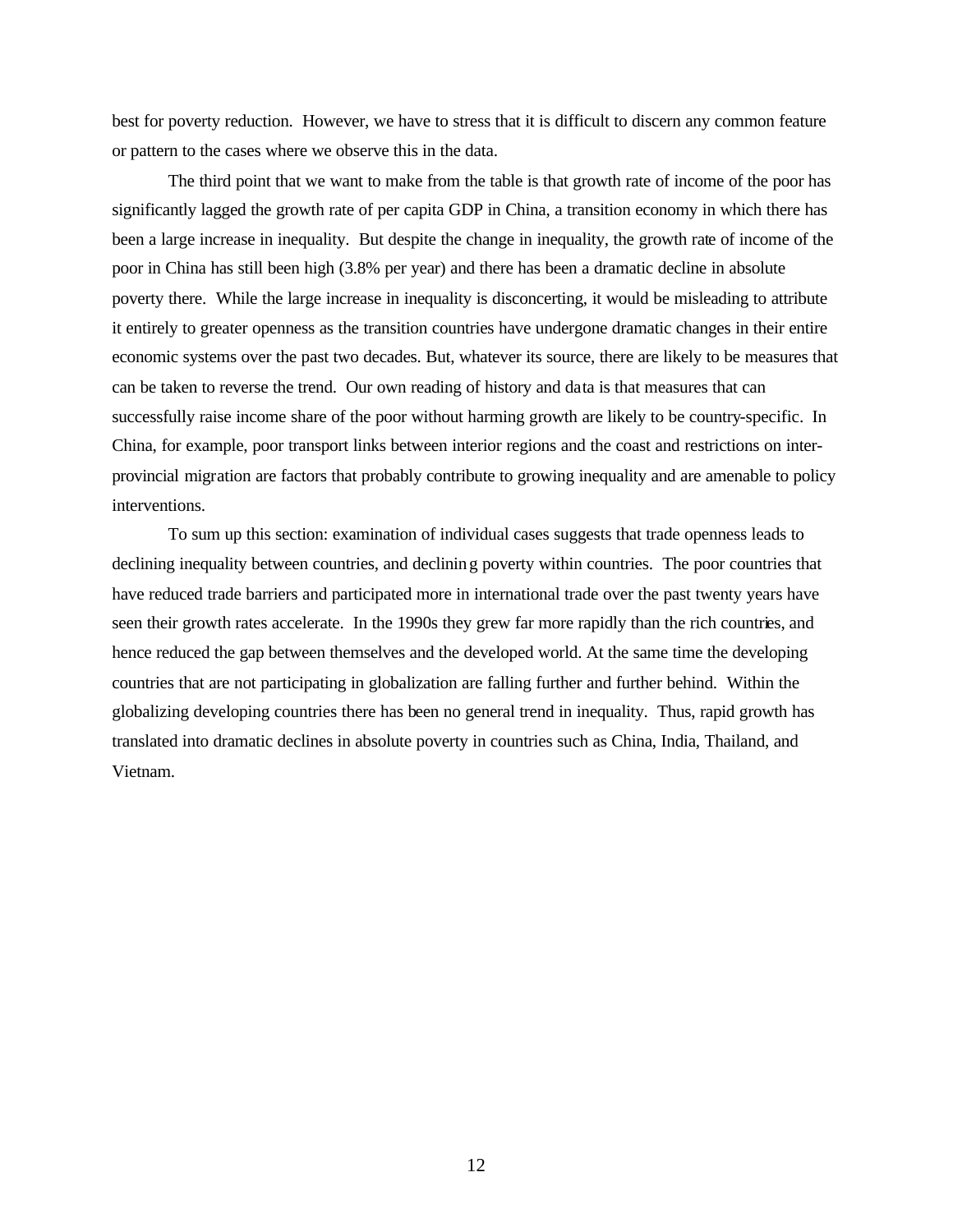### *3. Trade, Trade Policy, and Growth: A More Systematic Look at the Evidence*

The story that emerges from the previous section is that developing countries that have reduced trade barriers and traded more over the past twenty years have also grown faster. In this section we want to examine whether these relationships are true in general or depend on the particular sample of countries that we identified as "post-1980 globalizers." There was inevitably a certain *ad hoc* character to how we grouped countries. So, here we proceed to more systematic cross-country statistical analysis of trade and growth using regression analysis.

We certainly are not the first to apply this approach to this question. During the 1990s, an immense empirical growth literature has developed, which regresses growth in real per capita GDP on its initial level and a wide variety of control variables of interest. Within this literature many papers have included various measures of trade or trade policy among these control variables. Many of these papers found significant positive correlations across countries between growth and trade volumes or trade policies, controlling for other factors. These studies have been influential in reinforcing the consensus among many economists that "trade is good for growth".

Recently however there has been criticism of the robustness of these results (for example, Levine and Renelt 1992; Rodriguez and Rodrik 2000; Srinivasan and Bhagwati 1999), which suggests a need to revisit some of these earlier results, as we do in this section. Before presenting our approach it is helpful to summarize these critiques under the headings of three generic problems that arise in regression analysis: measurement error, omitted variables, and endogeneity.

#### *Measurement error*

Measurement error is potentially a problem for all variables, but it is especially acute for measures of *trade policy.* The most immediate candidates (average tariff rates or non-tariff barrier coverage ratios) have obvious drawbacks. If one uses simple averages (across goods) of tariff rates, it is possible to give inordinate weight to categories of goods that are relatively unimportant for a country. If, on the other hand, one averages weighting by imports, then the effects of prohibitive tariffs which choke out all imports are lost. In the case of non-tariff barriers, the best available data simply report the number of tariff lines on which one of a small number of easily identifiable NTBs is in force. This type of data again provides no information on how binding the NTBs are, and obviously excludes a wide range of less-easily quantifiable barriers to trade, such as local procurement requirements. And for all measures, there are important gaps between statutory rates and actually collected tariffs, due to both legal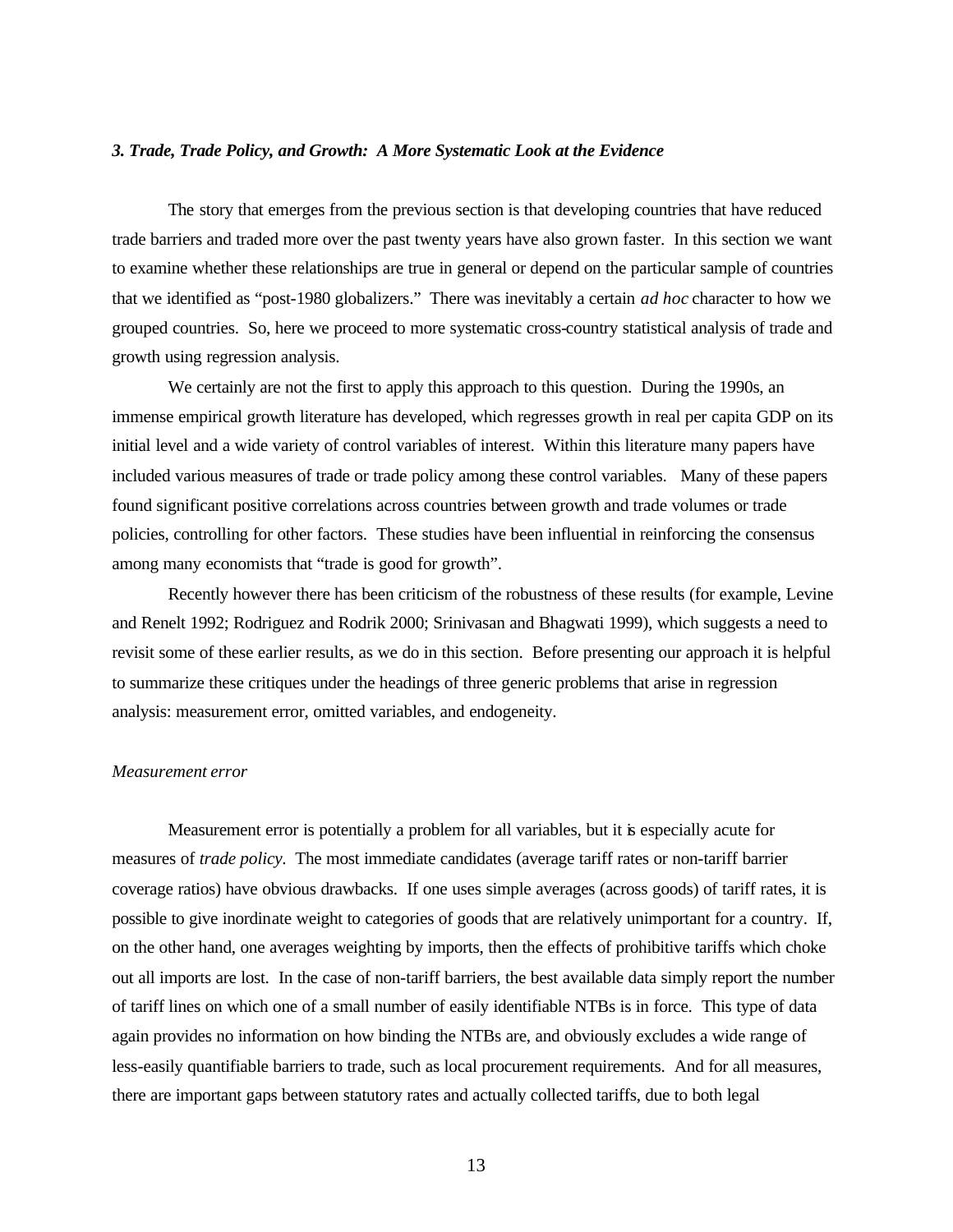exemptions as well as poor enforcement of tariffs or outright corruption in the customs administration. These types of concerns have led some to despair of the possibility of measuring trade policy at all (see, for example, Pritchett (1996)). A further concern is that these measures have little correlation with observed trade volumes, as we saw in Figure 7 and in the discussion of the previous section of the paper. It is perhaps too strong to conclude from this that available measures of trade policy are entirely uninformative -- however, it does seem likely that they are rather noisy indicators of policy.

Since it still appears to be difficult to find reliable systematic data on trade policies across countries, many papers have instead simply included trade volumes (exports plus imports as a share of GDP) as one of the explanatory variables in a cross-country regression. If the objective of the study is to examine the effects of trade on growth, this certainly is adequate. However, this approach is less useful if one is interested in the effects of trade *policy* on growth. This is because much of the cross-country variation in countries' trade as a share of GDP has nothing to do with policy, but rather reflects countries' geographical characteristics. Other things equal, countries that are small (and so produce a narrower range of goods and services within their borders) and are physically close to other countries (so that transport costs are lower) tend to trade more. As a result, it is difficult to interpret cross-country differences in trade volumes as reflecting significant differences in trade policy.

#### *Omitted Variables*

A second generic problem is that cross-country differences in economic growth reflect a confluence of many factors other than trade. To the extent that these factors are correlated with trade, the significance of trade in a growth regression that omits these factors may simply reflect trade serving as a proxy for other policies and institutions that are conducive to growth. A few examples in the top panel of Table 5 illustrate this point. In this table we show the simple correlation across countries between average levels of trade volumes and several other variables that have been identified as important for growth in the broader empirical growth literature: government consumption as a share of GDP, stability of monetary policy as proxied by the logarithm of one plus the inflation rate, political stability as proxied by the average number of revolutions occurring during the decade, and an index of the rule of law.

A quick glance at this table confirms that across countries there are sizeable correlations between these other growth determinants and trade openness. Since high inflation, political instability, and poor rule of law tend to be negatively correlated with growth, it is possible that trade volumes are simply serving as a proxy for these other correlates of poor economic performance. It should be noted, however, that government consumption is often found to be negatively correlated with growth, but is positively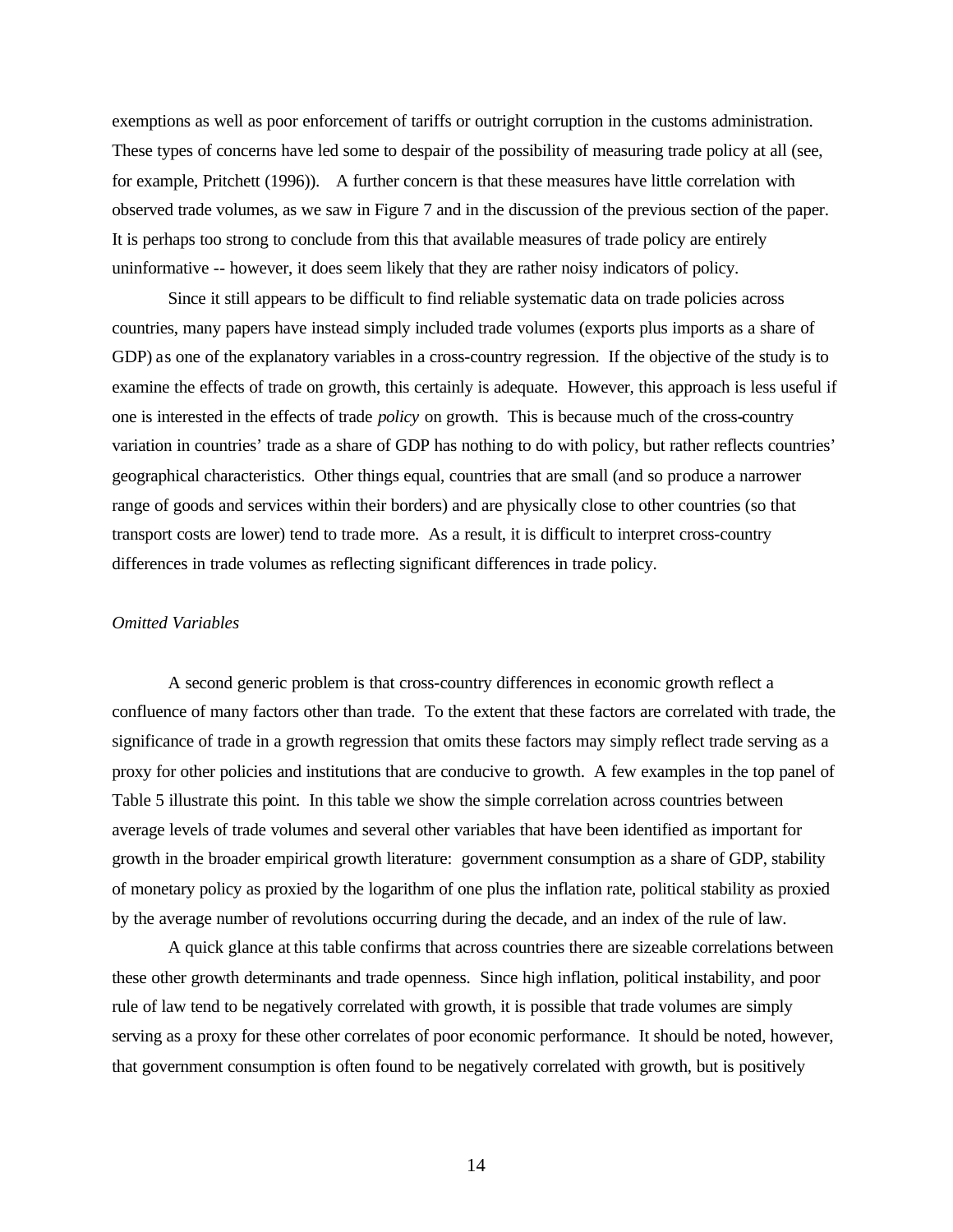correlated with openness (the latter fact is stressed by Rodrik (1998)). In this case a regression of growth on trade which excludes government consumption may understate the effects of trade on growth.

In any case, the main point here is that across countries, trade volumes are correlated with a wide variety of other factors that may matter for economic growth, and it is difficult to adequately control for all of these factors in order to isolate the partial effect of trade on growth. In an influential paper Levine and Renelt (1992) systematically examined this issue for a large number of variables used in the empirical growth literature and concluded that trade volumes were not robustly correlated with growth (although they are robustly correlated with investment rates). And in more recent work Rodriguez and Rodrik (2000) applied this criticism to several of the papers focused specifically on the impact of trade on growth, and reached similar conclusions.

### *Endogeneity*

Even after addressing these two difficulties, it is still possible that the observed partial correlation between trade and growth simply reflects reverse causation from growth to trade. There are a variety of plausible reasons for this. If, for example, an economy enjoys a surge in growth, more firms may attain the size necessary to break into export markets, so that exports also increase. At the microeconomic level, there is convincing evidence of reverse causation in the sense that much of the observed correlation between firm performance and exports is driven by larger and more productive firms self-selecting into export markets (see for example Clerides, Lach and Tybout (1997)). Moreover, this problem of reverse causation is clearly not unique to outcome measures such as trade volumes – trade policies may themselves be endogenous to growth, with countries perhaps choosing to liberalize when times are good.

A good recent attempt to overcome this problem of reverse causation from growth to trade is Frankel and Romer (1999). They estimate cross-country regressions of the log-level of per capita income on trade volumes, interpreting cross-country differences in income levels as reflecting growth in the very long run. To address the possible feedback from income to trade, they use countries' geographic characteristics as instruments. Given that geography is a robust predictor of trade and given the exogeneity of geography, this is a very promising strategy. Nevertheless, there are two drawbacks to this approach, both of which are stressed by Rodriguez and Rodrik (2000). First, by construction this approach can only be informative about the effect of the geographically determined component of trade on growth, and so it says little about the effects of trade policy on growth. Second, the identification of the effect of trade hinges crucially on the assumption that geographic characteristics matter for growth *only* through their effects on trade, and this strong assumption is difficult to test.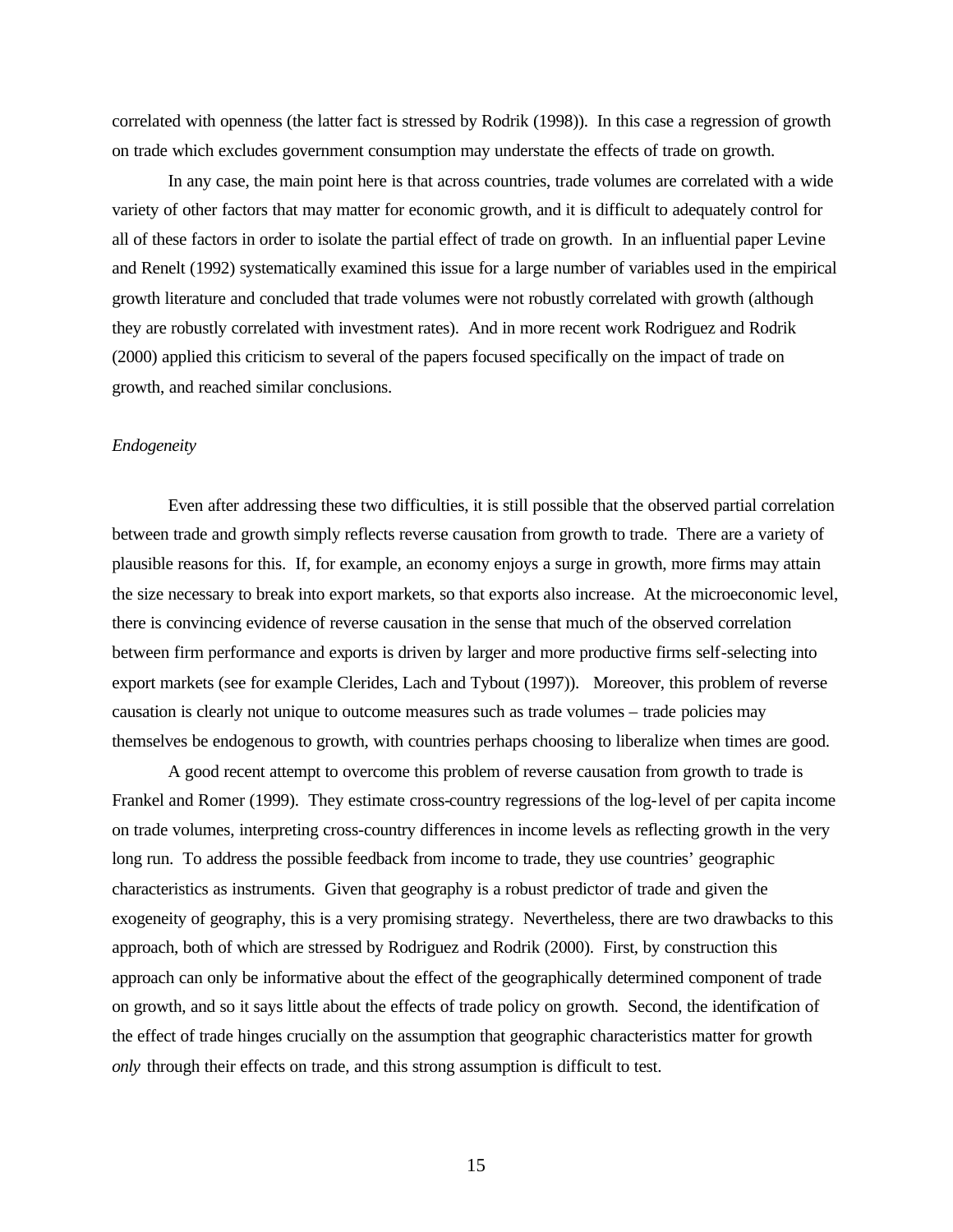### *Some New Estimates of the Effect of Trade on Growth*

We now present some new results on the effect of trade on growth, relying on an existing methodology that has not been widely applied to this particular question but is quite useful in light of the problems discussed above. Our empirical strategy is simple. Rather than rely on cross-country differences in trade and growth to identify the effects of trade, we rely on the within-country variation in the data. In particular, we examine whether *changes* in decadal average growth rates can be explained by changes in trade volumes.

Consider the following "standard" cross-country growth regression:

(1) 
$$
y_{ct} = \beta_0 + \beta_1 \cdot y_{c,t-k} + \beta_2' X_{ct} + \eta_c + \gamma_t + v_{ct}
$$

where  $y_{ct}$  is log-level of per capita GDP in country c at time t,  $y_{ct-k}$  is its lag k years ago (k=10 years in our application using decadal data) and  $X<sub>ct</sub>$  is a set of control variables which are measured as averages over the decade between t-k and t. We include trade volumes (exports plus imports as a share of GDP) among the variables in X. Subtracting lagged income from both sides of the equation gives the more conventional formulation in which the dependent variable is growth, regressed on initial income and a set of control variables. The disturbance term in the regression consists of an unobserved country effect that is constant over time,  $\eta_c$ , an unobserved period effect that is common across countries,  $\gamma_t$ , and a component that varies across both countries and years which we assume to be uncorrelated over time,  $v_{ct}$ .

Most of the empirical growth literature considers growth over a very long period  $(k=25)$  years or more) so that there is only one observation per country. As a result, all of the effects of interest are estimated using only the cross-country variation in the data. Some papers consider shorter periods such as decades or quinquennia, and typically combine the cross-country and within-country variation in the data in a fairly ad-hoc manner. Caselli, Esquivel and Lefort (1996) provide a useful critique of conventional panel growth econometrics and a proposed solution. In this paper we adopt their preferred estimation strategy, which is to estimate equation (1) in differences, using appropriate lags of the righthand side variables as instruments. In particular, they advocate estimating the following regression:

(2) 
$$
y_{ct} - y_{c,t-k} = \beta_1 \cdot (y_{c,t-k} - y_{c,t-2k}) + \beta_2 \cdot (X_{ct} - X_{c,t-k}) + (\gamma_t - \gamma_{t-k}) + (v_{ct} - v_{c,t-k})
$$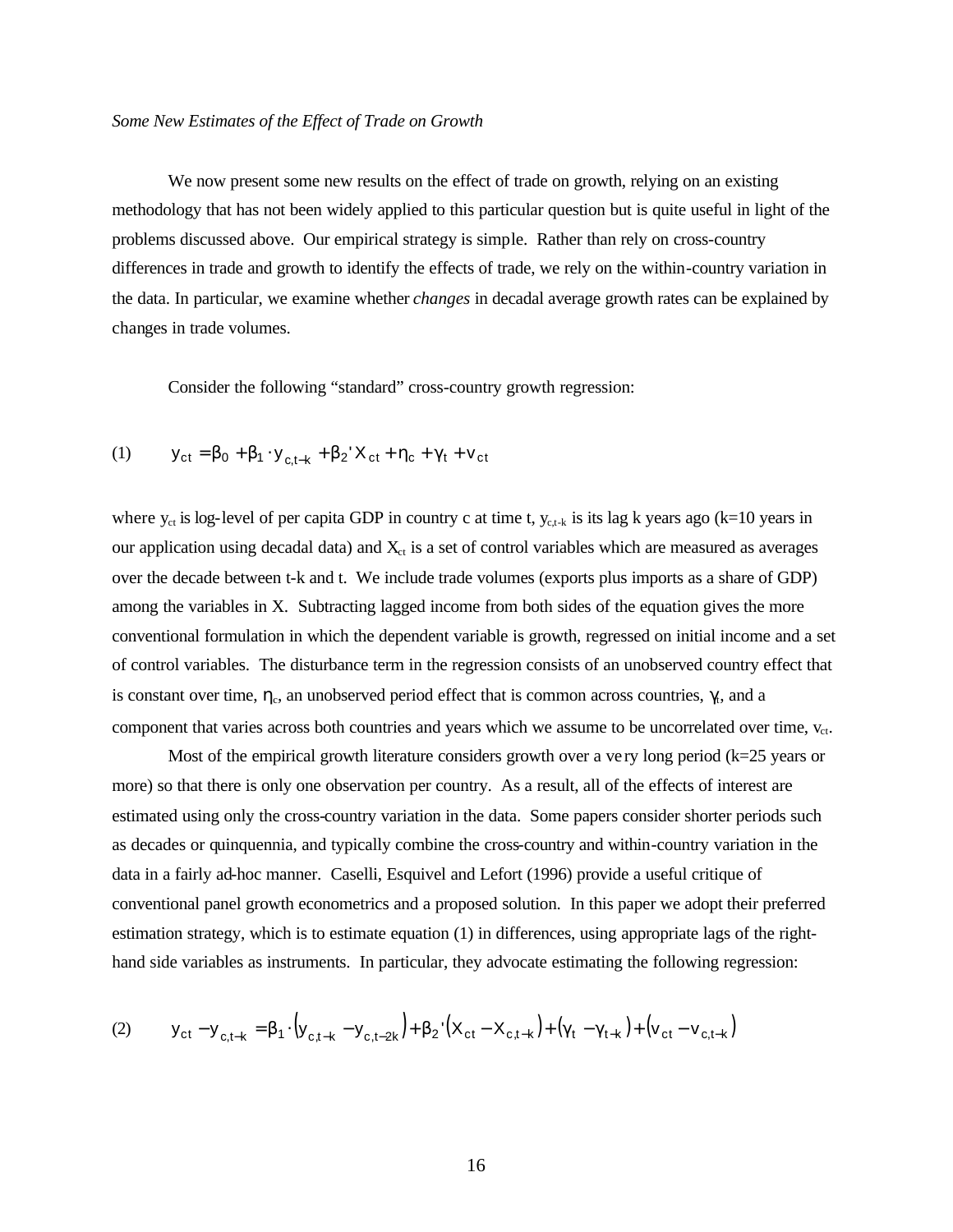This is nothing more than a regression of growth on lagged growth, and on changes in the set of explanatory variables. Or, subtracting lagged growth from both sides of the equation, we have changes in growth from one decade to the next as a function of initial growth and changes in the explanatory variables.<sup>11</sup>

This approach has several desirable features for us, which relate to the empirical problems discussed above:

- *Measurement Error.* While cross-country differences in trade volumes are arguably a poor measure of cross-country differences in trade policy (since they to a large extent reflect geography), changes in trade volumes within countries over time are not subject to this particular measurement problem since countries' geographic al characteristics do not change over time. While change in trade volumes may reflect a variety of factors, we can at least be reasonably confident that geography is not one of them.
- *Omitted Variables.* Many of the possible omitted variables in a growth regression that may be correlated with trade, such as rule of law, a country's ethnic makeup, or its colonial history, change very little over time. Again, by differencing we can at least be sure that the estimated coefficient on trade is not simply picking up a correlation with these omitted time-invariant country characteristics. Also, since we include time effects in the regression, these will pick up omitted shocks that affect trade and growth in all countries similarly, such as increases in world demand or widespread declines in transport costs. Of course, there are other determinants of growth that do change over time, such as government consumption, inflation, and others. However, looking at the bottom panel of Table 5, it is apparent that *changes* in these variables (in the bottom panel) tend to be less correlated with changes in trade openness than the *levels* of these variables (in the top panel). While we can of course never be entirely sure that we have adequately controlled for all omitted factors, we have arguably removed the effects of an important class of time-invariant omitted factors and time-varying factors that are common across countries.
- *Endogeneity* . A further advantage of this differenced growth equation is that it presents a natural set of instruments to control for the possible problem of reverse causation from growth to trade. Our identifying assumption is that while trade volumes may be correlated with the contemporaneous and lagged shocks to GDP growth ( $E[X_{ct} \cdot v_{ct-s}] \neq 0$  for s≥0), they are uncorrelated with future shocks to GDP growth,  $(E[X_{\text{ct}} \cdot V_{\text{ct}}+s]=0$  for s>0). In practice, this means that when we regress growth in the

 $<sup>11</sup>$  Elaborations of thes technique involve jointly estimating a system of two equations, in levels (Equation 1) and in differences</sup> (Equation 2), and using lagged changes of endogenous variables as instruments for levels in the former (Arellano and Bover (1995)). This approach can yield important efficiency gains (Blundell and Bond (1998)) but is less appropriate in our application where we want to identify the effects of interest using within country *changes* in growth.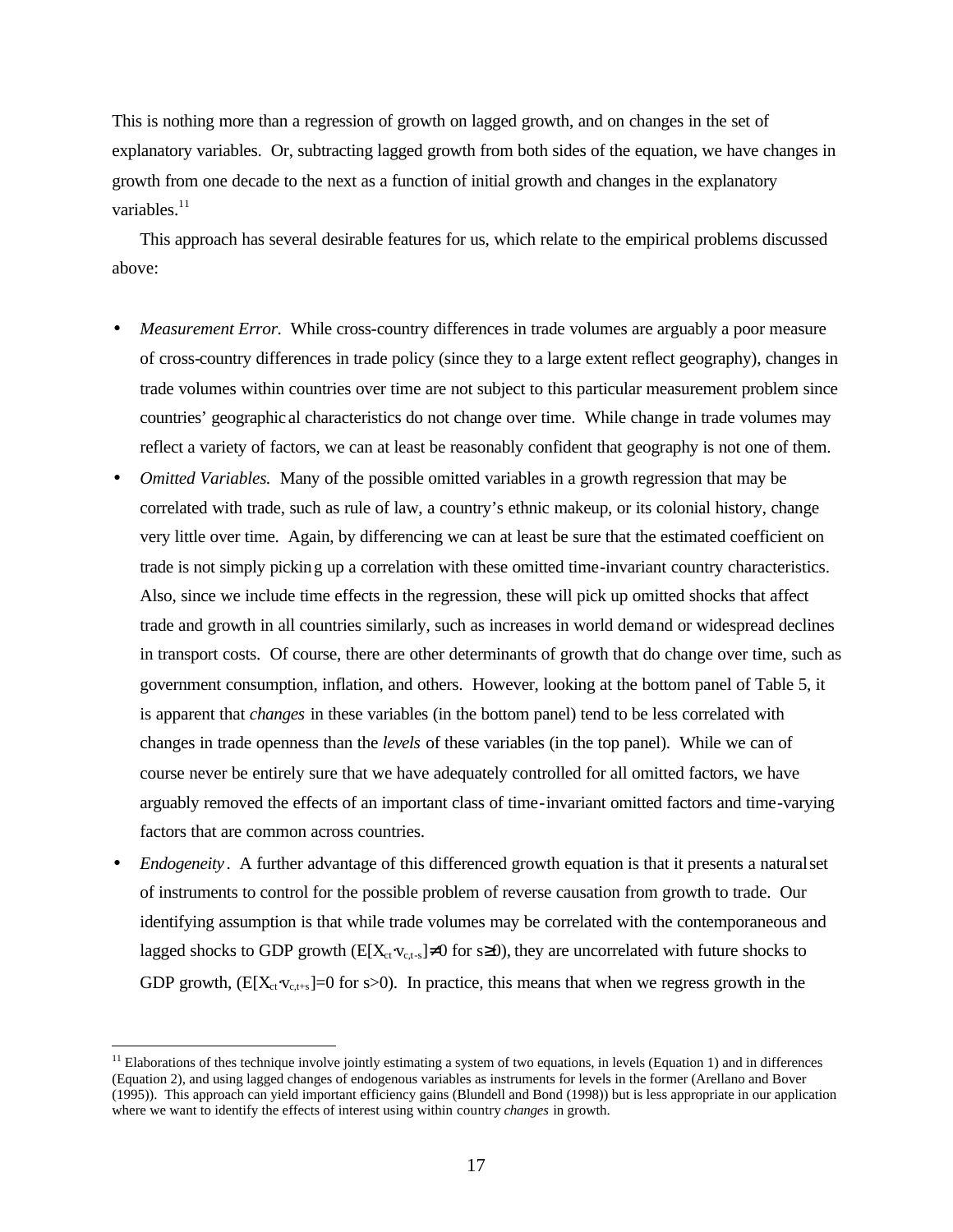1990s on growth in the 1980s and the change in trade volumes between the 1980s and 1990s, we can use the level of trade volumes in the 1970s as an instrument for trade openness.<sup>12</sup>

Table 6 presents our results using this technique. Our data set consists of 187 observations on growth in the 1990s and growth in the 1980s, for roughly 100 countries. The dependent variable is average annual growth, and the explanatory variables are average annual growth in the previous decade and average annual change in trade volumes (we have in effect divided Equation  $(2)$  by  $k=10$  years before estimation). As a result, the coefficient on the trade variable can be interpreted as the cumulative percentage change in the level of per capita GDP over a decade of a 100 percent increase in the trade share.

In the first column we present the results simply estimating Equation (2) by ordinary least squares. While this estimation method is inconsistent, it is a helpful way of summarizing the partial correlations in the data. We report the estimated coefficients, and in parentheses standard errors that are robust to heteroskedasticity and the first-order serial correlation in the residuals induced by differencing. The striking feature of this first column is that changes in trade volumes are strongly correlated with changes in growth, with a point estimate indicating that a 100 percent increase in the trade share would have the cumulative effect of raising incomes by 25 percent over a decade.

Of more interest are the results in the second column, where we instrument for initial income and trade volumes as described above. The coefficient on trade jumps to 0.48 and remains highly significant. This result is not driven by a few extreme cases in the data, as shown in Figure 8 where we plot the partial correlation between trade and growth based on the specification in the second column of Table 6. It is worth reiterating that these estimates reflect the effect of *changes* in trade on *changes* in growth. As a result, they do not reflect the effect of geography-induced differences in trade (as in the paper by Frankel and Romer (1999)), nor are they tainted by the omission of any variables that matter for growth but change little over time. Our instrumentation strategy also address the possibility of reverse causation from growth to trade. Furthermore, as long as any time-varying omitted variables are uncorrelated with the level of trade openness two decades previous, our instrumented coefficients will not reflect the spurious omission of these variables.<sup>13</sup>

In the remaining columns of Table 6 we perform a variety of robustness checks on this basic result. In column 3 we replace the trade to GDP ratio with the ratio of FDI to GDP, to see whether this

 $12$  We also instrument for lagged growth using the level of income in the 1970s, as is necessitated by the combination of a dynamic panel and unobserved country-specific effects. See Caselli, Esquivel and Lefort (1996) for details.

 $13$  It is also worth noting that the internal instruments perform quite well in this equation, in the sense of being strongly correlated with the endogneous variables. In particular, the F-statistics for the first stage regressions for lagged growth and changes in trade volume (for which the instruments are twice lagged income and trade volume, as well as period dummies) are 12.5 and 17.5 respectively, and the null that the instruments have no explanatory power is overwhelmingly rejected in each case.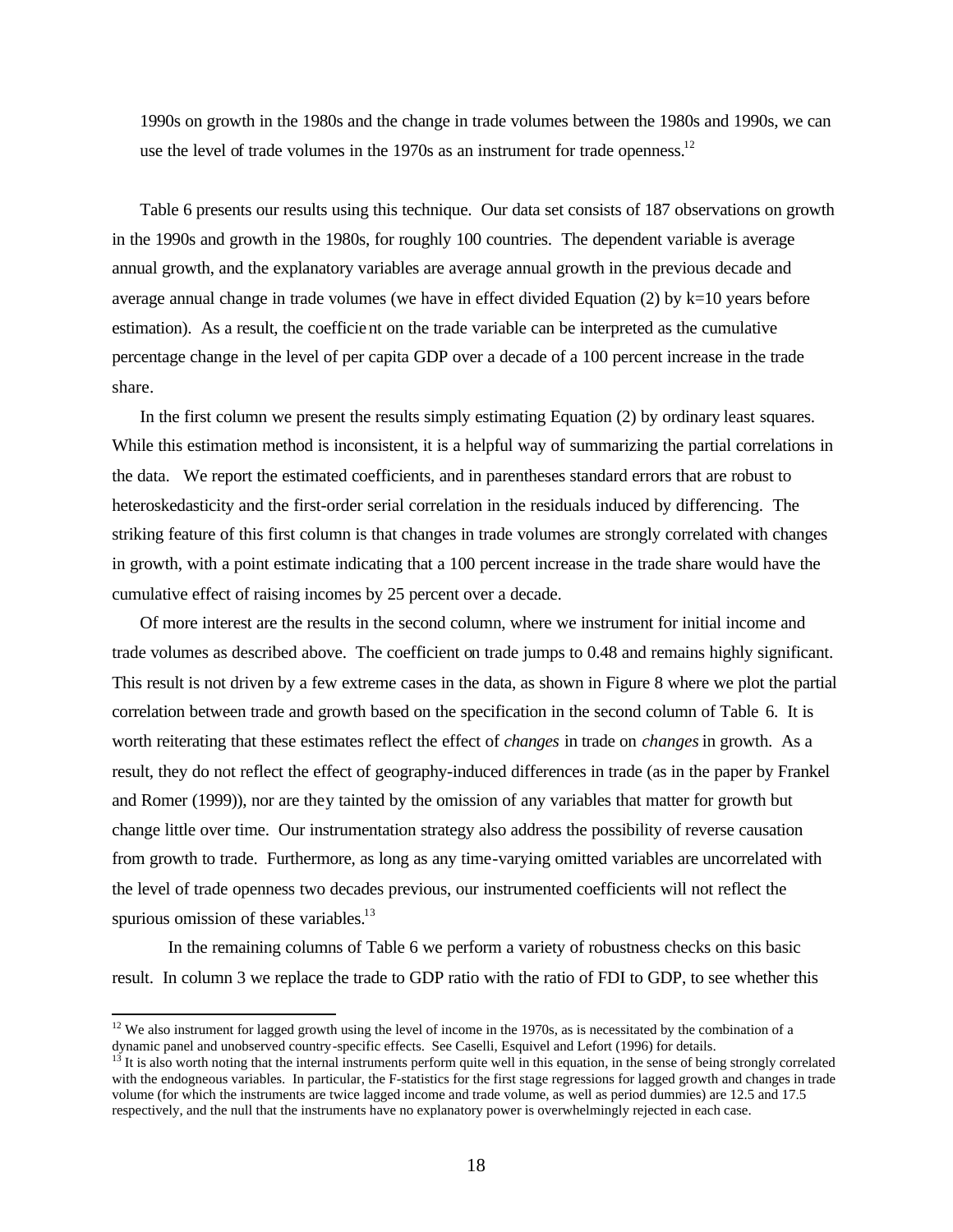alternative measure of openness delivers similar results. After instrumenting for the change in FDI with twice-lagged FDI, we find that this channel of openness also has large and statistically significant growth effects: a one percentage point increase in FDI inflows as a share of GDP would result in a cumulative effect on average incomes over the course of a decade of 13 percent. However, as is well known, trade and direct investment flows tend to be quite correlated across countries. It is therefore interesting to ask whether it is possible to disentangle the separate effects of these two dimensions of openness. We attempt to do so in column (4) where we add both variables together. While the magnitude of the estimated trade and FDI effects on growth does not change much relative to the previous specifications, the significance of the effects slips to just below the 10 percent level. This is not very surprising to us – it simply reflects the fact that different dimensions of openness tend to be correlated across countries and over time, and so it is difficult to disentangle the effects of particular dimensions of openness.

It is also interesting to inquire whether we get the same result with investment relative to GDP, as we get with foreign direct investment. Even though we will control for some other policy changes, it is possible that there are unobserved domestic policy changes or other shocks that lead to both higher investment and more trade as an endogenous result. In column 5 we include the change in the investment rate in the regression, and instrument for it with lagged level of investment. We do not get the same result as with FDI or with trade: there is no significant relationship between the instrumented change in investment rate and change in the growth rate.

One possible explanation for the apparent effect of trade on growth is that it reflects institutional quality which is omitted from the regression (Rodrik (2000)). According to this argument, improvements in institutional quality make countries more attractive as trading partners, and also have direct effects on growth. This argument is neither implausible, nor is it inconsistent with trade also having a direct effect on growth. However, in our context where we are looking at the effect of *changes over time* of trade on growth, this argument may be less relevant empirically, since the limited data available on institutional quality suggests that it changes at best quite slowly over time. However, the best way to address this concern is to include a measure of changes in institutional quality directly in the regression, in order to ensure that the coefficient on the trade variable captures only the partial effect of trade. We do this in column 6 of Table 6, using one of the few time-varying proxies for institutional quality that are available back to the 1970s. In particular, we use one minus the ratio of currency in circulation to M2. This measured, coined as "contract-intensive money" by Clague, Keefer, Knack and Olson (1999) measures the extent to which property rights are sufficienty secure that individuals are willing to hold liquid assets via financial intermediaries. These authors document a strong positive cross-country relationship between this variable and both investment and growth. We find however that changes in this variable have little explanatory power for changes in growth over time, as it enters positively but insignificantly.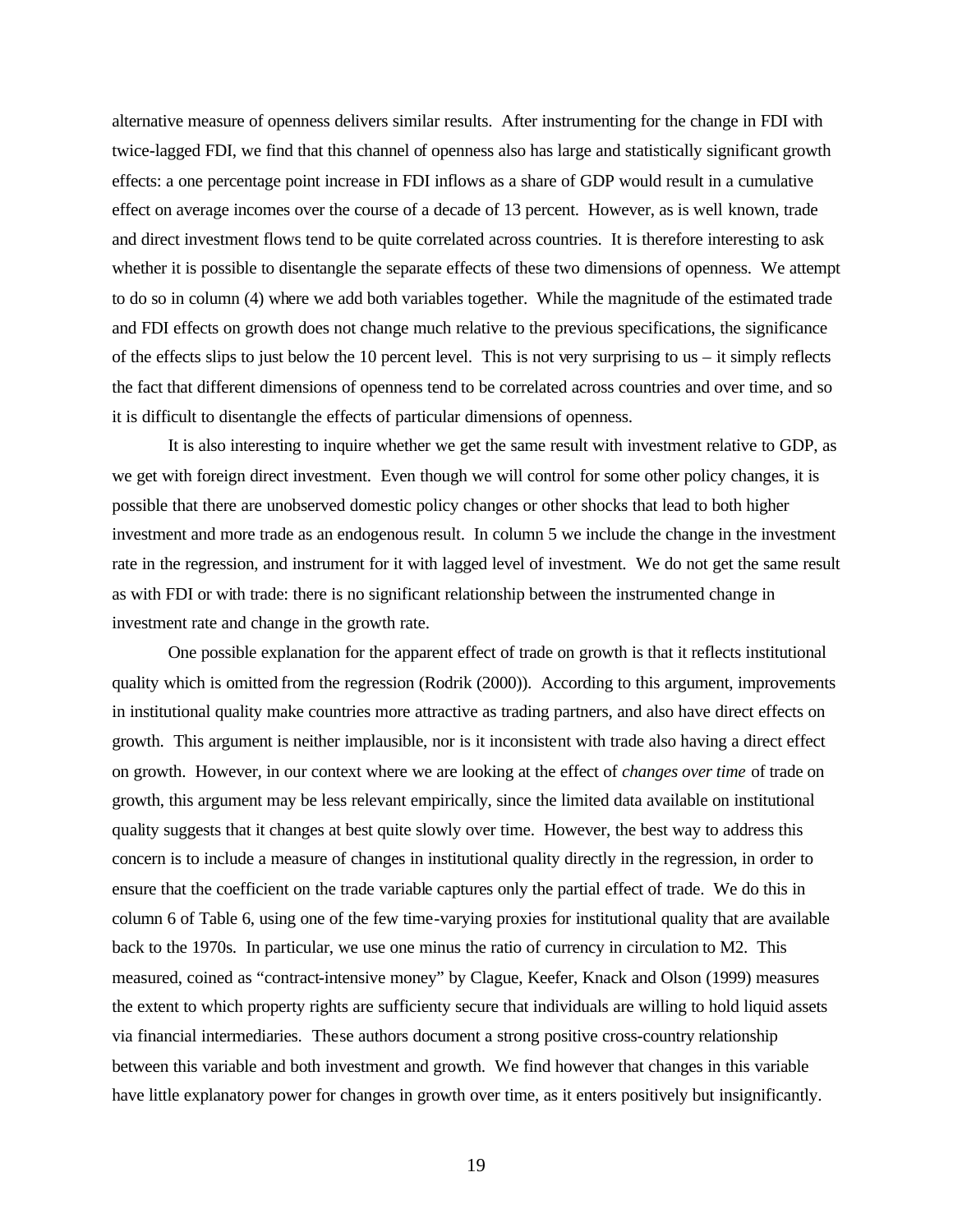This is not very surprising to us given our view that institutional quality tends to change rather slowly over time. More important for our purposes, our basic result on the importance of trade for growth remains positive and highly significant, and even becomes slightly larger in magnitude than in column 2. This suggests to us that omitted *changes* in institutional quality are unlikely to be driving the observed correlation between trade and growth.

We next consider the argument that the effects of trade reflect omitted policies that are good for growth and are correlated with increases in trade as well. In column 7 we expand the regression to include the three additional time-varying control variables from Table 6: government consumption as a share of GDP, the logarithm of one plus the inflation rate, and a dummy variable indicating whether there was a revolution. These variables are all measured as decade averages and are entered as changes in decade averages in the differenced regression. In this column, we assume that these variables are predetermined with respect to growth. When we do so, we find that the magnitude and significance of the coefficient on trade volumes is essentially unchanged. This is what we would expect given our previous observation that changes in these variables are not very correlated with changes in trade volumes. The remaining variables enter with the expected negative signs, but none are significant.

The last thing we attempt in this table is to allow for the possibility that the additional policies in column 7 are endogenous to growth. When we try to simultaneously instrument for all of the right-hand side variables simultaneously in the final column, our results are rather unsatisfying. When we do so, we find that all of the right-hand side variables are insignificant, and the magnitudes of some of the estimated coefficients are wildly different from in the uninstrumented specification. Mechanically, there is a fairly simple explanation for these results. While changes in the additional control variables are not very correlated with changes in trade volumes (as we saw in Table 5), the portions of these variables that are correlated with the instruments under our identification scheme are in fact highly correlated with the portion of trade openness that is correlated with the instruments. As a result, the second stage regression in our instrumental variables procedure in the final column is afflicted by severe multicollinearity.

At a more intuitive level, this suggests to us that the available data on trade, growth and other policies may not be sufficiently informative to enable us to isolate the precise partial effect of trade on growth, since our instruments are not sufficiently informative. However, we should also note that this problem is specific to our particular identification scheme. It remains quite possible that alternative instruments for the additional control variables will not induce such strong multicollinearity in the second-stage regressions, and so be more "informative" for our purposes. We agree with critics of crosscountry empirics such as Srinivasan and Bhagwati (2000) that we will ultimately not be able to find "scientific proof" of the effects of trade. However, we are encouraged by the fact that our basic results do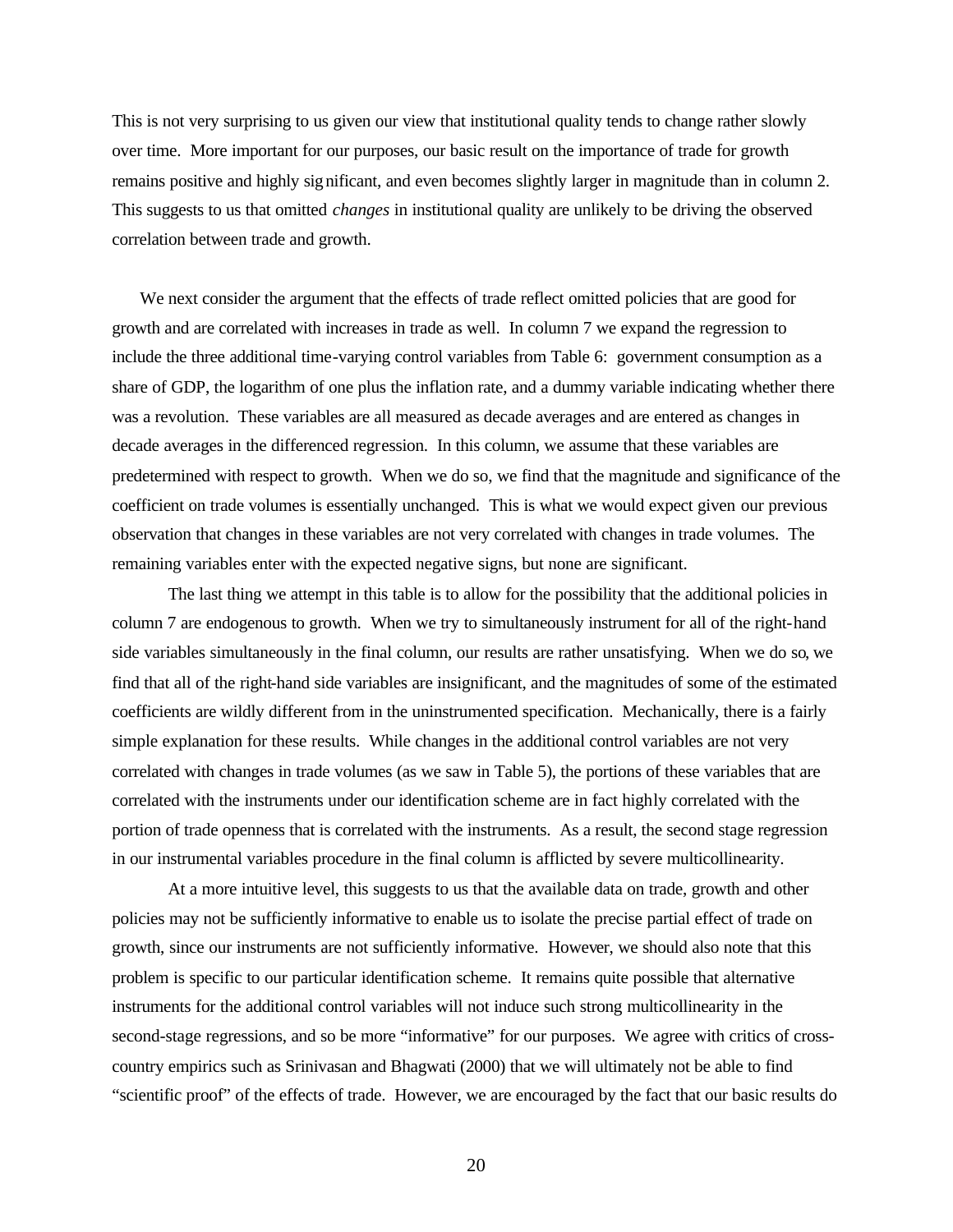show a strong correlation between changes in trade and changes in growth, and consider finding better instruments for a more complete regression to be a valuable research area that nicely complements the case-study approach of the previous section.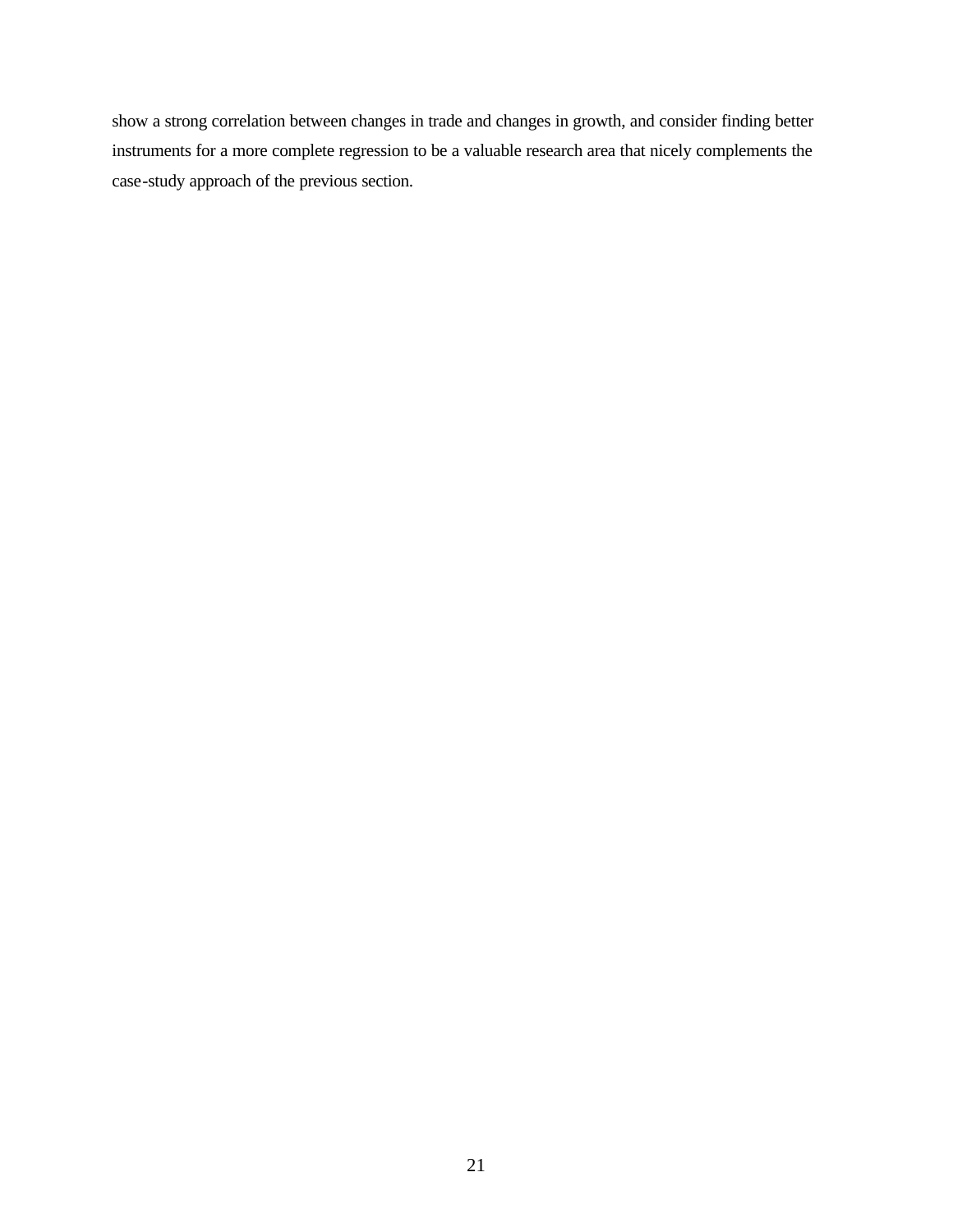#### *4. Trade, Growth, and Poverty*

*Globalization has dramatically increased inequality between and within nations. --Jay Mazur, "Labor's New Internationalism," Foreign Affairs, January/February 2000*

One of the most common populist views of growing international economic integration is that it leads to growing inequality between nations -- that is, that globalization causes divergence between rich and poor countries -- and within nations – that is, that it benefits richer households proportionally more than it benefits poorer ones. In the second section of this paper we have argued that the experience of globalizers shows how greater openness to international trade has in fact contributed to narrowing the gap between rich and poor countries, as the globalizers have grown faster than the rich countries as a group. In this section of the paper we turn to the effects of globalization on inequality within countries, drawing on results from our recent paper, Dollar and Kraay (2000). In that paper we show that a wide range of measures of international integration are not significantly associated with the share of income that goes to the poorest quintile. In other words, there is no systematic tendency for trade to be associated with rising inequality that might undermine its benefits for growth and poverty reduction. This evidence mirrors the anecdotal evidence in Table 4 which documented the absence of significant patters in changes in inequality among our globalizers.

We gather data on the income distribution from a variety of existing sources, as documented in more detail in the other paper. Our data consist of Gini coefficients from 137 countries from the 1960s to the present, and five points on the Lorenz curve for a most of these country-year observations. There are substantial difficulties in comparing income distribution data across countries. Countries differ in the concept measured (income versus consumption), the measure of income (gross versus net), the unit of observation (individuals versus households), and the coverage of the survey (national versus subnational). We restrict attention to distribution data based on nationally representative surveys, and perform some simple adjustments to crudely control for some of the remaining differences in the types of surveys.

A further difficulty with the data on income distribution is that it forms a highly unbalanced and irregularly spaced panel of observations. For some rich countries and a few developing countries a continuous time series of annual observations on income distribution is available for long periods. For most countries only one or a handful of observations are available. Since we are interested in growth over the medium to long run we do not want to rely on potentially adjacent annual observations in our estimation. For 45 countries, we only have one observation on income distribution. For the remaining 92 countries, we discard all observations not separated in time by at least five years. This leaves us with 418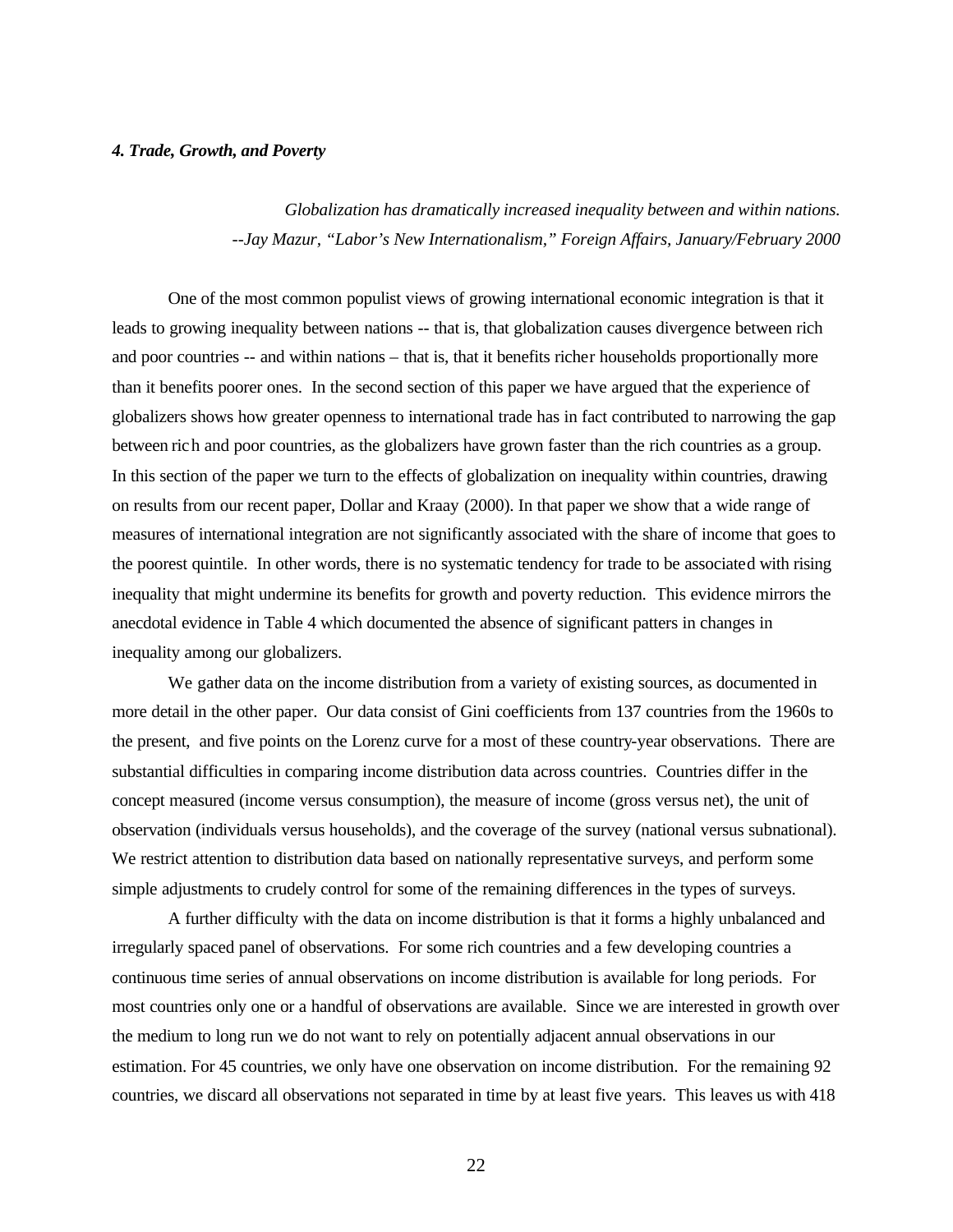observations on income distribution separated by at least five years within countries. We are also able to construct 285 observations on non-overlapping changes in income distribution within countries over a period of at least five years.

In that paper we were interested in how incomes of the poor vary with average incomes, and in what explains deviations from this general relationship. We defined "the poor" as those in the bottom 20 percent of the income distribution, and used the available income distribution data to construct average incomes in the poorest quintile.<sup>14</sup> We then examined the relationship between growth in average incomes and growth in incomes of the poorest fifth. Figure 4 summarizes our first finding that there is a strong relationship between growth in average incomes and growth in incomes of the poorest. This is equivalent to the observation that the share of income going to the poorest quintile does not vary systematically with average incomes.

However, there are also significant deviations from this general relationship. In that paper, we considered a large number of possible explanations for these deviations, in other words, what makes growth especially "pro-poor" or not. In the context of this paper, one class of possible explanations relates to trade. The question of whether increases in trade systematically lead to higher income inequality within countries is the same as the question of whether trade systematically explains deviations between growth in average incomes and growth in incomes of the poor. To answer this question, we estimate variants of the following regression of the logarithm of per capita income of the poor on the logarithm of average per capita income:

(3) 
$$
y_{ct}^{P} = \alpha_0 + \alpha_1 \cdot y_{ct} + \alpha_2' X_{ct} + \mu_c + \varepsilon_{ct}
$$

 $\overline{a}$ 

where c and t index countries and years, respectively;  $X_{ct}$  is a vector of other determinants of mean income of the poor; and  $\mu_c + \varepsilon_{ct}$  is a composite error term including unobserved country effects.<sup>15</sup>

We are interested in two key parameters from Equation (3). The first is  $\alpha_1$  which measures the elasticity of income of the poor with respect to mean income. A value of  $\alpha_1=1$  indicates that growth in mean income is translated one-for-one into growth in income of the poor -- that is, that changes in income distribution are not systematically associated with changes in average incomes. Estimates greater or less than one indicate that growth more than or less than proportionately benefits the poor, i.e. that growth systematically leads to decreases or increases in the income share of the poorest quintile. The second

<sup>&</sup>lt;sup>14</sup> For the vast majority of our observations, we did this directly by using the first point on the Lorenz curve. For about 15% of our sample, we only have Gini coefficients and so we calculated average income in the bottom quintile under the assumption that the distribution of income is lognormal.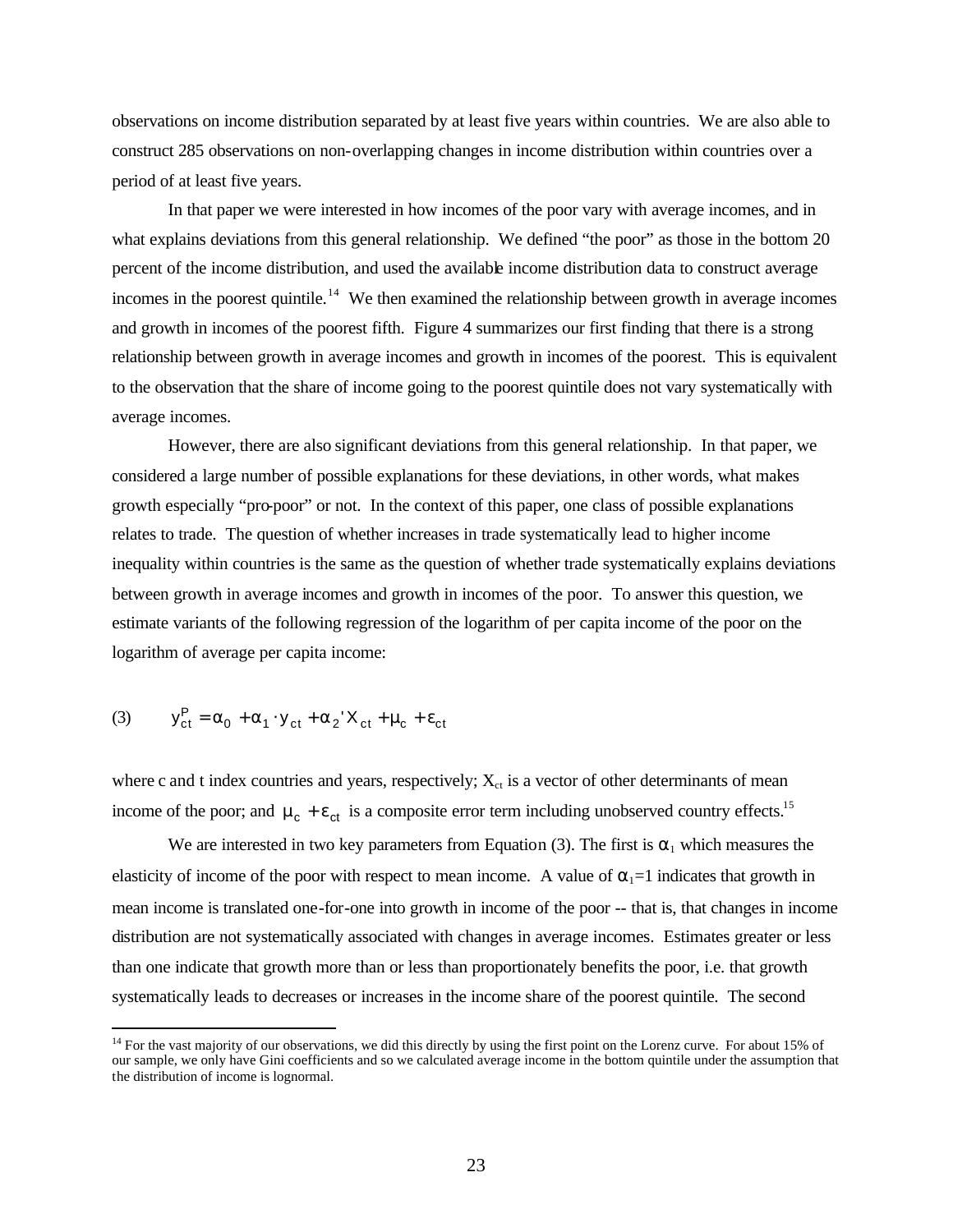parameter of interest is  $\alpha_2$  which measures the impact of other determinants of income of the poor *over and above their impact on mean income*, i.e. the effects of these variables on the income share of the poorest quintile. In particular, we can use this regression framework to systematically examine whether increases in trade volumes (or any other variable) are systematically associated with changes in the income share of the poorest quintile.

Estimating Equation (3) poses a variety of econometric difficulties that we address in detail in our other paper. Here we briefly note that we estimate this equation using a system generalized method of moments estimator which optimally combines information in the levels of the data with the withincountry variation in the data. As discussed in the other paper, this strategy allows us to address as best we know how problems of measurement error in the income distribution data (and other variables), possible omitted variables, and the possibility of reverse causation from income distribution to average incomes.

Table 7 shows a typical set of results from that paper, regressing average incomes of the poorest quintile on average incomes and several additional control variables that have been identified as important for growth in the larger empirical growth literature. We typically find a point estimate of  $\alpha_1$  which is slightly larger than, but not statistically significantly different from, 1, indicating that incomes in the bottom quintile on average rise one-for-one with average incomes (alternatively, that changes in income distribution are not significantly associated with changes in average incomes). In addition, we rarely find that any of the additional control variables enter significantly, indicating that these variables have no systematic effect on income distribution. The only exception is government consumption, which at times enters significantly. Neither of these two results should be all that surprising. Various authors, including Chen and Ravallion (1997) and Deininger and Squire (1996) have documented the striking absence of any correlation between (changes in) income and (changes in) inequality, albeit with smaller samples and different econometric techniques. Our lack of systematic significant effects of policies and institutions on inequality mirrors the dearth of similar robust results in the small empirical literature on determinants of income inequality.

For the purposes of this paper, the most interesting results are those relating to trade volumes. Our results indicate that there is no significant correlation between changes in inequality and changes in trade volumes, controlling for changes in average incomes (first column of Table 7). This can be seen quite clearly in Figure 5, which reports the simple correlation between changes in trade volumes and changes in inequality as measured by the Gini coefficient (in the top panel) and the logarithm of the first quintile share (in the bottom panel). In our other paper we also subject this basic result to a wide variety of robustness checks and also consider several other measures of international economic integration. Our

 $15$  It is straightforward to generalize the discussion to include year effects. We do not do so here because in our empirical results we do not find time effects to be significant.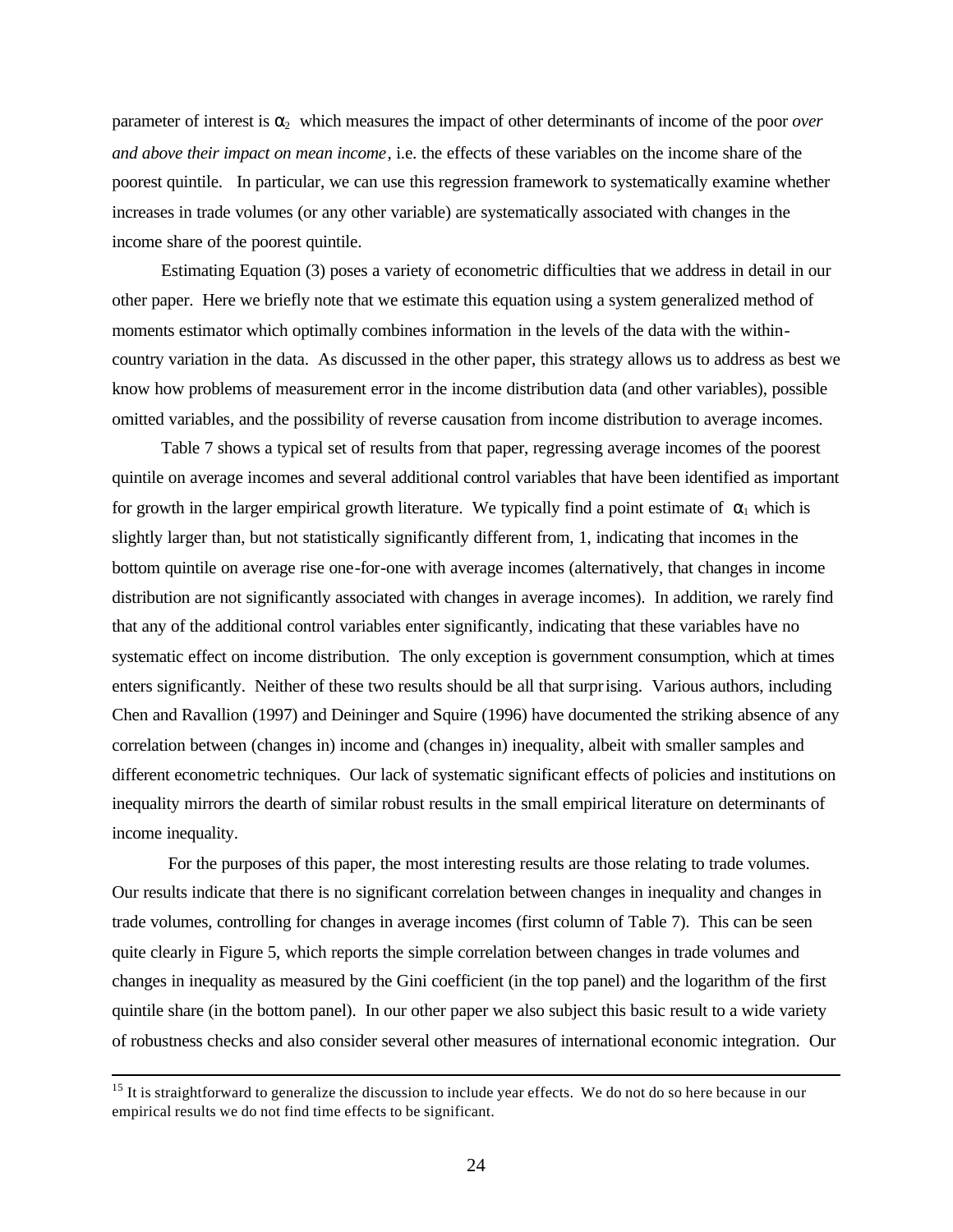conclusion is that there simply is no good evidence that countries that trade more (or are more integrated along other dimensions) on average have rising income inequality. No doubt there are distributional conflicts over trade policy, and we do not want to minimize the importance of these. But, it is not the case that the poor are systematically the losers from trade openness.

Combining these results with those of the previous section, we can perform the following simple thought-experiment: what would be the effect of a simultaneous increase in trade volumes and stabilization from high inflation of the magnitude observed among our globalizers, on average incomes in the poorest quintile? From the case studies and the econometric evidence above, it seems reasonable to conclude that both of these contribute to higher growth over horizons of a decade or so, and the results in Table 6 give some idea of the magnitude. The results from our other paper provide us with estimates of the effects of these changes on income distribution. By differentiating Equation (3) with respect to the control variables we can therefore summarize the effect on average incomes in the bottom quintile as:

(4) 
$$
\frac{\partial y_{ct}^P}{\partial X_{ct}} = \frac{\partial y_{ct}}{\partial X_{ct}} + \left( (\alpha_1 - 1) \cdot \frac{\partial y_{ct}}{\partial X_{ct}} + \alpha_2 \right)
$$

The first term captures the effect on incomes of the poor of a change in one of the determinants of growth, holding constant the distribution of income. We refer to this as the "growth effect" of policies, and we can read this off the growth regression in Table 6 as the estimated coefficient on the policy variable of interest. We use the results in the second-last column of this table given our concerns about the final column discussed above. The second term captures the effects of a change in one of the determinants of growth on incomes of the poor through changes in the distribution of income. This consists of two pieces: the difference between the estimated income elasticity and one, and the direct effects of policies on the income share of the poor in Equation (3). For these, we use the values reported in Table 7 taken from our other paper.

The results of this exercise are summarized in Figure 6. As noted in the introduction, we consider an increase in trade volumes of 34 percentage points of GDP and a decrease in inflation of 12 percentage points, which is the unweighted average of the experience of our globalizers between the early 1980s and the late 1990s. The estimated effect of this change is to raise the growth rate of income of the poor by about 2.6 percentage points, of which 2.2 percentage points are due to the increased openness to trade. Most of this reflects the pure growth effects of these policy changes -- the distribution effects are small, and not significantly different from zero.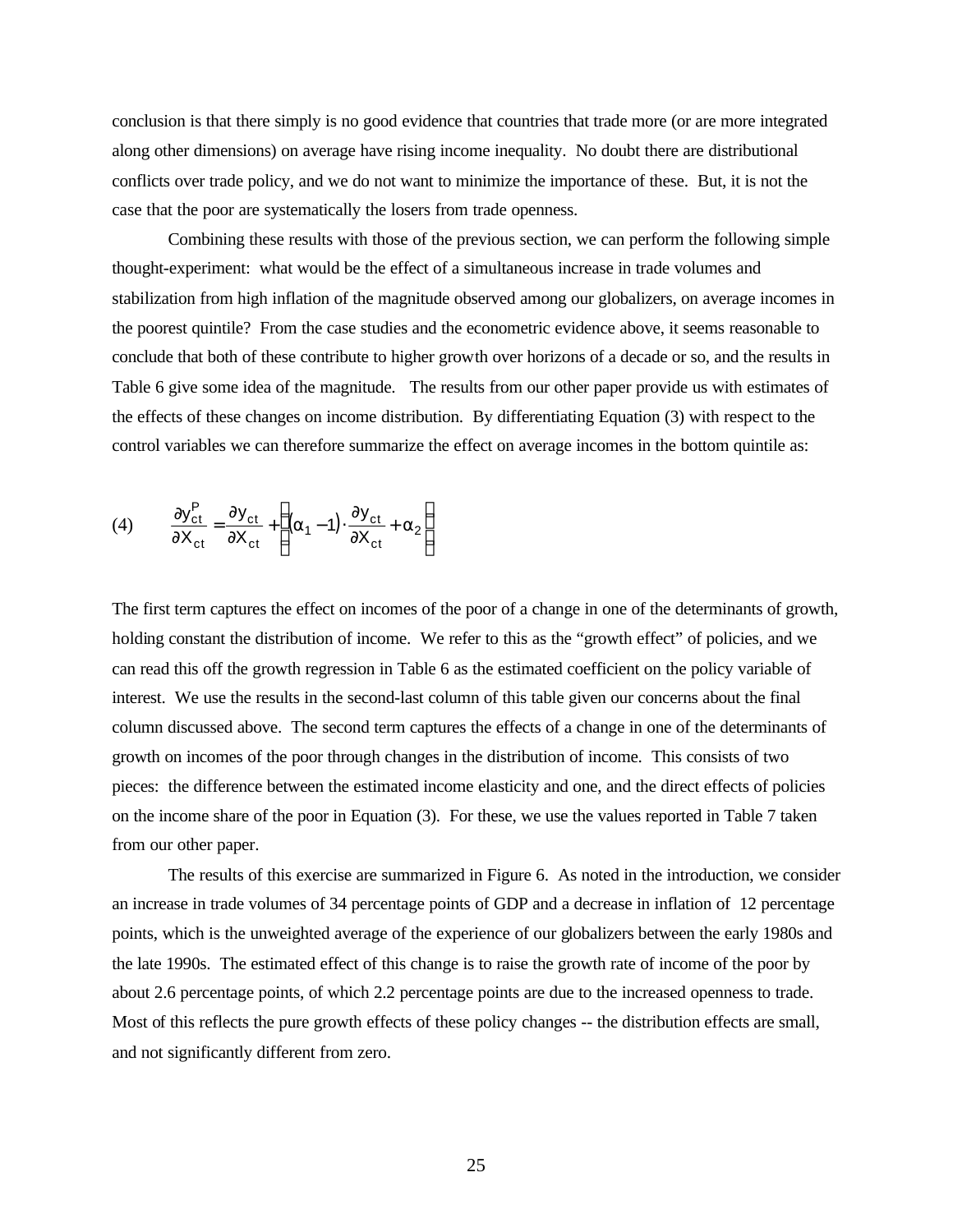Given the imprecision with which the distributional effects of policies are estimated, it is also interesting to ask the following closely related question: "Suppose in a particular country case that greater openness does lead to higher income inequality. How large would the increase in inequality associated with trade liberalization have to be in order to erase the income gains for the poorest quintile?".

Using Equation (4), this would be the case if ct  $c_2 = -\alpha_1 \cdot \frac{\partial y_{\text{ct}}}{\partial X_{\text{ct}}}$ y ∂ ∂  $\alpha_2 = -\alpha_1 \cdot \frac{\sigma_1}{2!}$ . For an estimate of  $\alpha_1 = 1.14$  and an

estimated growth impact of trade of 0.54, this would imply an estimate of  $\alpha_2 = -0.62$ . So in order for an increase in trade volumes of 0.35 to have no net benefits for poor people, it would have to be the case that it also lowered the income share of the poorest by  $0.62x0.35 = 0.22$  or 22 percent. To put this in more familiar terms, this is roughly equivalent to an increase in the Gini coefficient of 6 Gini points, which is a quite large relative to the fairly small changes in income distribution observed in reality.<sup>16</sup>

In summary, in other research we have found little evidence of a systematic effect of trade volumes on income inequality. Combining this observation with the results on the growth benefits of greater trade, we conclude that the balance of the evidence suggests that, on average, greater globalization is a force for poverty reduction.

<sup>&</sup>lt;sup>16</sup> This can be shown under the assumption that the distribution of income is lognormal.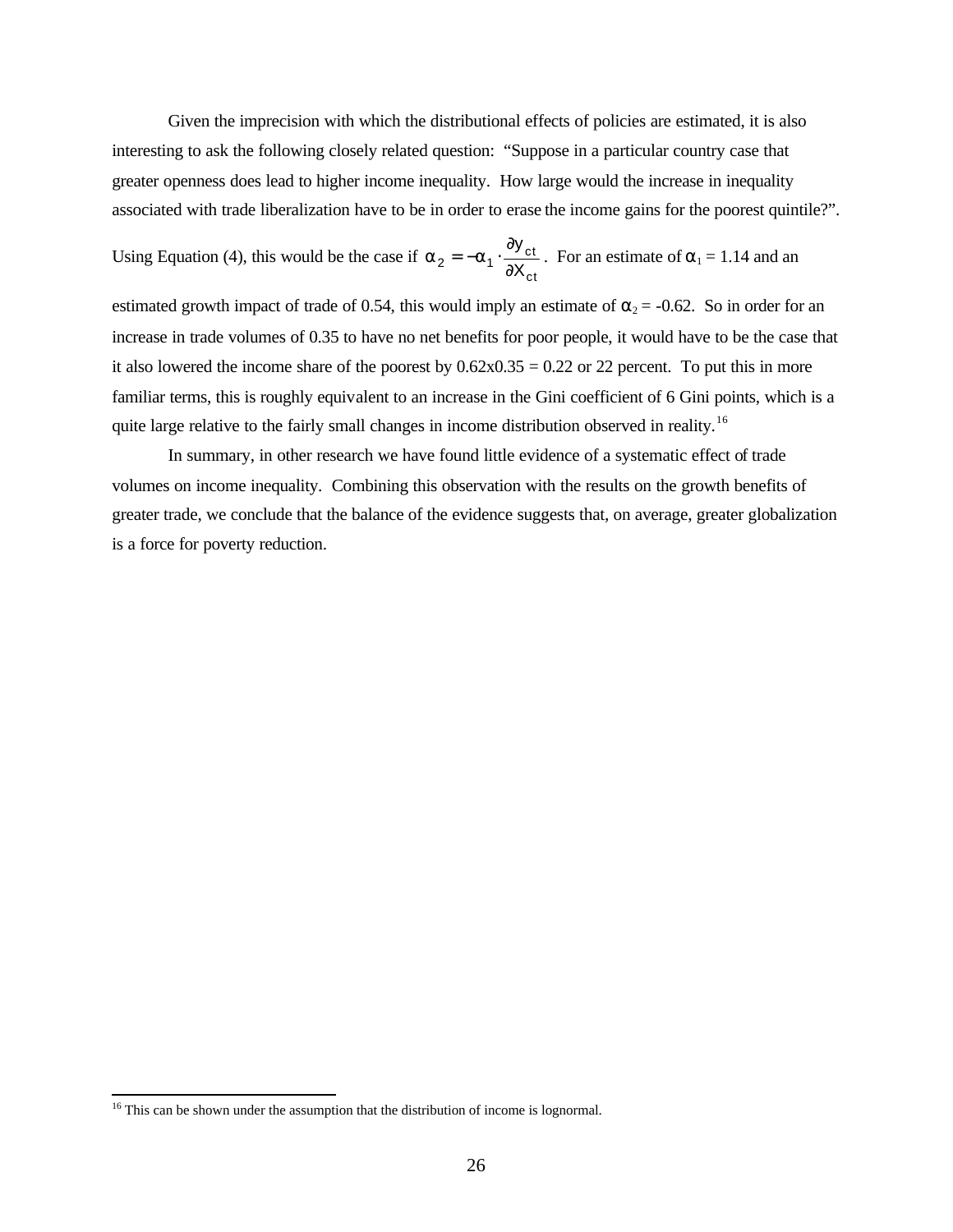### *5. Conclusion*

We have identified a group of developing countries that have had large cuts in tariffs and large increases in actual trade volumes since 1980. Since China, India, and several other large countries are part of this group, well over half of the population of the developing world lives in these globalizing economies. The post-1980 globalizers are different from the rest of the developing world in terms of the extent of tariff cutting (22 point reduction compared to 10 points) and in terms of the increase in trade volume over the past 20 years (an increase from 16% to 32% of GDP, versus a decline from 60% of GDP to 49% of GDP). While rich country growth rates have slowed down over the past several decades, the growth rates of the globalizers have shown exactly the opposite pattern, accelerating from the 1970s to the 1980s to the 1990s. The rest of the developing world, on the other hand, has followed the same pattern as the rich countries: growth decelerating from the 1970s to the 1980s to the 1990s. In the 1990s the globalizing developing countries grew at 5.0% per capita; rich countries at 2.2% per capita; and nonglobalizing developing countries at only 1.4% per capita. Thus, the globalizers are catching up with rich countries while the non-globalizers fall further and further behind.

In Section 3 we then looked at how general these patterns are, through cross-country regressions. We focused on *within country* variation and showed that changes in trade volumes have a strong positive relationship to changes in growth rates. In the fourth section we introduced results from our earlier paper, "Growth *Is* Good for the Poor." There is no systematic relationship between changes in trade volumes and changes in household income inequality. The increase in growth rates that accompanies expanded trade therefore on average translates into proportionate increases in income of the poor. Thus, *absolute poverty* in the globalizing developing economies has fallen sharply in the past 20 years. The evidence from individual cases and from cross-country analysis supports the view that open trade regimes lead to faster growth and poverty reduction in poor countries.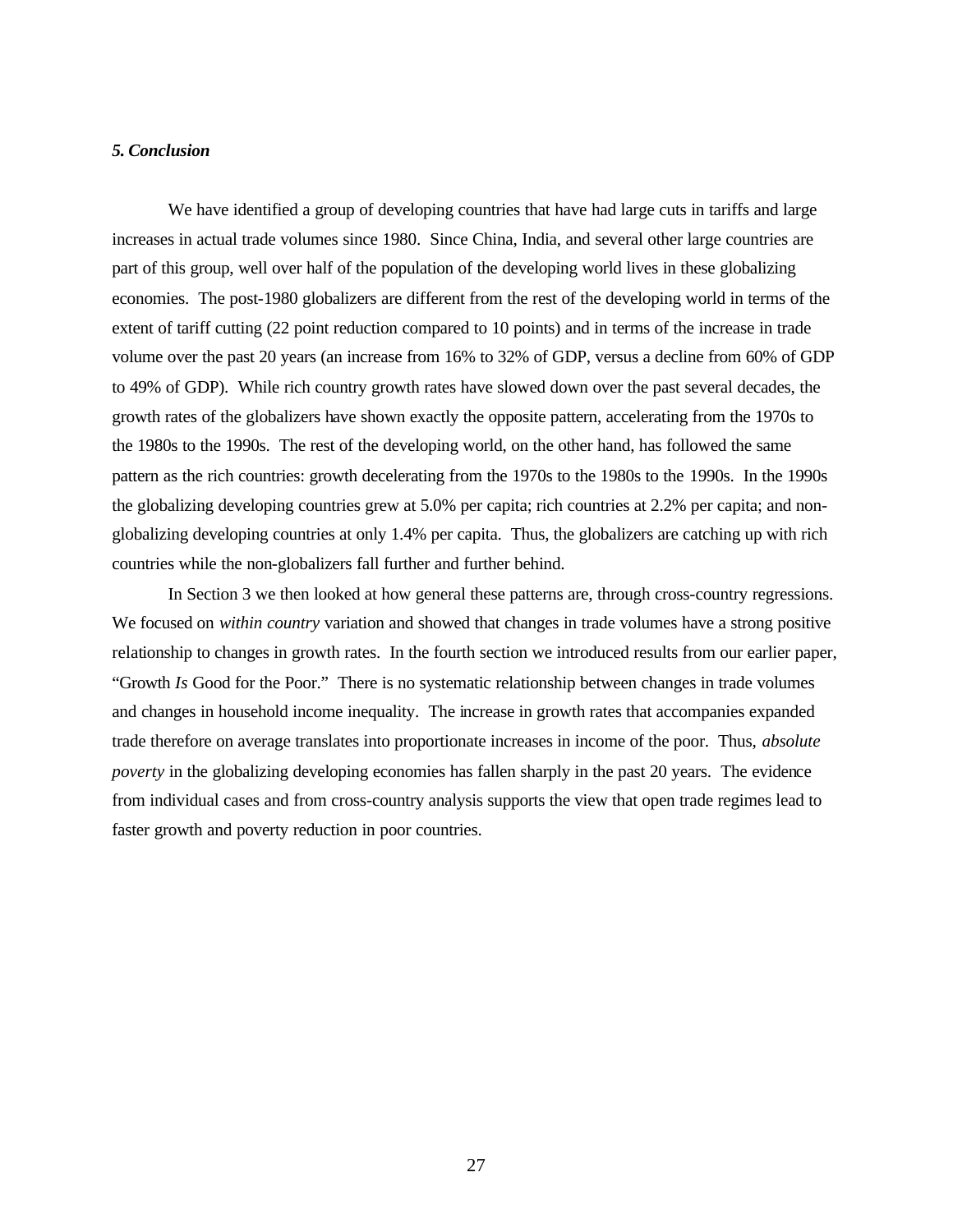

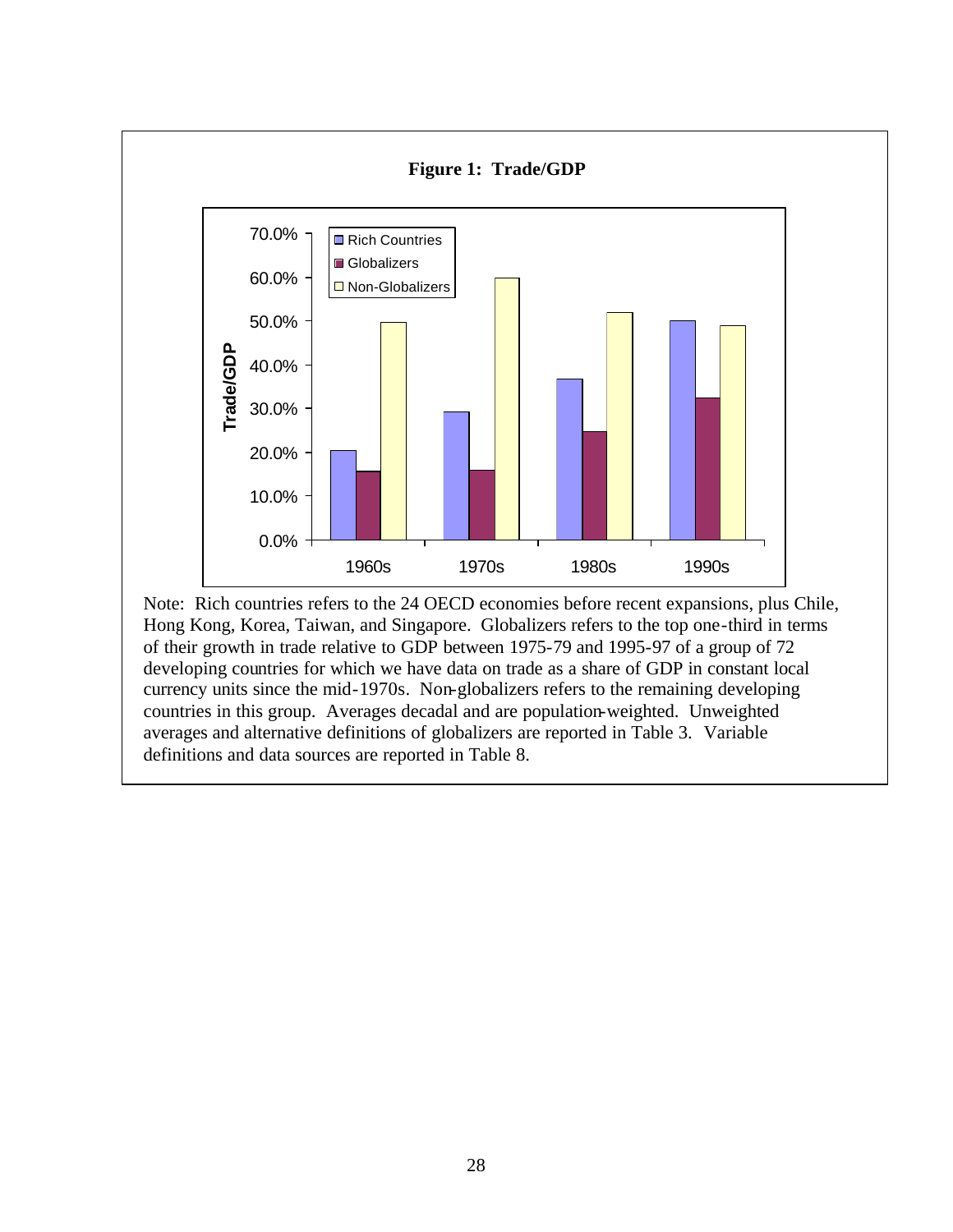

of their growth in trade relative to GDP between 1975-79 and 1995-97 of a group of 72 developing countries for which we have data on trade as a share of GDP in constant local currency units since the mid-1970s. Non-globalizers refers to the remaining developing countries in this group. Averages decadal and are population-weighted. Unweighted averages and alternative definitions of globalizers are reported in Table 3. Variable definitions and data sources are reported in Table 8.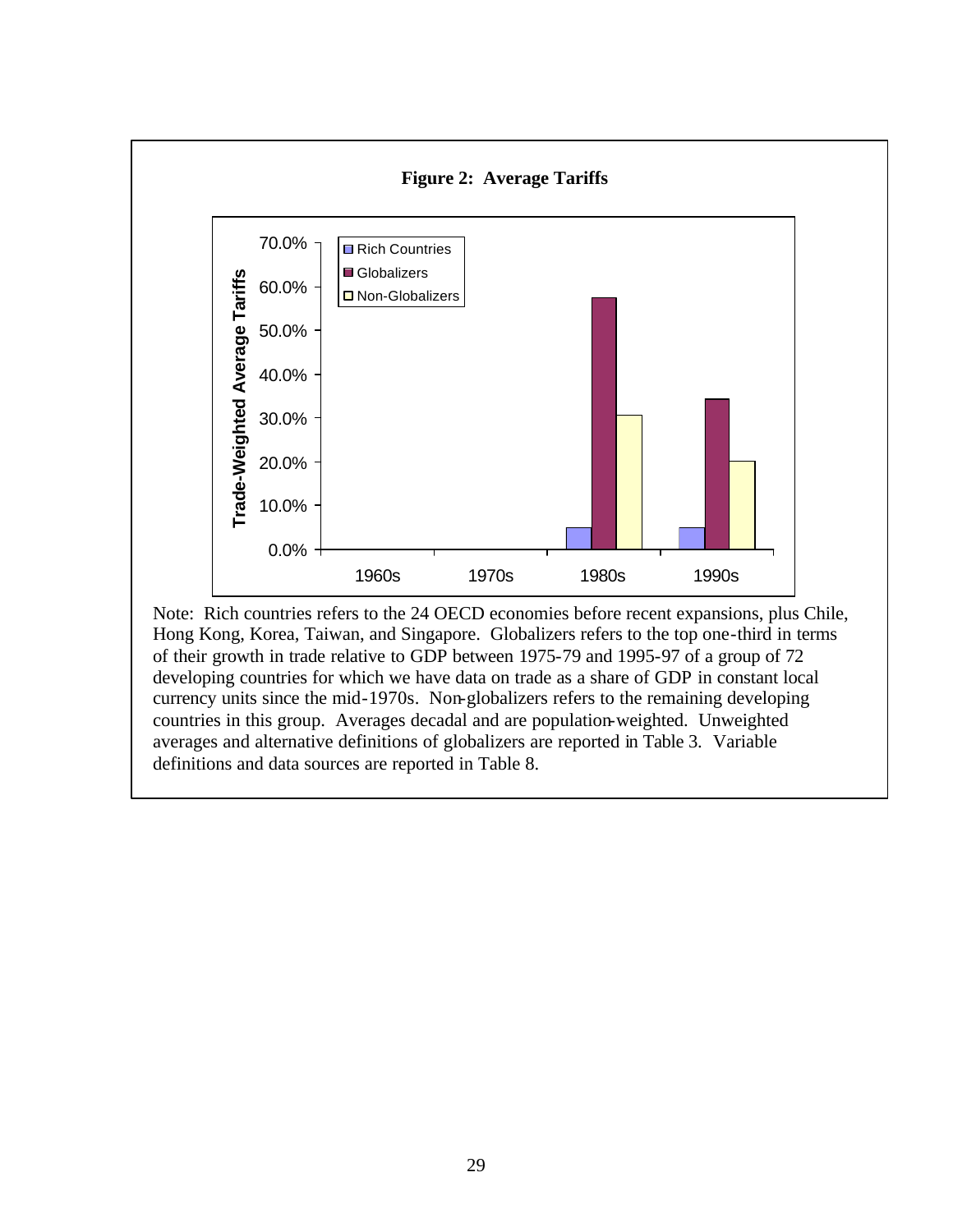

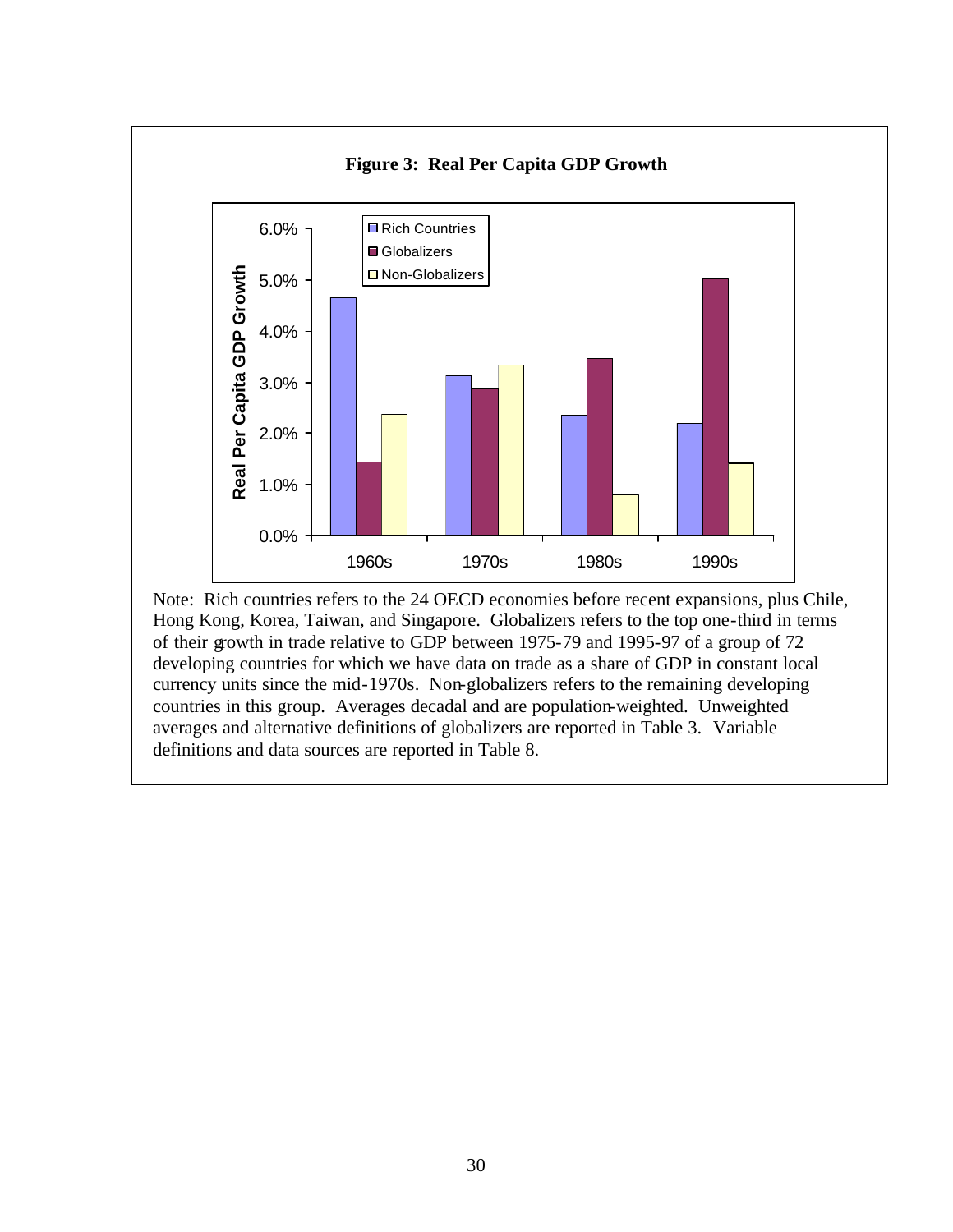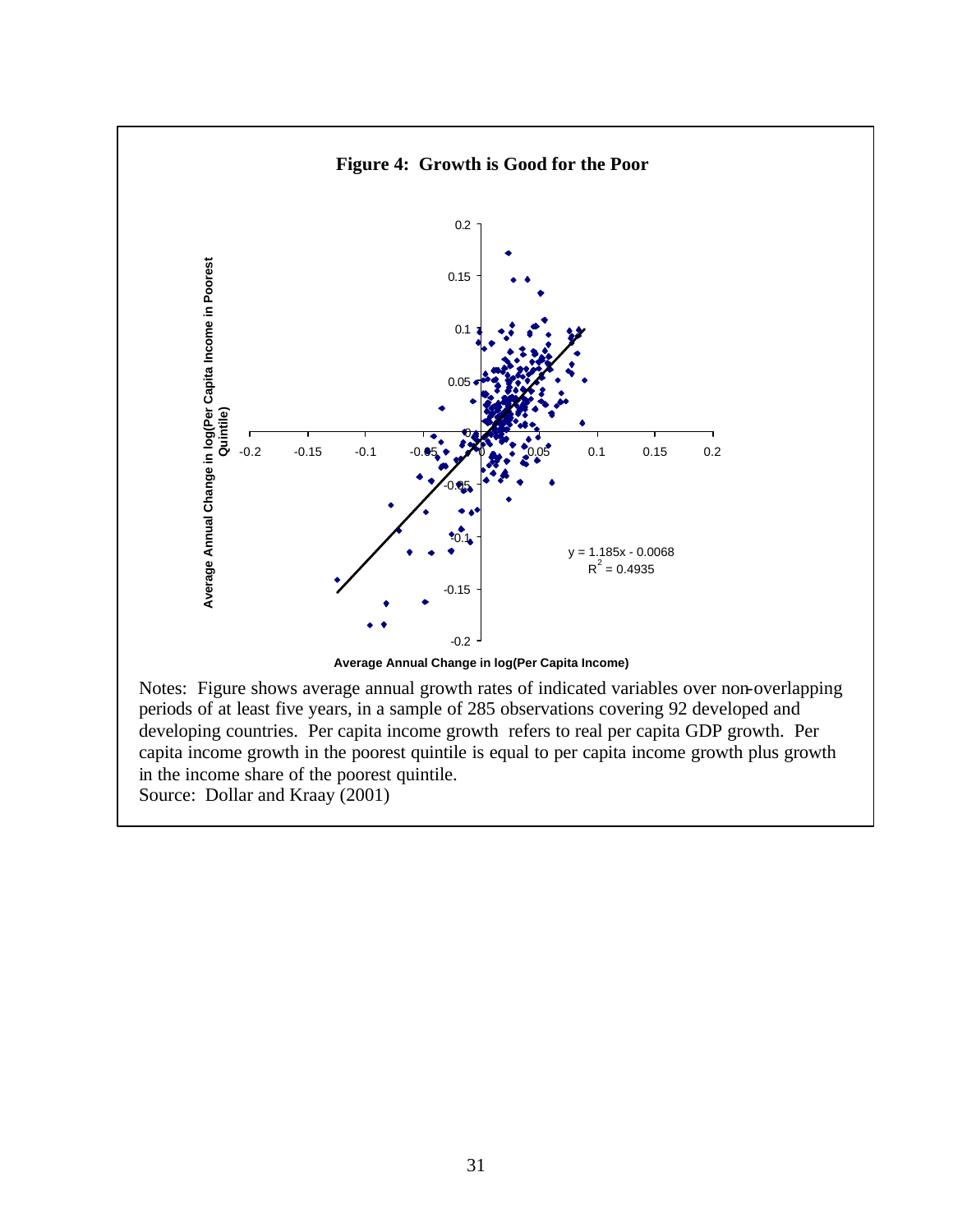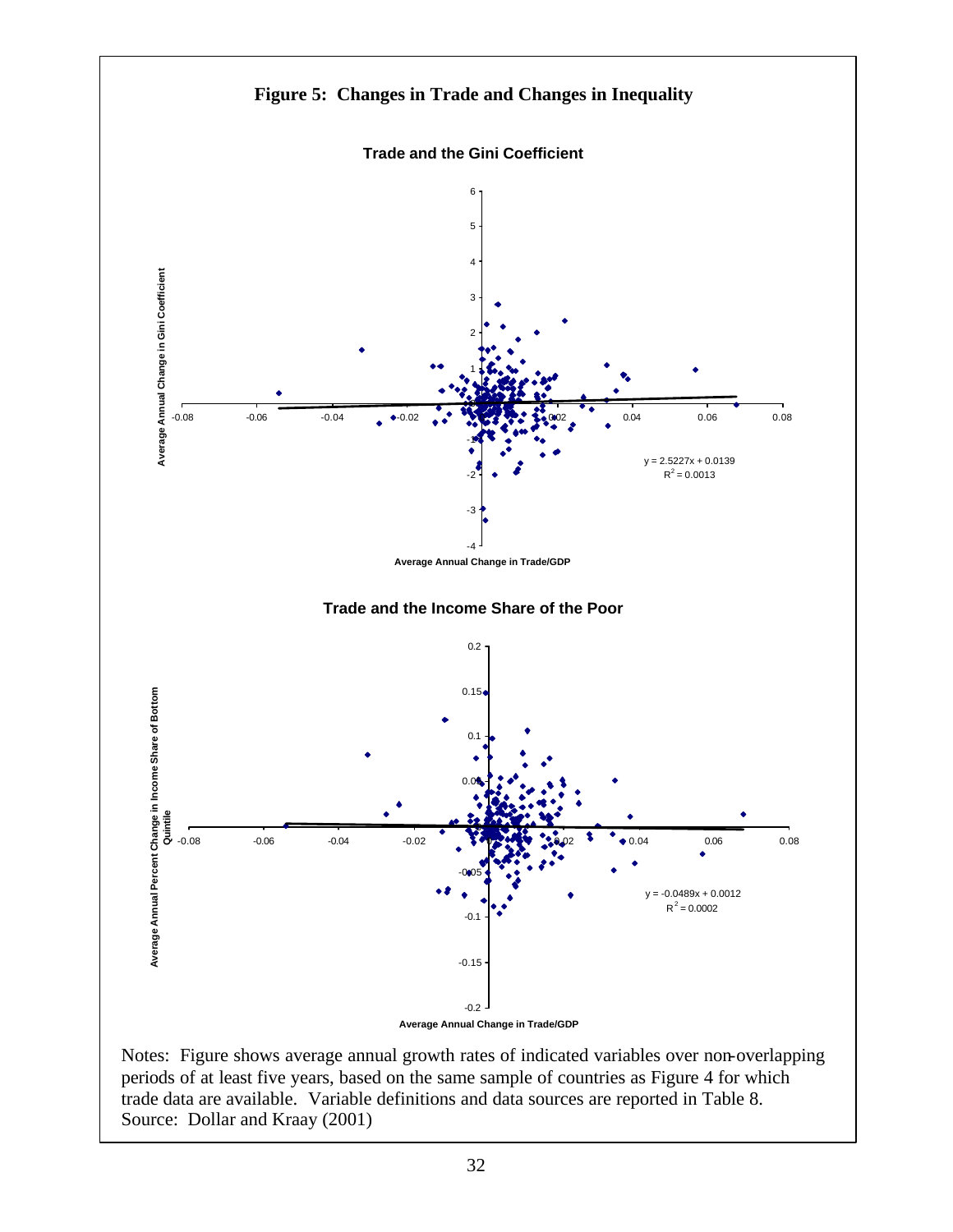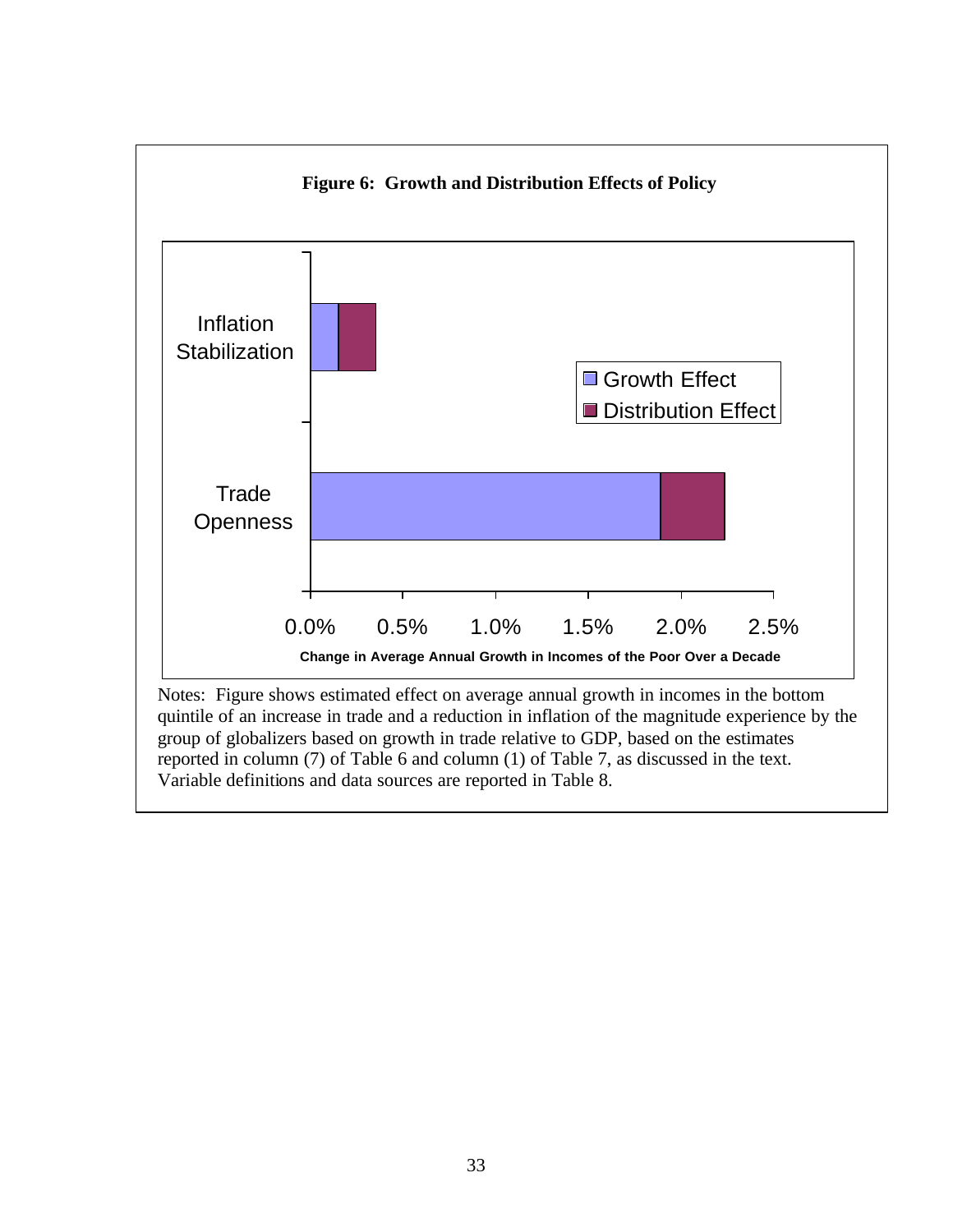

Notes: Figure plots growth in trade relative to GDP over the period 1975-79 to 1995-97 on the horizontal axis and the decrease in weighted average tariffs over the period 1985-89 to 1995-97 on the vertical axis. The first group of globalizers consists of regions II and III, the second group consists of regions I and II, and the third group consists of region II. Variable definitions and data sources are reported in Table 8.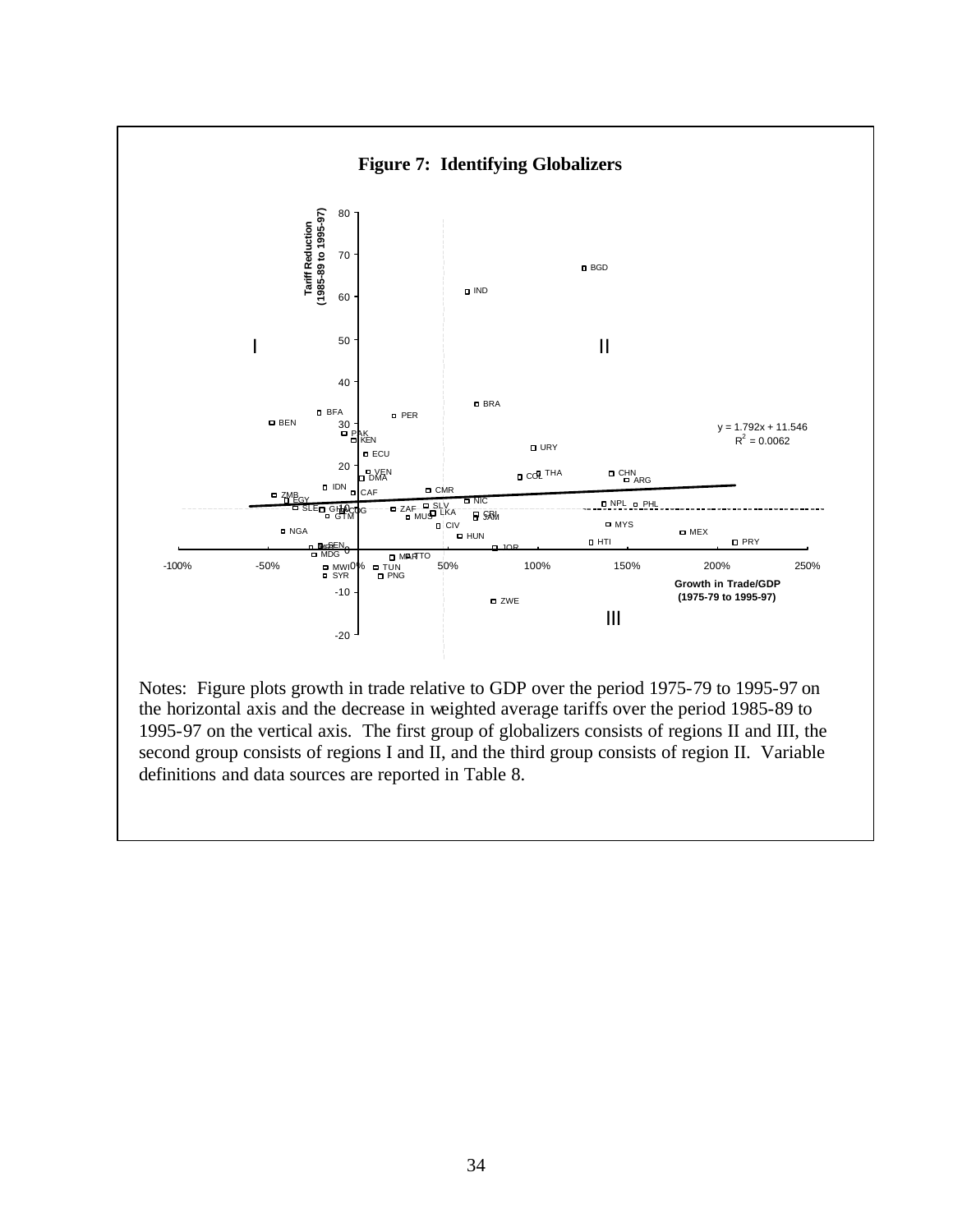

refer to the fitted values from the first-stage regression. Orthogonal component refers to the standard technique used to construct partial scatters from an OLS regression. Variable definitions and data sources are reported in Table 8.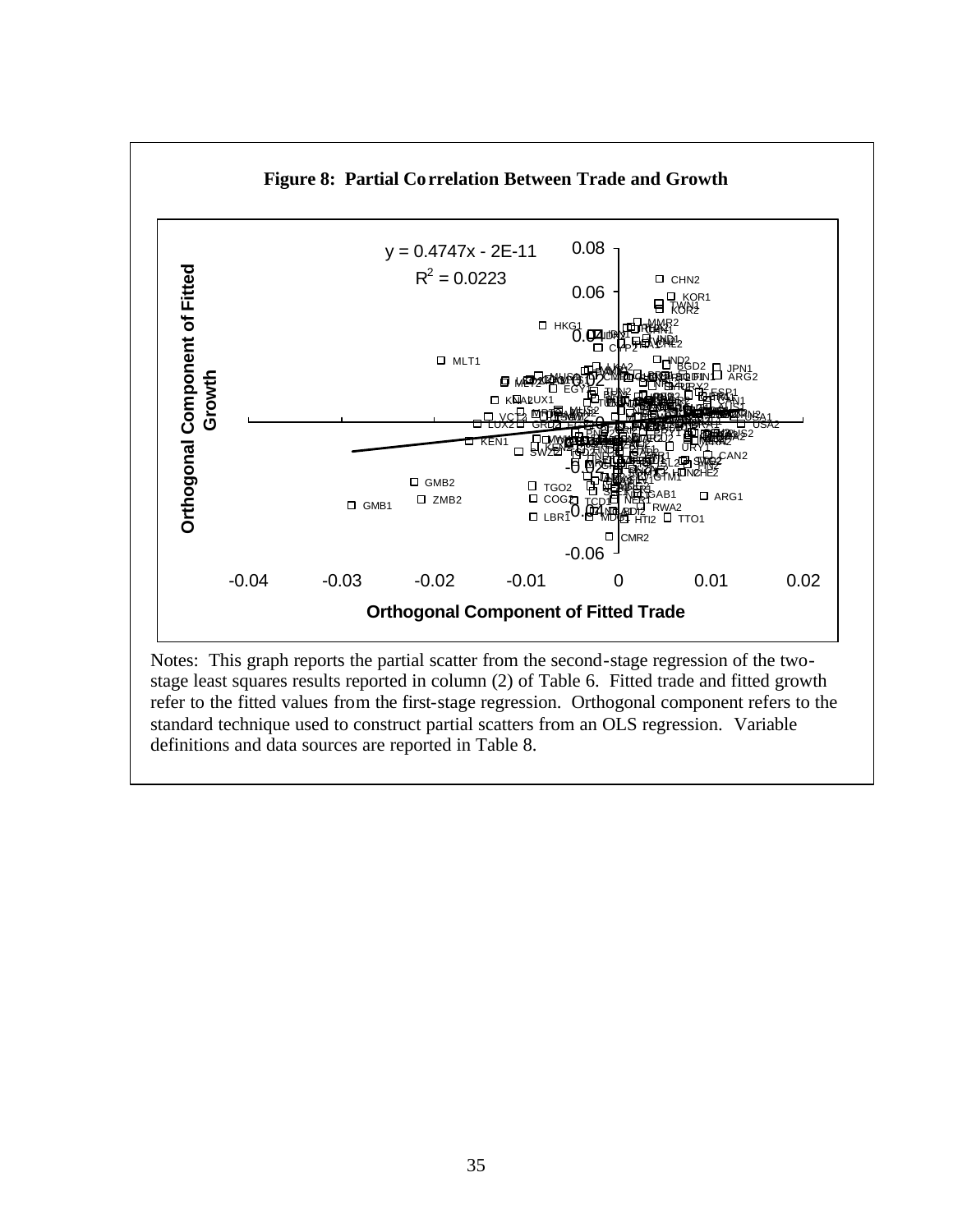|                       |         |         |         |         |                                                |         | $\frac{1}{2}$ and $\frac{1}{2}$ and $\frac{1}{2}$ and $\frac{1}{2}$ |       |                             |        |        |        |         |                              |              |
|-----------------------|---------|---------|---------|---------|------------------------------------------------|---------|---------------------------------------------------------------------|-------|-----------------------------|--------|--------|--------|---------|------------------------------|--------------|
|                       |         |         |         |         | Average Annual Per Capita GDP Growth (Percent) |         |                                                                     |       | Average Trade/GDP (Percent) |        |        |        |         | Weighted Average Tariff Rate |              |
|                       | 1970s   | 1975s   | 1980s   | 1985s   | 1990s                                          | 1995s   | 1970s                                                               | 1975s | 1980s                       | 1985s  | 1990s  | 1995s  | 1985s   | 1990s                        | 1995s        |
| <b>ARGENTINA</b>      | 2.3%    | 1.0%    | $-3.2%$ | $-2.0%$ | 6.8%                                           | 5.2%    | 11.3%                                                               | 13.2% | 16.4%                       | 15.5%  | 23.7%  | 32.9%  | 27.5    | 13.9                         | 11.0         |
| <b>BANGLADESH</b>     | $-7.0%$ | 3.2%    | 1.2%    | 3.1%    | 3.4%                                           | 3.7%    | 10.3%                                                               | 11.8% | 13.8%                       | 14.0%  | 18.6%  | 26.7%  | 92.7    | 54.3                         | 26.0         |
| <b>BRAZIL</b>         | 8.8%    | 3.8%    | $-2.9%$ | 1.5%    | 0.9%                                           | 1.6%    | 11.1%                                                               | 10.7% | 10.3%                       | 10.5%  | 13.5%  | 17.9%  | 45.8    | 21.0                         | 11.5         |
| <b>CHINA</b>          | 1.4%    | 3.4%    | 3.9%    | 1.7%    | 8.6%                                           | 7.8%    | 12.5%                                                               | 14.1% | 26.7%                       | 28.5%  | 30.1%  | 34.2%  | 38.8    | 39.9                         | 20.9         |
| <b>COLOMBIA</b>       | 4.0%    | 3.5%    | 0.0%    | 2.5%    | 2.4%                                           | 0.6%    | 33.8%                                                               | 30.9% | 33.4%                       | 33.1%  | 45.0%  | 58.9%  | 29.4    | 16.6                         | 12.2         |
| <b>COSTA RICA</b>     | 3.4%    | 3.6%    | $-3.6%$ | 2.0%    | 2.0%                                           | $-0.1%$ | 74.5%                                                               | 77.1% | 71.3%                       | 82.0%  | 108.3% | 128.1% | 19.5    | 12.6                         | 11.2         |
| <b>DOMINICAN REP.</b> | 7.6%    | 1.7%    | $-2.1%$ | 3.5%    | 1.8%                                           | 5.6%    | 38.7%                                                               | 31.5% | 41.3%                       | 40.3%  | 56.3%  | 92.3%  | $\cdot$ | 17.8                         | 16.2         |
| <b>HAITI</b>          | 1.4%    | 3.4%    | $-3.4%$ | $-2.2%$ | $-7.3%$                                        | $-0.3%$ | 32.2%                                                               | 43.0% | 47.7%                       | 50.8%  | 67.0%  | 98.9%  | 11.6    |                              | 10.0         |
| <b>HUNGARY</b>        | 5.9%    | 2.8%    | 1.2%    | 1.4%    | $-2.8%$                                        | 3.3%    | 40.9%                                                               | 47.1% | 48.4%                       | 52.7%  | 57.6%  | 74.0%  | 18.0    | 9.9                          | 14.8         |
| <b>INDIA</b>          | $-1.2%$ | 0.7%    | 3.3%    | 4.1%    | 2.6%                                           | 4.4%    | 12.7%                                                               | 13.7% | 15.9%                       | 16.3%  | 17.0%  | 22.1%  | 99.4    | 61.9                         | 38.3         |
| <b>IVORY COAST</b>    | 1.6%    | 5.1%    | $-3.8%$ | $-3.6%$ | $-3.4%$                                        | 3.3%    | 54.4%                                                               | 52.7% | 70.4%                       | 67.5%  | 68.0%  | 76.4%  | 26.3    | 23.8                         | 20.7         |
| <b>JAMAICA</b>        | 2.5%    | $-3.8%$ | $-0.1%$ | 3.4%    | $-0.8%$                                        | $-2.7%$ | 80.0%                                                               | 75.9% | 76.5%                       | 106.6% | 109.2% | 125.9% | 18.4    | 19.6                         | 10.9         |
| <b>JORDAN</b>         | 8.2%    | 10.8%   | 1.1%    | $-4.3%$ | 1.4%                                           | $-1.6%$ | $\sim$                                                              | 94.2% | 118.2%                      | 104.0% | 162.2% | 166.2% | 16.3    | 15.8                         | 16.0         |
| <b>MALAYSIA</b>       | 6.5%    | 6.6%    | 3.8%    | 3.0%    | 5.8%                                           | 5.4%    | 89.3%                                                               | 91.7% | 106.8%                      | 120.8% | 173.9% | 219.8% | 14.9    | 14.3                         | 8.9          |
| <b>MALI</b>           | 0.8%    | 4.5%    | $-1.3%$ | 1.1%    | $-1.8%$                                        | 2.3%    | 28.6%                                                               | 29.9% | 42.8%                       | 51.3%  | 51.6%  | 51.3%  | $\sim$  |                              | 18.8         |
| <b>MEXICO</b>         | 4.5%    | 3.3%    | $-2.3%$ | $-0.2%$ | 2.4%                                           | 4.2%    | 17.0%                                                               | 17.7% | 21.2%                       | 23.2%  | 33.5%  | 49.9%  | 16.7    | 12.8                         | 12.8         |
| <b>NEPAL</b>          | 0.7%    | 11.0%   | 1.0%    | 2.0%    | 3.0%                                           | 2.2%    | 16.5%                                                               | 25.4% | 31.0%                       | 32.2%  | 42.0%  | 60.3%  | 21.8    | 16.1                         | 11.0         |
| <b>NICARAGUA</b>      | 2.7%    | $-9.8%$ | 0.5%    | $-7.5%$ | $-2.2%$                                        | $\sim$  | 49.1%                                                               | 52.9% | 65.6%                       | 51.0%  | 68.5%  | 85.1%  | 22.1    | 12.7                         | 10.7         |
| PARAGUAY              | 3.7%    | 5.2%    | $-4.2%$ | $-0.7%$ | 1.0%                                           | $-0.2%$ | 28.2%                                                               | 32.1% | 32.0%                       | 37.8%  | 77.3%  | 99.4%  | 10.9    | 13.1                         | 9.3          |
| <b>PHILIPPINES</b>    | 3.1%    | 3.3%    | $-3.1%$ | 2.9%    | $-0.6%$                                        | 3.1%    | 40.5%                                                               | 41.6% | 52.2%                       | 56.2%  | 75.5%  | 106.1% | 27.8    | 24.5                         | 17.2         |
| <b>RWANDA</b>         | $-0.9%$ | 2.8%    | 0.4%    | $-1.5%$ | $-14.9%$                                       | 0.3%    | 19.1%                                                               | 22.9% | 26.4%                       | 29.5%  | 46.5%  | 37.4%  | 33.0    | 38.4                         | $\cdot\cdot$ |
| <b>THAILAND</b>       | 1.8%    | 6.2%    | 3.0%    | 6.9%    | 6.0%                                           | 1.5%    | 47.4%                                                               | 47.1% | 49.8%                       | 59.1%  | 84.6%  | 94.6%  | 41.0    | 36.6                         | 23.1         |
| <b>URUGUAY</b>        | 0.1%    | 2.8%    | $-6.3%$ | 4.1%    | 4.9%                                           | 4.3%    | 35.5%                                                               | 42.6% | 47.3%                       | 50.0%  | 66.4%  | 84.3%  | 33.7    | 18.9                         | 9.6          |
| <b>ZIMBABWE</b>       | 5.8%    | $-3.1%$ | 0.0%    | $-0.9%$ | 0.4%                                           | 3.1%    | $\ddotsc$                                                           | 43.8% | 44.2%                       | 44.8%  | 59.4%  | 77.1%  | 9.2     | 17.2                         | 21.5         |

**Table 1: Post-1980 Globalizers (Based on Increases in Trade Volumes)**

Notes: Variable definitions and data sources are reported in Table 8.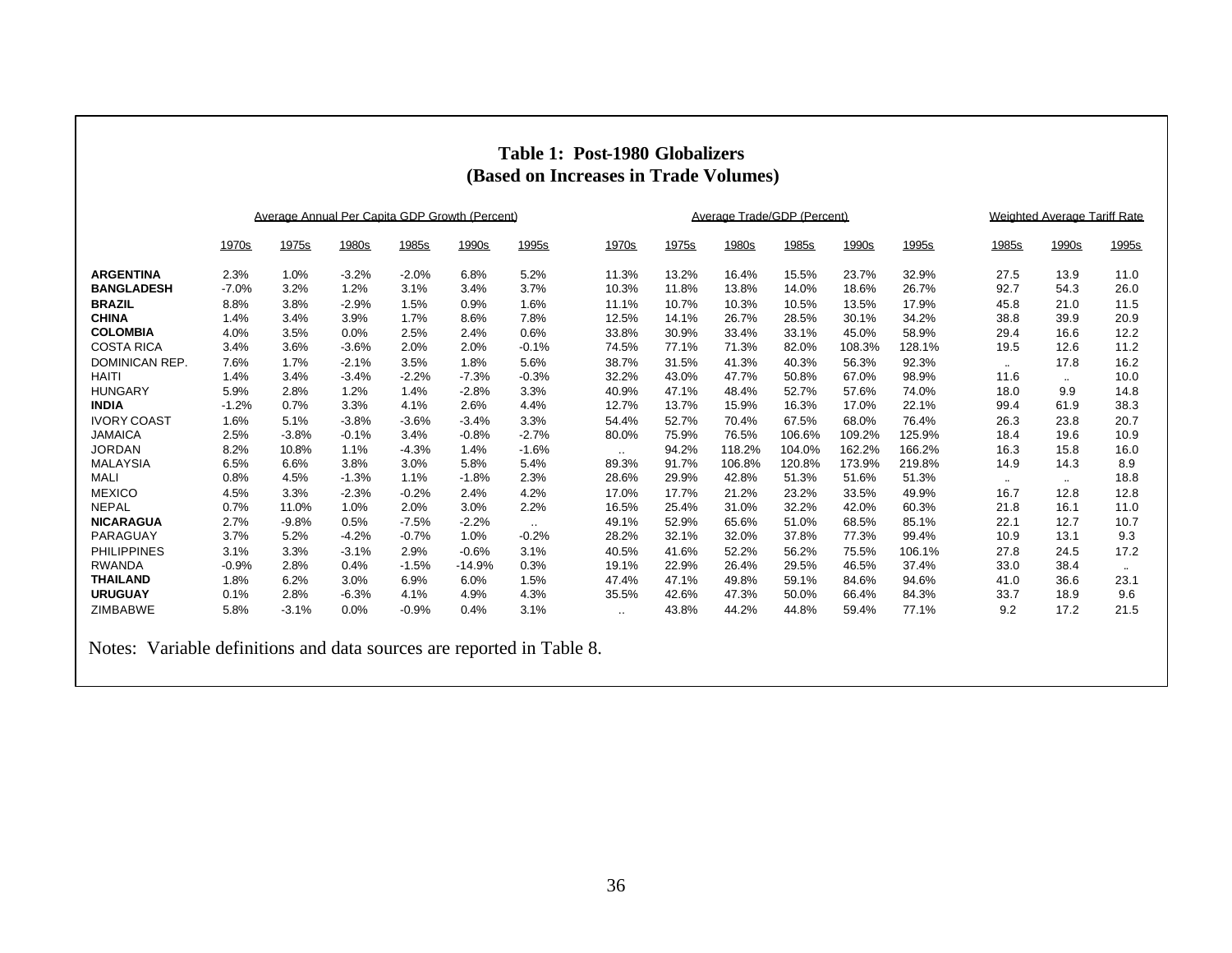|                       |         |         |                                                |         |         |          | (daseu on reguctions in Tafnis) |        |        |                             |        |        |       |                                     |       |
|-----------------------|---------|---------|------------------------------------------------|---------|---------|----------|---------------------------------|--------|--------|-----------------------------|--------|--------|-------|-------------------------------------|-------|
|                       |         |         | Average Annual Per Capita GDP Growth (Percent) |         |         |          |                                 |        |        | Average Trade/GDP (Percent) |        |        |       | <b>Weighted Average Tariff Rate</b> |       |
| <b>COUNTRY</b>        | 1970s   | 1975s   | 1980s                                          | 1985s   | 1990s   | 1995s    | 1970s                           | 1975s  | 1980s  | 1985s                       | 1990s  | 1995s  | 1985s | 1990s                               | 1995s |
| <b>ARGENTINA</b>      | 2.3%    | 1.0%    | $-3.2%$                                        | $-2.0%$ | 6.8%    | 5.2%     | 11.3%                           | 13.2%  | 16.4%  | 15.5%                       | 23.7%  | 32.9%  | 27.5  | 13.9                                | 11.0  |
| <b>BANGLADESH</b>     | $-7.0%$ | 3.2%    | 1.2%                                           | 3.1%    | 3.4%    | 3.7%     | 10.3%                           | 11.8%  | 13.8%  | 14.0%                       | 18.6%  | 26.7%  | 92.7  | 54.3                                | 26.0  |
| <b>BENIN</b>          | $-0.2%$ | 0.1%    | $-1.9%$                                        | $-4.6%$ | 1.4%    | 2.6%     | 78.7%                           | 87.2%  | 88.7%  | 63.9%                       | 51.8%  | 45.8%  | 42.8  | 41.0                                | 12.7  |
| <b>BRAZIL</b>         | 8.8%    | 3.8%    | $-2.9%$                                        | 1.5%    | 0.9%    | 1.6%     | 11.1%                           | 10.7%  | 10.3%  | 10.5%                       | 13.5%  | 17.9%  | 45.8  | 21.0                                | 11.5  |
| <b>BURKINA FASO</b>   | 1.2%    | 2.6%    | 0.9%                                           | 1.2%    | $-0.9%$ | 3.2%     | 42.4%                           | 48.1%  | 48.5%  | 46.1%                       | 43.1%  | 37.9%  | 60.8  |                                     | 28.5  |
| <b>CAMEROON</b>       | 2.9%    | 5.5%    | 4.0%                                           | $-2.2%$ | $-7.2%$ | 2.1%     | 53.6%                           | 46.7%  | 59.3%  | 61.3%                       | 68.5%  | 65.0%  | 32.0  | 18.6                                | 18.1  |
| <b>CENTRAL AFR.R.</b> | $-0.9%$ | 0.9%    | $-3.2%$                                        | $-1.9%$ | $-2.8%$ | $-0.2%$  | 40.7%                           | 43.1%  | 48.1%  | 44.3%                       | 46.9%  | 42.1%  | 32.0  |                                     | 18.6  |
| <b>CHINA</b>          | 1.4%    | 3.4%    | 3.9%                                           | 1.7%    | 8.6%    | 7.8%     | 12.5%                           | 14.1%  | 26.7%  | 28.5%                       | 30.1%  | 34.2%  | 38.8  | 39.9                                | 20.9  |
| <b>COLOMBIA</b>       | 4.0%    | 3.5%    | 0.0%                                           | 2.5%    | 2.4%    | 0.6%     | 33.8%                           | 30.9%  | 33.4%  | 33.1%                       | 45.0%  | 58.9%  | 29.4  | 16.6                                | 12.2  |
| <b>DOMINICA</b>       |         |         | 5.7%                                           | 5.9%    | 1.4%    | 1.8%     |                                 | 109.6% | 108.9% | 114.5%                      | 118.5% | 112.3% | 31.9  | 28.0                                | 15.0  |
| <b>ECUADOR</b>        | 8.3%    | 4.0%    | $-2.8%$                                        | $-1.1%$ | 1.1%    | 0.6%     | 49.8%                           | 54.9%  | 46.9%  | 47.0%                       | 52.5%  | 57.5%  | 34.3  | 10.6                                | 11.7  |
| <b>EGYPT</b>          | 0.3%    | 4.1%    | 3.7%                                           | $-0.6%$ | 0.1%    | 3.3%     | 84.0%                           | 98.7%  | 83.6%  | 64.6%                       | 61.6%  | 59.7%  | 39.7  | 35.3                                | 28.1  |
| <b>ETHIOPIA</b>       | 0.3%    | 0.8%    | $-0.3%$                                        | 1.9%    | $-1.2%$ | 5.0%     |                                 |        | 27.7%  | 28.6%                       | 22.9%  | 25.4%  | 29.6  | 28.8                                | 16.3  |
| <b>INDIA</b>          | $-1.2%$ | 0.7%    | 3.3%                                           | 4.1%    | 2.6%    | 4.4%     | 12.7%                           | 13.7%  | 15.9%  | 16.3%                       | 17.0%  | 22.1%  | 99.4  | 61.9                                | 38.3  |
| <b>INDONESIA</b>      | 5.5%    | 5.6%    | 5.7%                                           | 2.5%    | 4.3%    | 4.5%     | 58.0%                           | 69.4%  | 60.1%  | 48.6%                       | 50.2%  | 57.0%  | 27.9  | 20.1                                | 13.2  |
| <b>KENYA</b>          | 9.2%    | 2.7%    | $-2.2%$                                        | 3.5%    | $-0.6%$ | 0.6%     | 109.5%                          | 79.9%  | 56.6%  | 51.4%                       | 60.7%  | 78.2%  | 39.4  | 33.3                                | 13.5  |
| <b>NICARAGUA</b>      | 2.7%    | $-9.8%$ | 0.5%                                           | $-7.5%$ | $-2.2%$ | $\ldots$ | 49.1%                           | 52.9%  | 65.6%  | 51.0%                       | 68.5%  | 85.1%  | 22.1  | 12.7                                | 10.7  |
| <b>PAKISTAN</b>       | $-2.4%$ | 3.3%    | 2.1%                                           | 2.5%    | 0.8%    | $-0.3%$  | 47.6%                           | 37.1%  | 35.7%  | 33.4%                       | 34.9%  | 34.5%  | 69.2  | 59.8                                | 41.7  |
| PERU                  | 3.4%    | $-3.1%$ | $-2.8%$                                        | $-3.3%$ | 2.7%    | 3.0%     | 47.0%                           | 43.7%  | 45.3%  | 37.8%                       | 44.3%  | 52.7%  | 45.0  | 19.0                                | 13.3  |
| <b>THAILAND</b>       | 1.8%    | 6.2%    | 3.0%                                           | 6.9%    | 6.0%    | 1.5%     | 47.4%                           | 47.1%  | 49.8%  | 59.1%                       | 84.6%  | 94.6%  | 41.0  | 36.6                                | 23.1  |
| <b>UGANDA</b>         | $-0.8%$ | $-1.9%$ | 1.9%                                           | 0.4%    | 1.6%    | 4.2%     |                                 |        | 35.3%  | 37.8%                       | 31.4%  | 43.1%  | 25.0  | 17.1                                | 13.0  |
| <b>URUGUAY</b>        | 0.1%    | 2.8%    | $-6.3%$                                        | 4.1%    | 4.9%    | 4.3%     | 35.5%                           | 42.6%  | 47.3%  | 50.0%                       | 66.4%  | 84.3%  | 33.7  | 18.9                                | 9.6   |
| <b>VENEZUELA</b>      | $-1.1%$ | 2.2%    | $-3.7%$                                        | $-1.3%$ | 2.3%    | 0.2%     | 61.4%                           | 51.5%  | 42.6%  | 42.8%                       | 47.2%  | 54.7%  | 31.1  | 15.8                                | 12.7  |
| <b>ZAMBIA</b>         | 2.0%    | $-6.9%$ | $-4.0%$                                        | $-1.7%$ | $-1.4%$ | 2.4%     | 194.2%                          | 145.8% | 98.3%  | 87.6%                       | 78.9%  | 78.3%  | 29.9  | 26.4                                | 17.0  |

# **Table 2: Post-1980 Globalizers (Based on Reductions in Tariffs)**

Notes: Variable definitions and data sources are reported in Table 8.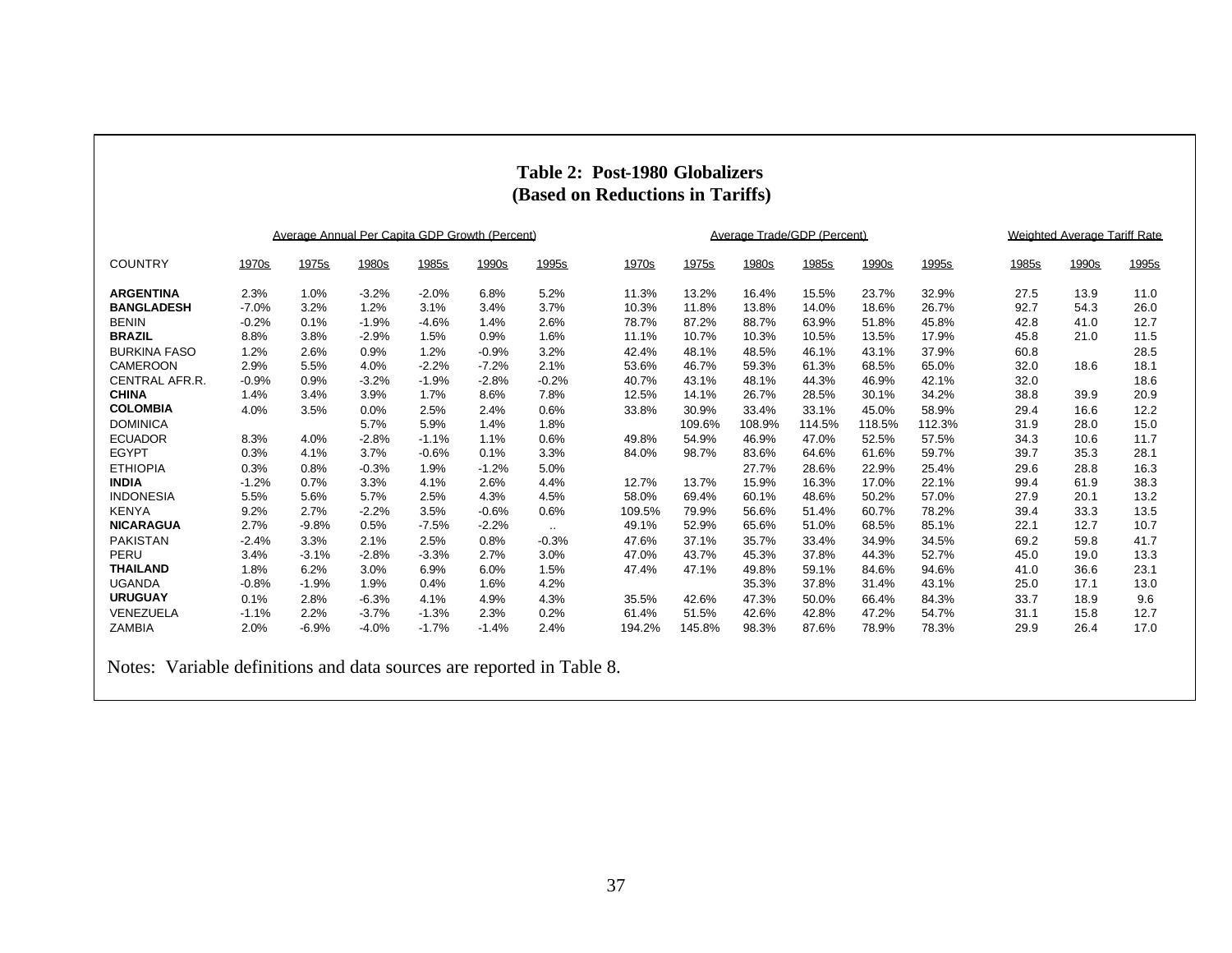|                              |          | 1960s | 1970s | 1980s   | 1990s | 1960s | 1970s | 1980s   | 1990s | 1960s | 1970s | 1980s   | 1990s |
|------------------------------|----------|-------|-------|---------|-------|-------|-------|---------|-------|-------|-------|---------|-------|
| <b>Average Trade Volumes</b> |          |       |       |         |       |       |       |         |       |       |       |         |       |
| <b>Rich Countries</b>        | Simple   | 41.7% | 57.7% | 73.0%   | 96.6% | 41.7% | 57.7% | 73.0%   | 96.6% | 41.7% | 57.7% | 73.0%   | 96.6% |
| <b>Rich Countries</b>        | Weighted | 20.5% | 29.3% | 36.8%   | 50.0% | 20.5% | 29.3% | 36.8%   | 50.0% | 20.5% | 29.3% | 36.8%   | 50.0% |
| Globalizers                  | Simple   | 36.1% | 37.9% | 47.7%   | 72.4% | 50.9% | 52.2% | 46.9%   | 51.7% | 26.4% | 25.6% | 31.0%   | 45.8% |
| Globalizers                  | Weighted | 15.7% | 16.0% | 24.7%   | 32.6% | 19.8% | 20.9% | 27.1%   | 31.4% | 14.5% | 14.2% | 22.5%   | 27.8% |
| Non-Globalizers              | Simple   | 64.3% | 71.7% | 68.2%   | 63.9% | 69.3% | 70.5% | 74.5%   | 76.7% | 63.4% | 63.8% | 60.8%   | 71.0% |
| Non-Globalizers              | Weighted | 49.7% | 59.9% | 51.8%   | 49.1% | 31.4% | 40.4% | 50.9%   | 63.6% | 47.6% | 56.6% | 52.8%   | 58.5% |
| <b>Average Tariffs</b>       |          |       |       |         |       |       |       |         |       |       |       |         |       |
| <b>Rich Countries</b>        | Simple   |       |       | 14.6%   | 7.4%  |       |       | 14.6%   | 7.4%  |       |       | 14.6%   | 7.4%  |
| <b>Rich Countries</b>        | Weighted |       |       | 5.0%    | 5.0%  |       |       | 5.0%    | 5.0%  |       |       | 5.0%    | 5.0%  |
| Globalizers                  | Simple   |       |       | 32.7%   | 19.5% |       |       | 44.3%   | 23.4% |       |       | 51.4%   | 24.4% |
| Globalizers                  | Weighted |       |       | 57.4%   | 34.5% |       |       | 57.6%   | 34.7% |       |       | 61.3%   | 36.6% |
| Non-Globalizers              | Simple   |       |       | 30.1%   | 20.6% |       |       | 21.0%   | 16.5% |       |       | 27.3%   | 19.6% |
| Non-Globalizers              | Weighted |       |       | 30.6%   | 20.3% |       |       | 21.0%   | 17.3% |       |       | 32.6%   | 22.6% |
| <b>Average Growth</b>        |          |       |       |         |       |       |       |         |       |       |       |         |       |
| <b>Rich Countries</b>        | Simple   | 4.4%  | 3.6%  | 2.6%    | 2.4%  | 4.4%  | 3.6%  | 2.6%    | 2.4%  | 4.4%  | 3.6%  | 2.6%    | 2.4%  |
| <b>Rich Countries</b>        | Weighted | 4.7%  | 3.1%  | 2.3%    | 2.2%  | 4.7%  | 3.1%  | 2.3%    | 2.2%  | 4.7%  | 3.1%  | 2.3%    | 2.2%  |
| Globalizers                  | Simple   | 2.3%  | 3.1%  | 0.5%    | 2.0%  | 2.0%  | 1.8%  | 1.0%    | 2.1%  | 2.5%  | 2.3%  | 1.4%    | 3.8%  |
| Globalizers                  | Weighted | 1.4%  | 2.9%  | 3.5%    | 5.0%  | 1.4%  | 2.8%  | 3.6%    | 4.9%  | 1.3%  | 2.8%  | 3.8%    | 5.4%  |
| Non-Globalizers              | Simple   | 2.5%  | 2.4%  | 0.1%    | 0.6%  | 3.1%  | 3.1%  | $-0.4%$ | 0.9%  | 2.2%  | 2.8%  | $-0.1%$ | 0.8%  |
| Non-Globalizers              | Weighted | 2.4%  | 3.3%  | $0.8\%$ | 1.4%  | 2.5%  | 4.2%  | $-0.6%$ | 1.1%  | 2.3%  | 3.9%  | 0.8%    | 1.8%  |

# **Table 3: Summary Statistics on Rich Countries, Globalizers, and Non-Globalizers**

Notes: Weighted averages use population weights. Variable definitions and data sources are reported in Table 8.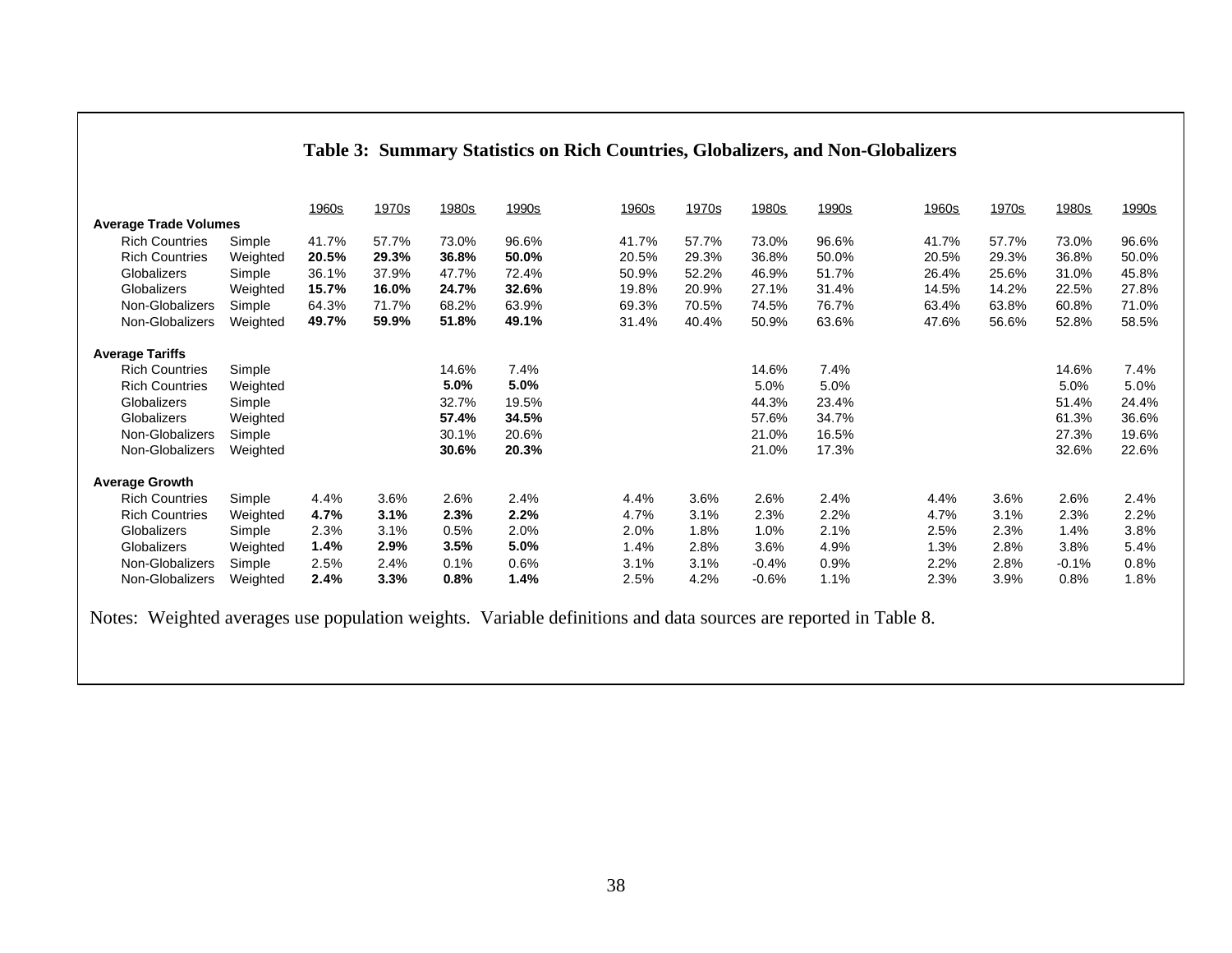|                          |             | <b>Gini Coefficient</b> |         | <b>Real Income Growth</b> |
|--------------------------|-------------|-------------------------|---------|---------------------------|
|                          | Initial     | Final                   | Average | Poorest Quintile          |
| Argentina                | #N/A        | #N/A                    | #N/A    | #N/A                      |
| <b>Bangladesh</b>        | 28.9 (1989) | 33.6 (1996)             | 3.1%    | 1.8%                      |
| Benin                    | #N/A        | #N/A                    | #N/A    | #N/A                      |
| <b>Brazil</b>            | 57.8 (1980) | 60 (1996)               | 0.1%    | $-0.8%$                   |
| <b>Burkina Faso</b>      | #N/A        | #N/A                    | #N/A    | #N/A                      |
| Cameroon                 | #N/A        | #N/A                    | #N/A    | #N/A                      |
| Central African Republic | #N/A        | #N/A                    | #N/A    | #N/A                      |
| China                    | 32 (1980)   | 40.3 (1998)             | 5.4%    | 3.8%                      |
| Colombia                 | 54.5 (1978) | 57.1 (1996)             | 1.6%    | 1.4%                      |
| Costa Rica               | 47.5 (1981) | 47 (1996)               | 0.6%    | 1.8%                      |
| Dominica                 | #N/A        | #N/A                    | #N/A    | #N/A                      |
| Dominican Republic       | 43.3 (1984) | 48.7 (1996)             | 1.3%    | $-0.8%$                   |
| Ecuador                  | 43.9 (1988) | 43.7 (1995)             | 0.3%    | 3.2%                      |
| Eqypt                    | #N/A        | #N/A                    | #N/A    | #N/A                      |
| Ethiopia                 | 32.4 (1981) | 40 (1995)               | 0.2%    | $-1.1%$                   |
| Haiti                    | #N/A        | #N/A                    | #N/A    | #N/A                      |
| Hungary                  | 24.2 (1987) | 24.6 (1997)             | $-0.8%$ | $-1.4%$                   |
| India                    | 31.5 (1983) | 29.7 (1994)             | 3.2%    | 3.8%                      |
| Indonesia                | 33.1 (1987) | 31.5 (1999)             | 2.5%    | 3.0%                      |
| <b>Ivory Coast</b>       | 41.2 (1985) | 36.7 (1995)             | $-3.4%$ | $-1.2%$                   |
| Jamaica                  | 43.2 (1988) | 36.4 (1996)             | $-0.2%$ | 3.2%                      |
| Jordan                   | 36.1 (1986) | 36.4 (1997)             | $-2.0%$ | $-1.6%$                   |
| Kenya                    | #N/A        | #N/A                    | #N/A    | #N/A                      |
| Malaysia                 | 51 (1979)   | 48.5 (1995)             | 4.3%    | 5.4%                      |
| Mali                     | 36.5 (1989) | 50.5 (1994)             | $-2.6%$ | -11.0%                    |
| Mexico                   | 50.6 (1984) | 53.7 (1995)             | 0.6%    | $-0.5%$                   |
| Nepal                    | #N/A        | #N/A                    | #N/A    | #N/A                      |
| Nicaragua                | #N/A        | #N/A                    | #N/A    | #N/A                      |
| Pakistan                 | 33.5 (1987) | 31.2 (1996)             | 1.6%    | 3.0%                      |
| Paraguay                 | #N/A        | #N/A                    | #N/A    | #N/A                      |
| Peru                     | 45.7 (1985) | 46.2 (1997)             | 0.5%    | $-0.4%$                   |
| Philippines              | 46.1 (1985) | 45.1 (1994)             | 1.2%    | 2.6%                      |
| Rwanda                   | #N/A        | #N/A                    | #N/A    | #N/A                      |
| <b>Thailand</b>          | 45.2 (1980) | 41.4 (1998)             | 4.0%    | 4.7%                      |
| Uganda                   | 33 (1989)   | 35.8 (1997)             | 2.9%    | 1.6%                      |
| <b>Uruguay</b>           | #N/A        | #N/A                    | #N/A    | #N/A                      |
| Venezuela                | 55.6 (1981) | 48.8 (1996)             | -0.6%   | 0.5%                      |
| Zambia                   | #N/A        | #N/A                    | #N/A    | #N/A                      |
| Zimbabwe                 | #N/A        | #N/A                    | #N/A    | #N/A                      |

# **Table 4: Changes in Inequality in Globalizers**

Notes: Real income growth refers to constant price growth rates of real GDP per capita. Growth rates of incomes of the poor are equal to growth rates of real per capita GDP plus the growth rate of the share of income accruing to the poorest quintile. Variable definitions and data sources are reported in Table 8.

Source: Based on data reported in Dollar and Kraay (2001).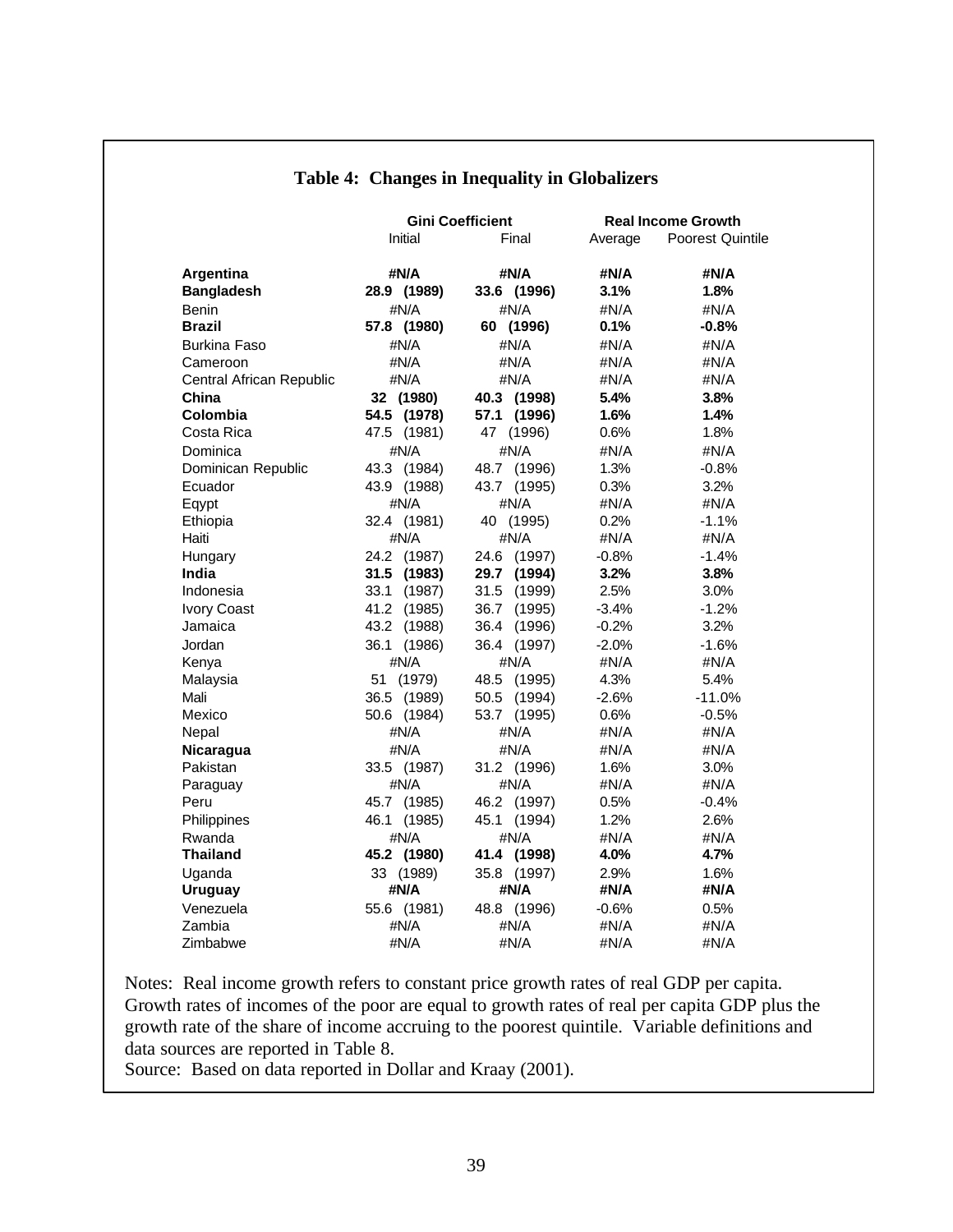|                               |         | <b>Levels</b>  |             |
|-------------------------------|---------|----------------|-------------|
|                               | 1970s   | 1980s          | 1990s       |
| Government Consumption/GDP    | 0.39    | 0.31           | 0.21        |
| log(1+Inflation Rate)         | $-0.18$ | $-0.27$        | $-0.07$     |
| Average Number of Revolutions | $-0.23$ | $-0.16$        | $-0.09$     |
| Rule of Law                   | 0.14    | 0.22           | 0.30        |
|                               |         | <b>Changes</b> |             |
|                               |         | 1970s-1980s    | 1980s-1990s |
| Government Consumption/GDP    |         | 0.03           | 0.18        |
| log(1+Inflation Rate)         |         | $-0.11$        | $-0.18$     |
| Average Number of Revolutions |         | $-0.06$        | 0.03        |
| Rule of Law                   |         | ٠.             |             |

# **Table 5: Correlations of Trade Volumes with Other Growth Determinants**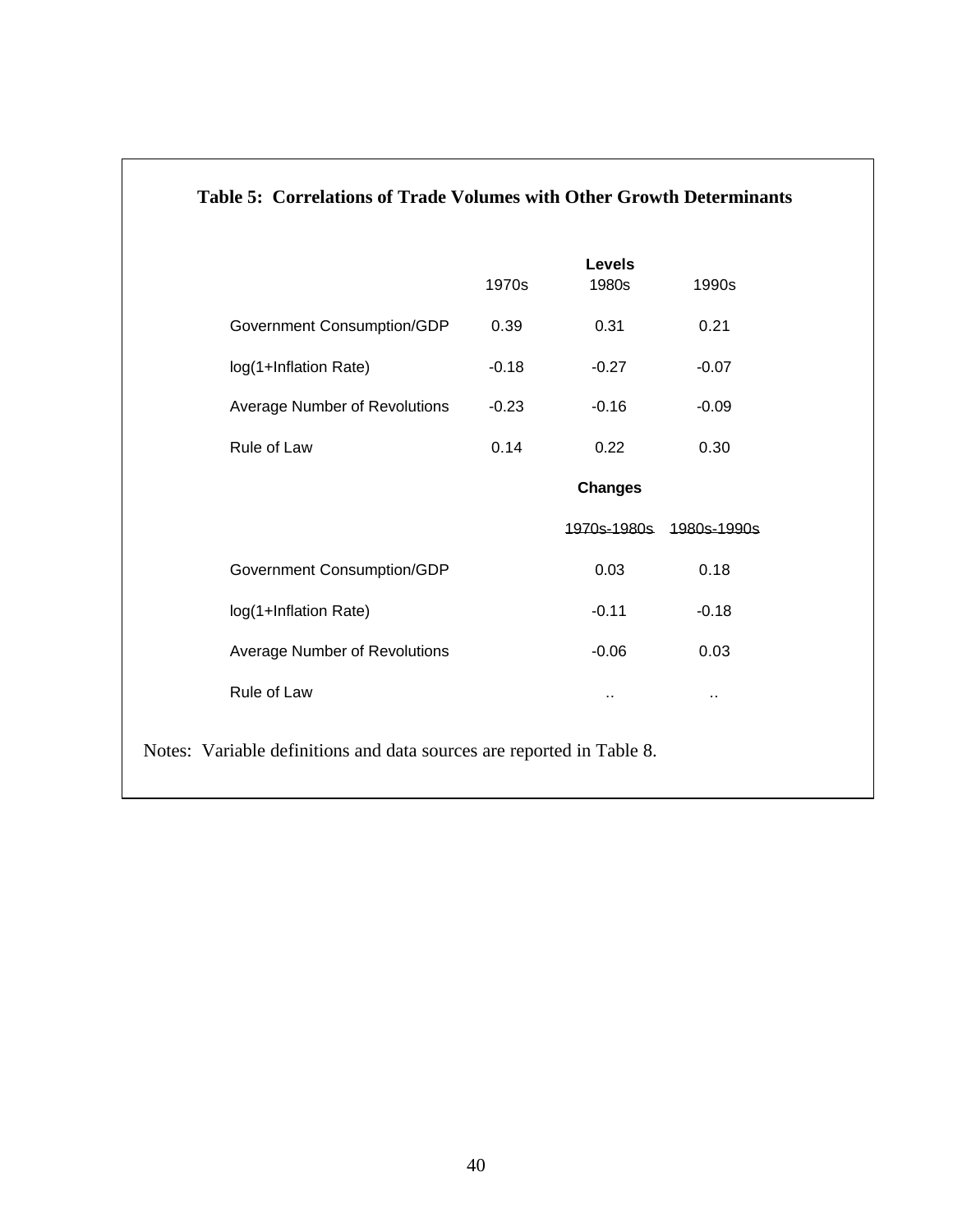|                                                                                                                              |                        |                        |                   | <b>Table 6: Trade and Growth Regressions</b> |                |                        |                        |                     |
|------------------------------------------------------------------------------------------------------------------------------|------------------------|------------------------|-------------------|----------------------------------------------|----------------|------------------------|------------------------|---------------------|
|                                                                                                                              | (1)                    | (2)                    | (3)               | (4)                                          | (5)            | (6)                    | (7)                    | (8)                 |
|                                                                                                                              | <b>OLS</b>             | ${\sf IV}$             | ${\sf IV}$        | IV                                           | ${\sf IV}$     | ${\sf IV}$             | ${\sf IV}$             | ${\sf IV}$          |
|                                                                                                                              |                        |                        |                   |                                              |                |                        |                        |                     |
| Initial Income                                                                                                               | 0.419<br>$(0.071)$ *** | 0.783<br>$(0.297)$ *** | 0.58<br>$0.257**$ | 0.369<br>0.435                               | 1.587<br>0.984 | 0.765<br>$(0.367)$ **  | 0.960<br>$(0.397)$ **  | 0.455<br>(0.751)    |
| Trade Volume                                                                                                                 | 0.252<br>$(0.095)$ *** | 0.475<br>$(0.175)$ *** |                   | 0.345<br>0.22                                |                | 0.514<br>$(0.187)$ *** | 0.543<br>$(0.210)$ *** | $-0.207$<br>(0.397) |
| FDI/GDP                                                                                                                      |                        |                        | 13.53<br>5.283*** | 13.089<br>9.302                              |                |                        |                        |                     |
| Investment/GDP                                                                                                               |                        |                        |                   |                                              | 2.834<br>5.193 |                        |                        |                     |
| Contract-Intensive<br>Money                                                                                                  |                        |                        |                   |                                              |                | 0.232<br>(0.410)       |                        |                     |
| Government Cons/GDP                                                                                                          |                        |                        |                   |                                              |                |                        | $-1.164$<br>(1.009)    | 3.472<br>(2.614)    |
| log(1+Inflation Rate)                                                                                                        |                        |                        |                   |                                              |                |                        | $-0.142$<br>(0.152)    | $-0.967$<br>(0.712) |
| Revolutions                                                                                                                  |                        |                        |                   |                                              |                |                        | $-0.025$<br>(0.084)    | $-0.305$<br>(0.417) |
|                                                                                                                              |                        |                        |                   |                                              |                |                        |                        |                     |
| # Obs                                                                                                                        | 187                    | 187                    | 199               | 164                                          | 241            | 153                    | 173                    | 173                 |
| * (**) (***) indicate significance at the 10 (5) (1) percent level<br>All regressions include period dummies (not reported). |                        |                        |                   |                                              |                |                        |                        |                     |
| Notes: Variable definitions and data sources are reported in Table 8.                                                        |                        |                        |                   |                                              |                |                        |                        |                     |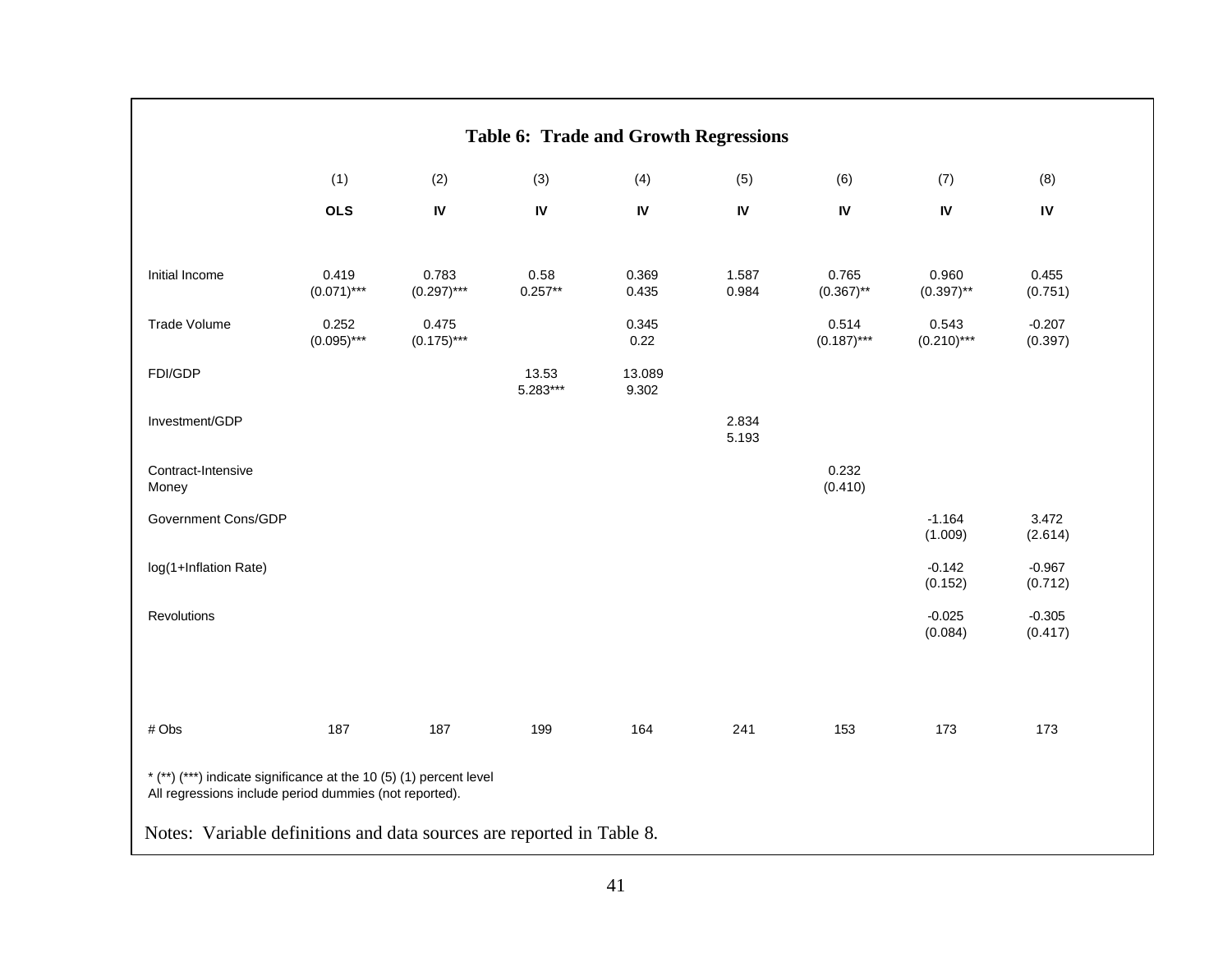|                                                                |                                   |                              |                                   |                                                |                                   | Table 7: Growth and Incomes of the Poor                              |                                   |                                           |                                   |                                  |                                   |             |
|----------------------------------------------------------------|-----------------------------------|------------------------------|-----------------------------------|------------------------------------------------|-----------------------------------|----------------------------------------------------------------------|-----------------------------------|-------------------------------------------|-----------------------------------|----------------------------------|-----------------------------------|-------------|
|                                                                |                                   |                              |                                   |                                                |                                   | (Dependent Variable is ln(Per Capita Income in the Bottom Quintile)) |                                   |                                           |                                   |                                  |                                   |             |
|                                                                | Coef                              | Trade<br>Volumes<br>Std.Err. |                                   | Government<br>Consumption/GDP<br>Coef Std.Err. | Coef                              | $log(1+Inflation)$<br>Rate)<br>Std.Err.                              |                                   | Financial<br>Development<br>Coef Std.Err. | Coef                              | Rule of Law<br>Index<br>Std.Err. | All Growth<br>Variables<br>Coef   | Std.Err.    |
| In(Per Capita GDP)                                             | 1.094                             | $***$<br>0.108               | 1.050                             | 0.085<br>***                                   | 1.020                             | ***<br>0.089                                                         | 0.995                             | $0.119$ ***                               | 0.914                             | 0.105<br>***                     | 1.140                             | $0.100$ *** |
| (Exports+Imports)/GDP                                          | $-0.039$                          | 0.088                        |                                   |                                                |                                   |                                                                      |                                   |                                           |                                   |                                  | 0.023                             | 0.056       |
| <b>Government Consumption</b><br>/GDP                          |                                   |                              | $-0.571$                          | 0.419                                          |                                   |                                                                      |                                   |                                           |                                   |                                  | $-0.746$                          | $0.386$ *   |
| $ln(1 + Inflation)$                                            |                                   |                              |                                   |                                                | $-0.136$                          | 0.103                                                                |                                   |                                           |                                   |                                  | $-0.163$                          | 0.107       |
| <b>Commercial Bank Assets</b><br><b>Total Bank Assets</b>      |                                   |                              |                                   |                                                |                                   |                                                                      | 0.032                             | 0.257                                     |                                   |                                  | $-0.209$                          | 0.172       |
| Rule of Law                                                    |                                   |                              |                                   |                                                |                                   |                                                                      |                                   |                                           | 0.084                             | 0.069                            | $-0.032$                          | 0.060       |
| P-Ho: $\alpha$ 1=1<br>P-OID<br><b>T-NOSC</b><br># Observations | 0.386<br>0.257<br>$-0.751$<br>223 |                              | 0.555<br>0.168<br>$-0.506$<br>237 |                                                | 0.825<br>0.159<br>$-0.261$<br>253 |                                                                      | 0.968<br>0.350<br>$-0.698$<br>232 |                                           | 0.412<br>0.279<br>$-0.945$<br>268 |                                  | 0.164<br>0.393<br>$-0.762$<br>189 |             |

Source: Dollar and Kraay (2001), Table 5.

Notes: All regressions include regional dummies. The row labelled P-Ho: α<sub>1</sub>=1 reports the p-value associated with the test of the null hypothesis that α<sub>1</sub>=1. The row labelled P-OID reports the P-value associated with the test of overidentifying restrictions. The row labelled T-NOSC reports the t-statistic for the test of no second-order serial correlation in the differened residuals. Standard errors are corrected for heteroskedasticity and for the first-order autocorrelation induced by first differencing using a standard Newey-West procedure.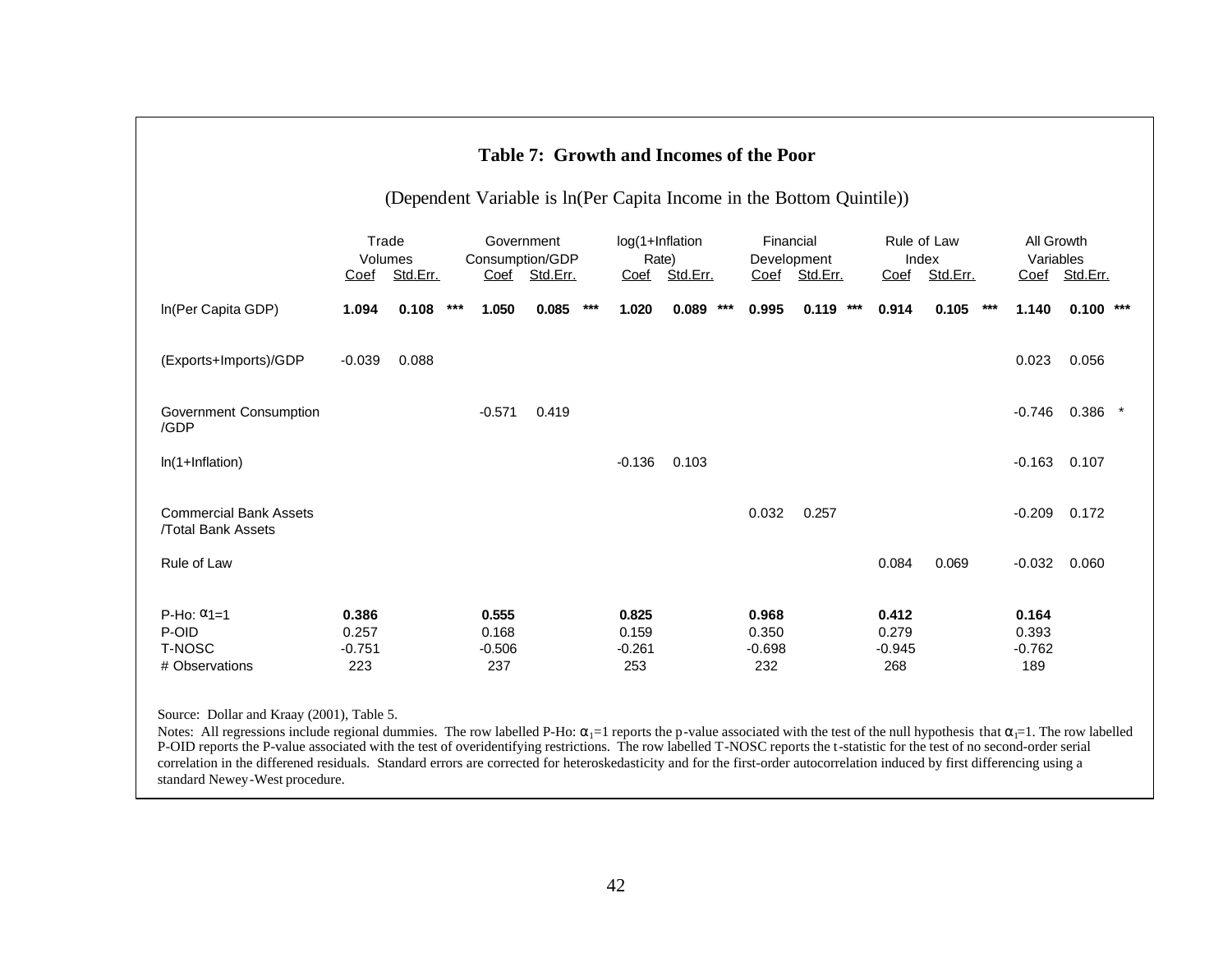| Variable                                       | Source                                                                                                                                                                                                                                                                                                                                                                                                                                                                                                                                                                                                                                                                                                                                  | <b>Comments</b>                                                                                                                                                                                                                                                                                                                                                                                                     |
|------------------------------------------------|-----------------------------------------------------------------------------------------------------------------------------------------------------------------------------------------------------------------------------------------------------------------------------------------------------------------------------------------------------------------------------------------------------------------------------------------------------------------------------------------------------------------------------------------------------------------------------------------------------------------------------------------------------------------------------------------------------------------------------------------|---------------------------------------------------------------------------------------------------------------------------------------------------------------------------------------------------------------------------------------------------------------------------------------------------------------------------------------------------------------------------------------------------------------------|
| (Exports + Imports)/GDP<br>Real GDP Per Capita | World Bank Data<br>Summers and Heston Penn World<br>Tables, World Bank Data                                                                                                                                                                                                                                                                                                                                                                                                                                                                                                                                                                                                                                                             | Numerator and denominator are in<br>constant local currency units.<br>Constant 1985 US dollars. Extended<br>to 1998 using constant price local<br>currency growth rates. Extended cross-<br>sectionally as described in Kraay,<br>Loayza, Serven and Ventura (2000).                                                                                                                                                |
| Population<br>Tariffs                          | World Bank Data<br>Sources: WTO, IDB database and<br>Trade Policy Review -- Country<br>Report, Various issues, 1990-2000;<br>UNCTAD, Handbook of Trade Control<br>Measures of Developing Countries --<br>Supplement, 1987 and Directory of<br>Import Regimes, 1994; World Bank,<br>Trade Policy Reform in Developing<br>Countries since 1985, WB Discussion<br>Paper #267, 1994, The Uruguay<br>Round: Statistics on Tariffs<br>Concessions Given and Received,<br>1996 and World Development<br>Indicators, 1998-99; OECD, Indicators<br>of Tariff and Non-Tariff Trade<br>Barriers, 1996; IDB, Statistics and<br>Quantitative Analysis data, 1998.<br>Data are available at<br>http://www1.worldbank.org/wbiep/trad<br>e/TR_Data.html | Mid-Year population<br>All tariff rates are based on unweighted<br>averages for all goods in ad valorem<br>rates, or applied rates, or MFN rates<br>whichever data are available in a<br>longer period.                                                                                                                                                                                                             |
| <b>First Quintile Share</b>                    | UN-WIDER (2000), Deininger and<br>Squire (1996), Ravallion and Chen<br>(2000), Lundberg and Squire (2000)                                                                                                                                                                                                                                                                                                                                                                                                                                                                                                                                                                                                                               | Directory of Import Regimes, 1994;<br>World Bank, Trade Policy Reform in<br>Developing Countries since 1985, WB<br>Discussion Paper #267, 1994, The<br>Uruguay Round: Statistics on Tariffs<br>Concessions Given and Received,<br>1996 and World Development<br>Indicators, 1998-99; OECD, Indicators<br>of Tariff and Non-Tariff Trade Barriers,<br>1996; IDB, Statistics and Quantitative<br>Analysis data, 1998. |
| Gini Coefficient                               | UN-WIDER (2000), Deininger and<br>Squire (1996), Ravallion and Chen<br>(2000), Lundberg and Squire (2000)                                                                                                                                                                                                                                                                                                                                                                                                                                                                                                                                                                                                                               | Combination of data from different<br>sources described in more detail in<br>Dollar and Kraay (2001)                                                                                                                                                                                                                                                                                                                |
| Investment/GDP                                 | Summers and Heston Penn World<br>Tables, World Bank Data                                                                                                                                                                                                                                                                                                                                                                                                                                                                                                                                                                                                                                                                                | Constant 1985 US dollars. Extended<br>to 1998 using constant price local<br>currency growth rates. Extended cross-<br>sectionally as described in Kraay,<br>Loayza, Serven and Ventura (2000).                                                                                                                                                                                                                      |
| Contract-Intensive Money                       | <b>IMF International Financial Statistics</b>                                                                                                                                                                                                                                                                                                                                                                                                                                                                                                                                                                                                                                                                                           | 1-currency in circulation/M2, as<br>described in Clague et. al. (1999).                                                                                                                                                                                                                                                                                                                                             |
| Government Consumption / GDP                   | World Bank Data                                                                                                                                                                                                                                                                                                                                                                                                                                                                                                                                                                                                                                                                                                                         | Numerator and denominator are in<br>current local currency units.                                                                                                                                                                                                                                                                                                                                                   |
| $ln(1 + inflation)$                            | World Bank Data                                                                                                                                                                                                                                                                                                                                                                                                                                                                                                                                                                                                                                                                                                                         | Inflation is CPI-based where available,<br>otherwise use growth of GDP deflator.                                                                                                                                                                                                                                                                                                                                    |

# **Table 8: Variable Definitions and Data Sources**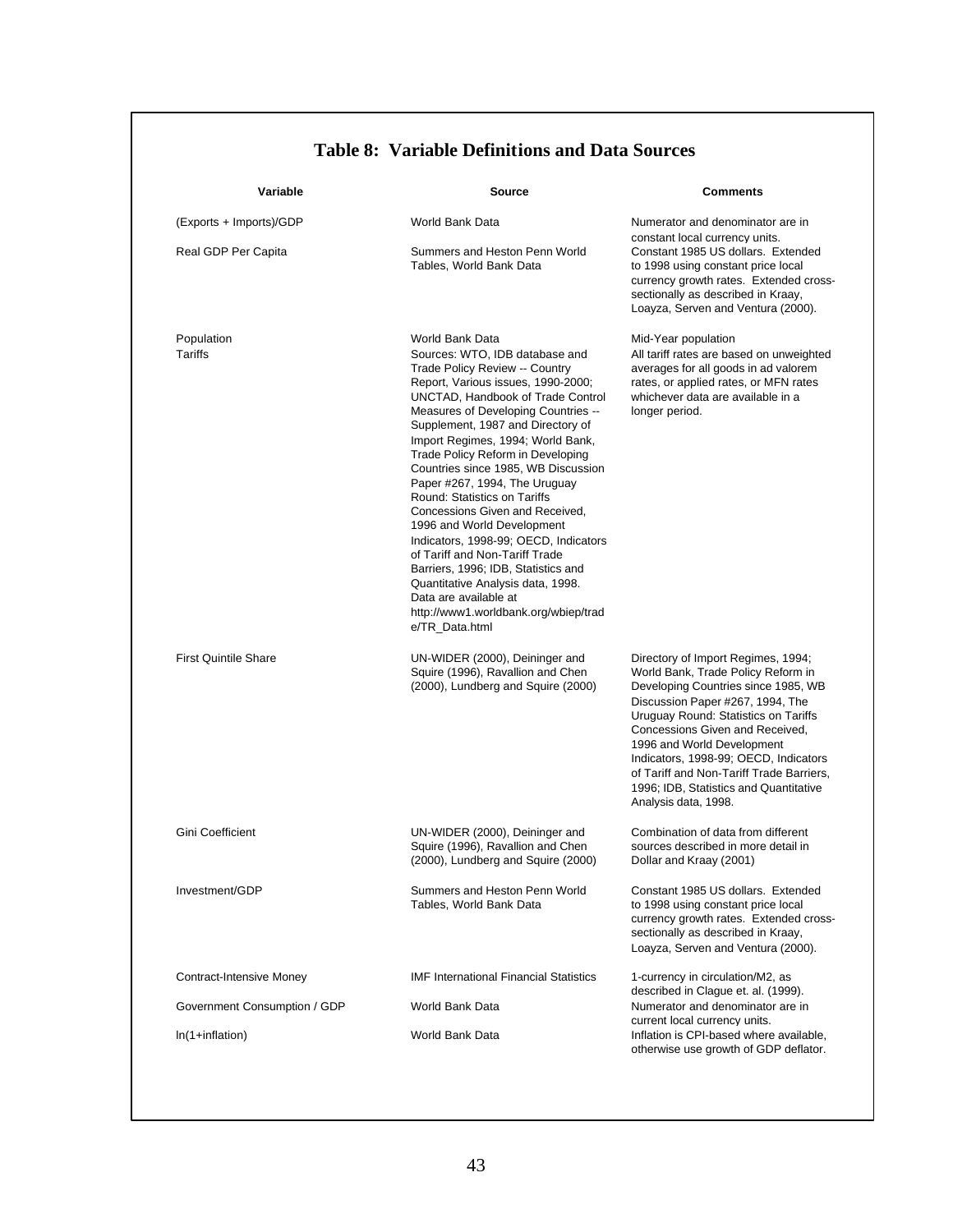### **References**

- Ades, Alberto and Edward Glaeser (1999). "Evidence on Growth, Increasing Returns, and the Extent of the Market". *Quarterly Journal of Economics*. 114(3):1025-1046.
- Arellano, M. and O. Bover (1995). "Another Look at the Instrumental-Variable Estimation of Error-Components Models". Journal of Econometrics. 68:29-52.
- Arellano, M. and O. Bover (1995). "Another Look at the Instrumental-Variable Estimation of Error-Components Models". Journal of Econometrics. 68:29-52.
- Blundell, Richard and Stephen Bond (1998). "Initial Conditions and Moment Restrictions in Dynamic Panel Data Models." *Journal of Econometrics*, 87:115-143.
- Caselli, Francesco, Gerardo Esquivel and Fernando Lefort (1996). "Reopening the Convergence Debate: A New Look at Cross-Country Growth Empirics". Journal of Economic Growth 1: 363-389.
- Chen, Shaohua and Martin Ravallion (1997). "What Can New Survey Data Tell Us about Recent Changes in Distribution and Poverty?" *The World Bank Economic Review*, 11(2):357-382.
- Clague, Christopher, Philip Keefer, Stephen Knack, and Mancur Olson (1999). "Contract-Intensive Money: Contract Enforcement, Property Rights, and Economic Performance". Journal of Economic Growth. 4:185-211.
- Clerides, Sofronis, Saul Lach, and James Tybout (1997). ). "Is Learning-by-Exporting" Important? Micro Dynamic Evidence from Colombia, Mexico and Morocco". Quarterly Journal of Economics. 103(3):903-948.
- Deininger, Klaus and Lyn Squire (1996). "A New Data Set Measuring Income Inequality." *The World Bank Economic Review*, 10(3):565-591.
- Desai, Padma, ed. (1997). *Going global: Transition from Plan to Market in the World Economy.* MIT Press.
- Dollar, David (1992). "Outward-Oriented Developing Countries Really Do Grow More Rapidly: Evidence from 95 LDCs, 1976-85," *Economic Development and Cultural Change*, April, 523- 544.
- Dollar, David and Aart Kraay, (2001), "Growth Is Good for the Poor," World Bank Policy Research Working Paper.
- Dollar, David and Pablo Zoido-Lobatón (2001). "Patterns of Globalization," mimeo., Development Research Group, World Bank.
- Edwards, Sebastian (1992). "Trade Orientation, Distortions, and Growth in Developing Countries," *Journal of Development Economics* 39(1): 31-57*.*